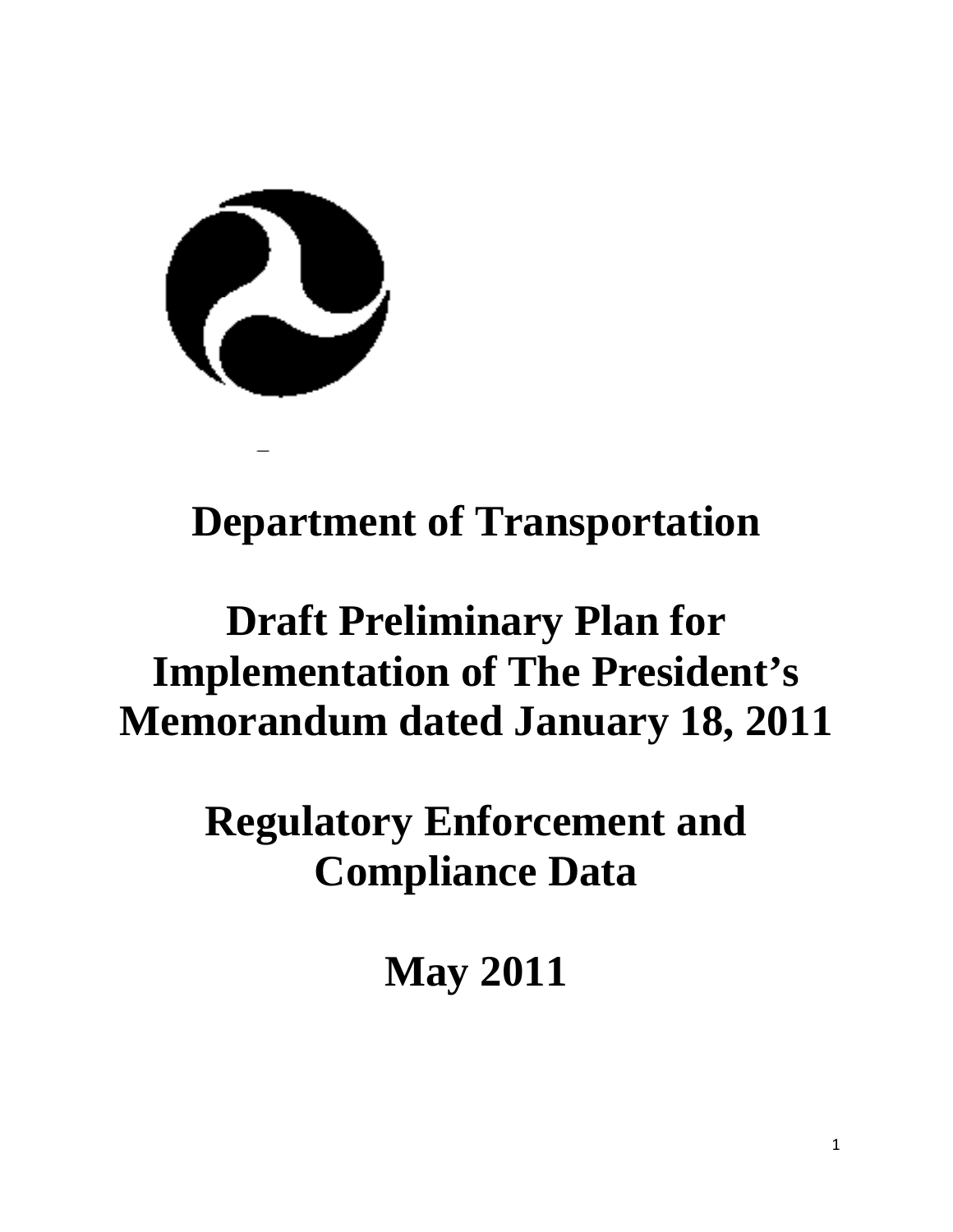# **Department of Transportation Plan on Access to Regulatory Enforcement and Compliance Information**

# **Executive Summary**

This plan responds to a January 18, 2011, Presidential Memorandum for all executive departments and agencies on *Regulatory Compliance* that requires agencies with enforcement and compliance activities to develop plans to make data related to those activities publicly accessible, downloadable, and searchable online*.*

The General Counsel's Office, in conjunction with the Chief Information Officer's Office (CIO) and each of the Department's operating administrations ("modes"), developed the following process for implementing the requirements in the President's Memorandum.

- **Identification of Activities and Inventory of Data**. We met with the modes to identify their enforcement and compliance activities and to inventory related data on the attached charts.
- **Evaluation of Data**. We continue to meet with the individual modes to further evaluate the data; identify needed improvements to some of their available data to make them more useful; and assess data that are not now publicly available to determine if, and in what form, they can be made public.
- **Prioritization of Data.** We then will work with the modes to prioritize improvement and publication of identified data.
- **Making Data Available**. We will make data available in a more useable format as soon as possible and in various places: on the government-wide platform data.gov and on a DOT website with links to modal websites and to open.gov.
- **Technical Issues/Innovation.** The Department's CIO is leading the effort to explore the technical issues raised by modal data and innovative ways to improve and present the data (e.g., charts or other graphic formats); consider the use of new technologies; and, where possible, identify ways to allow the public access to real-time data.
- **Broader Access.** The Department's CIO will evaluate the data to identify opportunities and develop tools to provide cross-modal searches and comparison of information and to explore how best to generate and share enforcement and compliance information across the Government, consistent with law.

As we make more determinations and collect more information, we will modify or update the attached tables.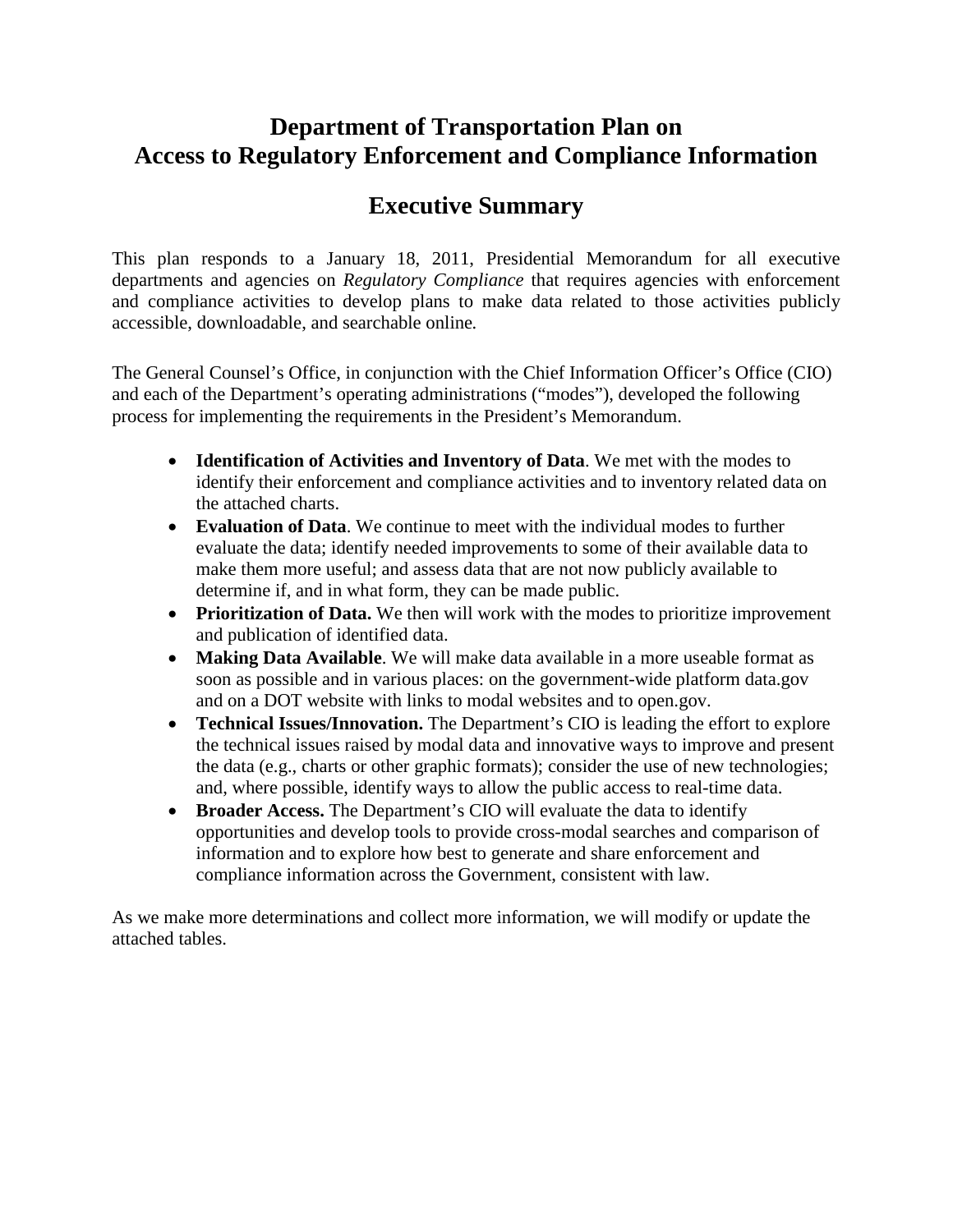# **Introduction**

This plan responds to a January 18, 2011, Presidential Memorandum for all executive departments and agencies on *Regulatory Compliance.* [http://www.whitehouse.gov/the-press](http://www.whitehouse.gov/the-press-office/2011/01/18/presidential-memoranda-regulatory-compliance)[office/2011/01/18/presidential-memoranda-regulatory-compliance](http://www.whitehouse.gov/the-press-office/2011/01/18/presidential-memoranda-regulatory-compliance) The Memorandum requires all agencies with regulatory compliance and administrative enforcement responsibilities to develop plans to make information related to their regulatory compliance and enforcement activities publicly accessible, downloadable and searchable online.

The Department of Transportation (DOT or the Department) consists of ten operating administrations ("modes") and the Office of the Secretary (OST), each of which has statutory responsibility for a wide range of regulations. DOT regulates safety in the aviation, motor carrier, railroad, motor vehicle, commercial space, and pipeline transportation areas. DOT also regulates aviation consumer and economic issues and provides financial assistance for programs involving highways, airports, public transportation, the maritime industry, railroads, and motor vehicle safety. Finally, DOT develops and implements a wide range of Department-wide regulations that govern internal programs such as acquisitions and grants, access for the disabled, environmental protection, energy conservation, information technology, occupational safety and health, property asset management, seismic safety, and the use of aircraft and vehicles.

To ensure achievement of the Department's missions, each of its "modes" and OST has responsibilities for promulgating regulations and ensuring compliance. The modes already make a wealth of enforcement and compliance data available to the public in various formats. However, some of this information is not readily searchable or in the most useful format and there is some information that is not yet publicly available.

Six of our modes have broad enforcement and compliance authority:

- The Federal Aviation Administration (FAA)
- The Federal Motor Carrier Safety Administration (FMCSA)
- The Federal Railroad Administration (FRA)
- The National Highway Traffic Safety Administration (NHTSA)
- The Office of the Secretary (OST), and
- The Pipeline and Hazardous Materials Administration (PHMSA).

While several of our modes currently do not have broad enforcement authority they do generate some compliance data that the public might find interesting. These agencies are:

- The Federal Highway Administration (FHWA)
- The Federal Transit Administration (FTA)
- The Maritime Administration (MARAD)
- The Research and Innovative Technology Administration's (RITA) Bureau of Transportation Statistics (BTS) does not have its own enforcement and compliance authority, but does support the collection and dissemination of certain data for all of the modes, and
- The Saint Lawrence Seaway Development Corporation (SLSDC).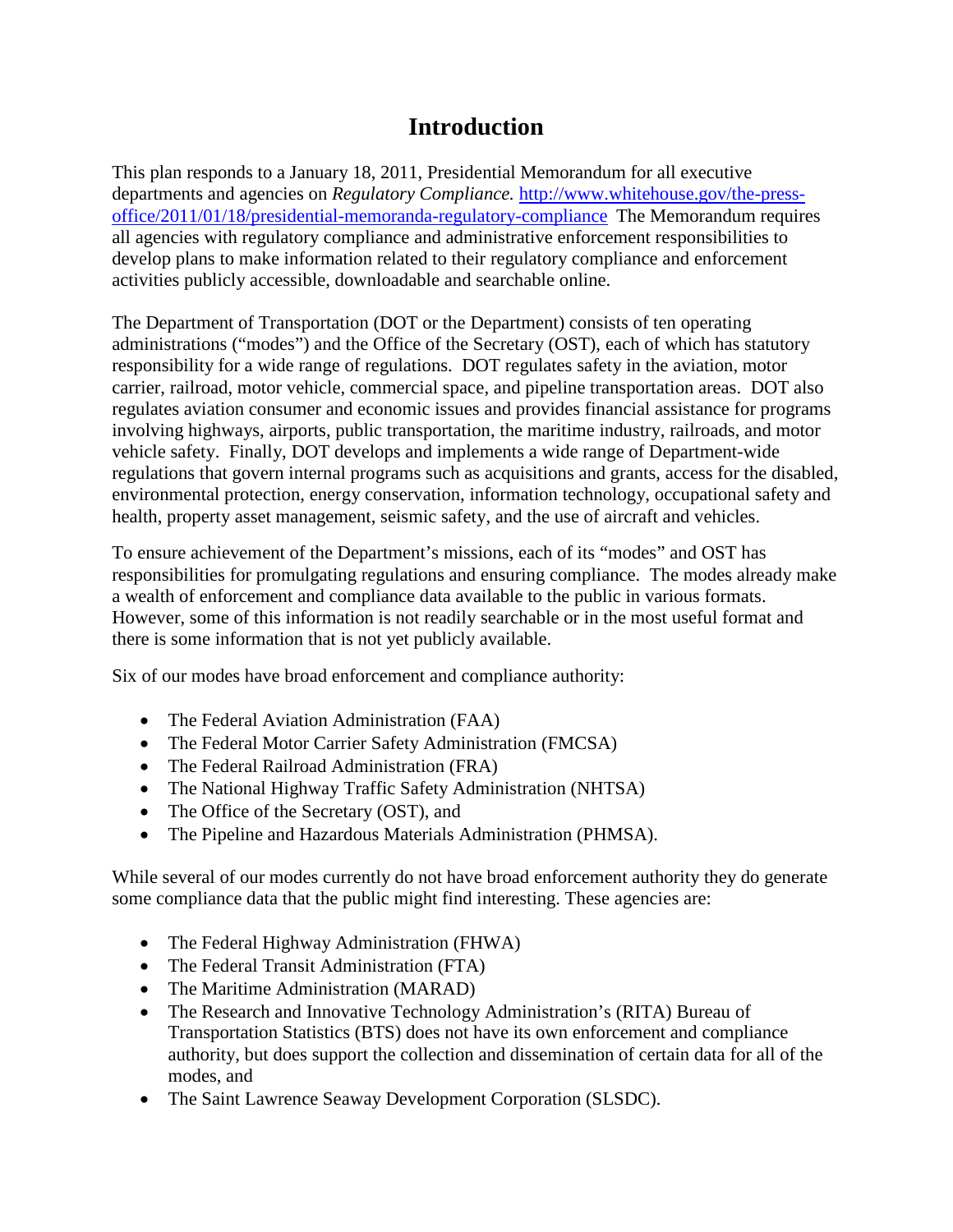# **The Implementation Plan**

The General Counsel's Office, in conjunction with the Chief Information Officer's Office (CIO), developed the following process for implementing the requirements in the President's Memorandum.

#### **Identification of Activities and Inventory of Data**.

First, we met with DOT's modes to determine what enforcement and compliance activities they engage in and set out a process for inventorying their enforcement and compliance data generated by those activities. They preliminarily determined whether these data are publicly available, downloadable, and searchable and presented in a format most useful to the public. Having identified their compliance and enforcement activities, we then asked the modes to identify where the data are located, whether the data are shared with other Federal agencies or States, and whether there might be a reason not to make non-disclosed data available. They then compiled their data in the attached tables.

#### **Evaluation of Data**.

We are now meeting with the individual modes to further evaluate the data, to identify needed improvements to some of their available data to make them more useful and to assess data that are not now publicly available to determine if, and in what form, they can be made public.

As part of this effort, we linked up modal enforcement and compliance personnel with our DOT Data.gov working group to:

- A. Determine if the information or data sets comply with DOT Order 1351.34, Departmental Data Release Policy, by ensuring data are identified and registered in the Department's S/DAG Metadata Registry (our choice of a central platform, [http://www.data.gov](http://www.data.gov/) .)
- B. Help identify the priority data using the [Data.gov Interim Identification and Prioritization](http://www.dot.gov/open/pdf/identpriorguidelines1.0.pdf)  [Process and Guidelines.](http://www.dot.gov/open/pdf/identpriorguidelines1.0.pdf)

Our preliminary evaluation of the modal data sets reveals that:

- A. Some data is publicly available and searchable in the form contemplated in the Presidential Memorandum. These formats can serve as templates for other modes.
- B. A great deal of data is publicly available and searchable, but can be improved by adding additional search factors such as: corporate identifiers, CFR part violated, disposition of case or subsequent appeals, etc. into the table or updating the data more often. These data can have links added so the public can "click" and access the actual opinion or disposition document.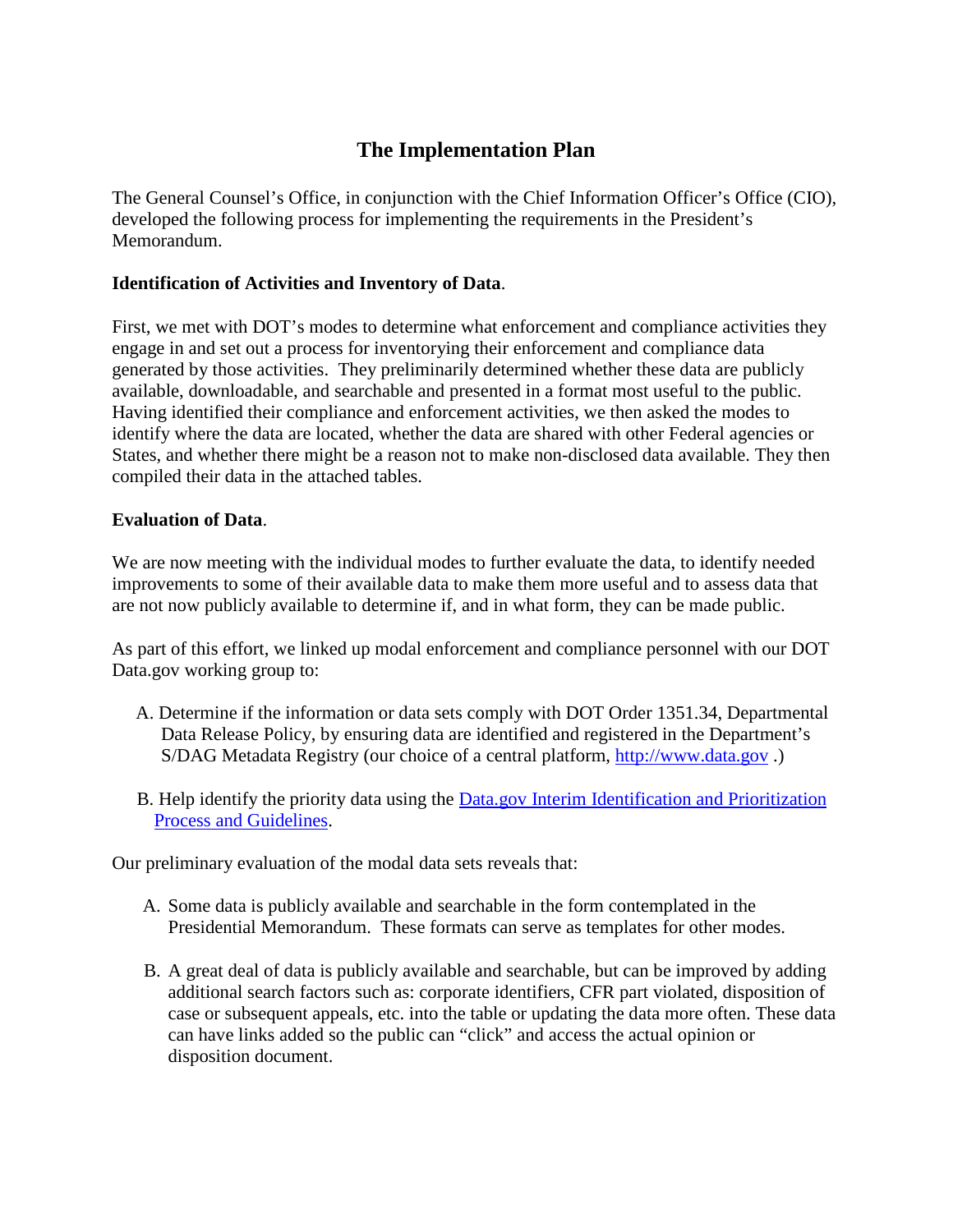- C. Some data, even some originally generated in a database or spreadsheet program, is available to the public on the web, but not in readily-searchable format. We are working with the modes to determine how to improve the public's ability to access and search the data.
- D. Some data sets are not released at all, and we are evaluating them to see if they would be useful or of interest to the public and can be released. To avoid the release of information that violate privacy or harm our modal enforcement programs, we either would have to anonymize or aggregate such data before we release it, or, where these techniques cannot be applied, not release the data. We will work with the modes and the data.gov working group to figure out how to handle these more problematic data sets. Reasons for not disclosing data could include:
	- Data are preliminary, incomplete, or unverified.
	- Disclosure would harm potential enforcement/compliance proceedings by signaling agency tactics or cause the agency to abandon useful enforcement tools.

We need to ensure the integrity of the data we make public and include explanations and caveats for the data, where appropriate. We will work with the modes and the data.gov working group to assess information that presents:

- A. Security risks DOT's Office of Intelligence, Security, and Emergency Response will assist in making determinations about national/homeland security risks associated with identifying information about non-compliant regulated entities.
- B. Proprietary/Protected Information The General Counsel's Office will assist the modes and Secretarial Offices in determining methods to protect Proprietary/Protected Information, while still releasing a reasonable amount of information about modal enforcement/compliance activities.

#### **Prioritization of Data**.

We have identified the data from the six DOT modes that have broad enforcement and compliance authority: 1) FAA; 2) FMCSA; 3) FRA; 4) NHTSA; 5) OST; and 6) PHMSA as higher priority for upgrading and including in data.gov. As we meet further with each mode and the DOT data.gov implementation group to evaluate their data, we will identify priorities among their modal data sets for improving and making available the data most useful to the general public in making consumer decisions and evaluating safety. The attached tables are separated into three groups: 1) publicly available data sets that already meet necessary requirements and are scheduled to go on data.gov; 2) publicly available data sets that we need to improve to meet the requirements of the President's Memorandum; and 3) non-available data sets that have limited utility, need aggregation, or cannot be made public because of concerns about privacy and proprietary and/or security sensitive information or possible harm to the enforcement program. Our priority is to work on those that need improvement, as we continue to put data sets that are in good shape on data.gov. We then will work on the non-available data sets. Although historical data is always useful, generally, our priority is to improve data accessibility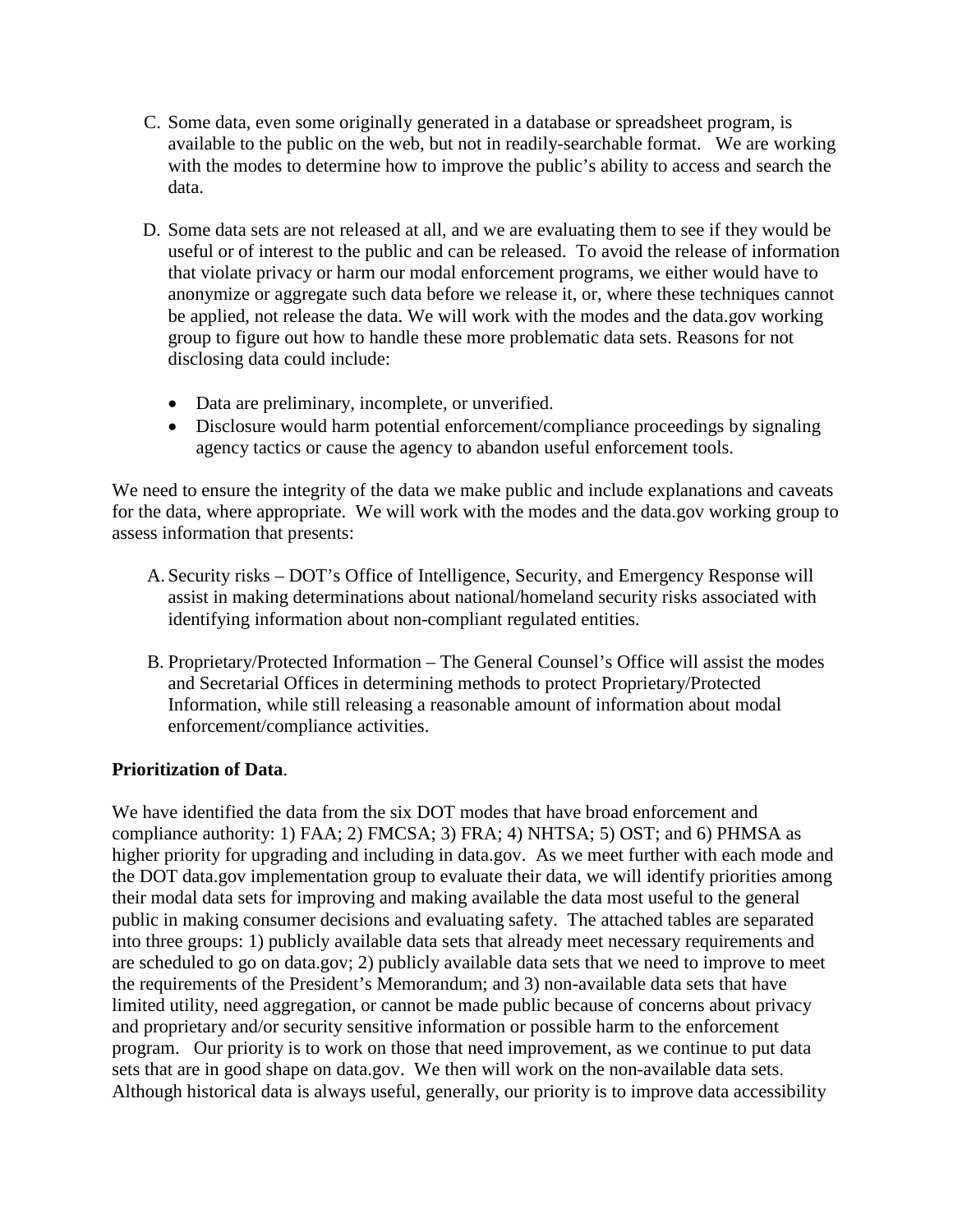going into the future. Our modes can choose to incorporate historical data to the extent their time and resources permit. As we make more determinations and collect more information, we will modify or update the attached tables.

Several of our agencies currently do not have broad enforcement authority; however, we have identified compliance data they have that the public might find useful. We will work with the following agencies to put that data into useful form: 1)  $\overline{FHWA}$ ; 2)  $\overline{FTA}$ ; 3) MARAD; and 4) SLSDC. A description of their data is included on the attached tables. As noted above, RITA/BTS data is in the modal charts.

#### **Making Data Available**.

We will now focus on prioritization, and will work to ensure that priority data is made accessible, downloadable and searchable as soon as feasible. The Department's CIO's office is working on identified data sets and expects to place them on data.gov by the end of Fiscal Year 2011. To give the public an alternative way to find DOT enforcement data, the Office of the General Counsel plans to include on [http://regs.dot.gov](http://regs.dot.gov/) an enforcement page with links to modal enforcement and compliance web sites and to data.gov. This page will describe what we do in this area, provide a list of the data that is available throughout the Department with links to the data, and describe and link to any on-line tools that we may ultimately create to help in the search of the data we have on the web. We also will link to this page from the Department's Open Government web site at [www.dot.gov/open.](http://www.dot.gov/open) The CIO's office will build a table similar to the one at [www.dot.gov/open/data,](http://www.dot.gov/open/data) automate it to the extent possible, and keep it up-to-date.

#### **Technical Issues/Innovation.**

As part of this effort, the Department's CIO is leading the effort to explore the technical issues raised by modal data sets and suggesting how best to make such data available online in searchable form, including on [http://www.data.gov](http://www.data.gov/), in a manner that facilitates easy access and engages the public in new and creative ways of using the information. His staff is working with the modes to explore innovative ways to improve and present the data (e.g., charts or other graphic formats); consider the use of new technologies; and, where possible, identify ways to allow the public access to real-time data. The CIO's office and modal information technology and program staff are evaluating technologies supporting the Next Generation Data.gov platform, which would allow the public to search available modal meta-data in various ways to suit their needs. This capability would provide the public with much better access and searchability and also take a huge burden off modal information technology and program staff, who now respond to voluminous public requests for particular data.

DOT has already recognized benefits as a result of regulatory transparency efforts. For example, for the first time, FMCSA has begun releasing the information behind its Safety Measurement System (SMS) to the public in bulk, downloadable formats. Business and private citizens are mining this data for potential opportunities. For instance, a windshield repair company looking to grow its business is mining FMCSA information about safety violations to identify new customers. DOT and the public realize a benefit because the commercial vehicle operator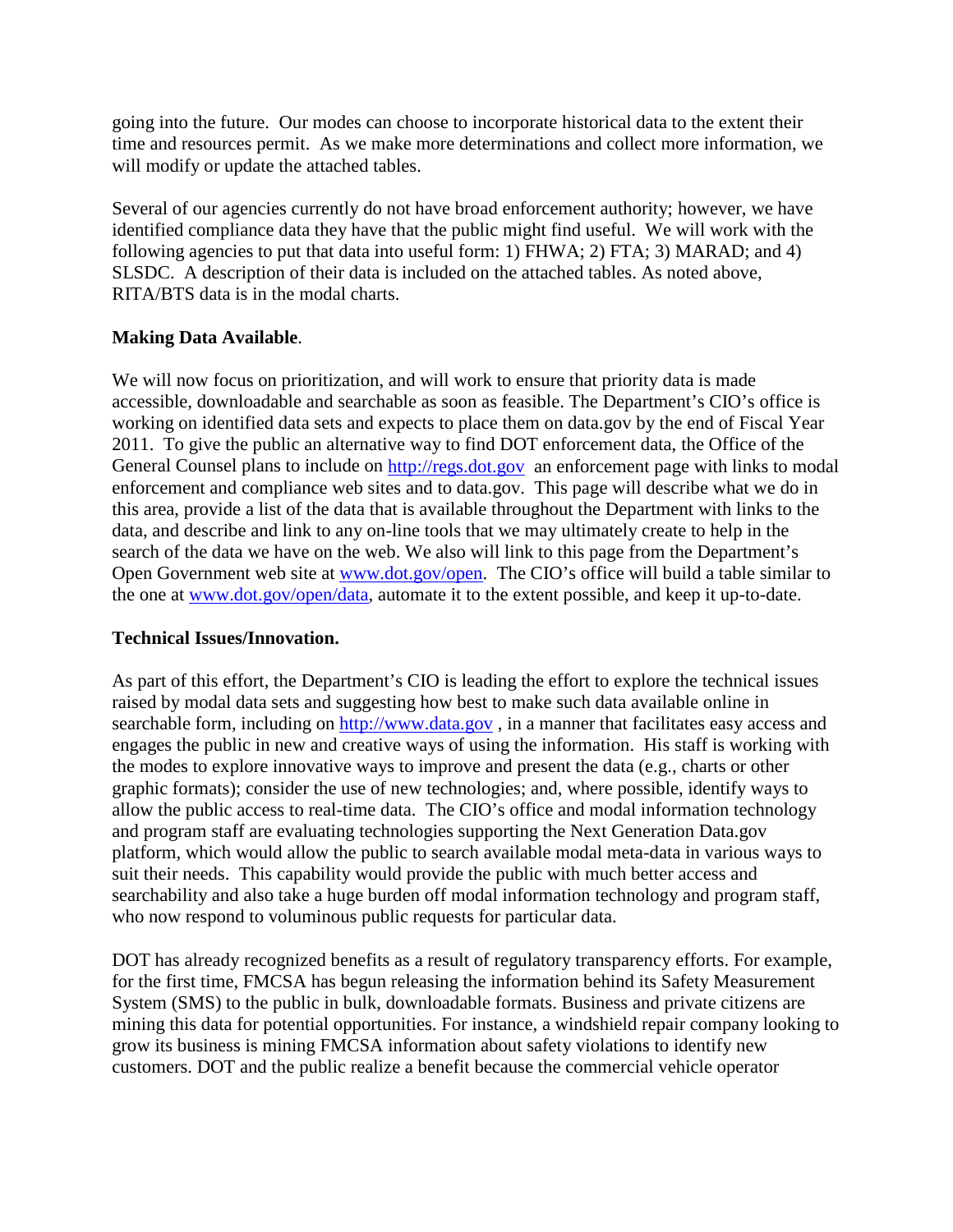customer is using a safer vehicle and operating in compliance with Federal Motor Carrier Safety Regulations.

## **Broader Access.**

The CIO will evaluate the data sets to identify opportunities to provide cross-modal searches and comparison of information and to explore how best to generate and share enforcement and compliance information across the Government, consistent with law. For example, the FAA has suggested consolidating into one place multimodal, hazardous materials enforcement activity or noncompliance with industry drug and alcohol testing, organized to enable cross agency searches. This effort will require development of a universal corporate identity search factor useable across the government. The CIO will develop ways/tools (e.g., common search factors) to make cross-agency comparisons and searching easier.

# **Responsibility for Implementation.**

The DOT official with the primary responsibility for implementing the information technology and open government portions of President's Memorandum is the Department's Assistant Chief Information Officer, Giovanni Carnaroli, who is the Senior Accountable Official for Open Government. The General Counsel, Robert Rivkin, was responsible for the portion of the Memorandum involving identifying Departmental enforcement and compliance data and developing the implementation plan. Both Offices collaborated on establishing the plan and worked in close coordination with the modes to compile the inventory.

# **Descriptions of Existing Regulatory and Enforcement Activities**

# **DOT Agencies with Broad Enforcement and Compliance Authority**

# **The Federal Aviation Administration**

The Federal Aviation Administration (FAA) has broad regulatory responsibility over the aviation industry – both over entities (commercial operators, repair stations, etc.) and individuals. The FAA develops and reviews enforcement policies and programs. It provides guidance to personnel on enforcement matters and reviews enforcement actions of national significance. The FAA also handles enforcement actions before the National Transportation Safety Board, the FAA decision maker, and the United States courts of appeals.

# *Information Already Available to the Public*

FAA provides information on its [Enforcement Division Web site.](http://www.faa.gov/about/office_org/headquarters_offices/agc/operations/agc300/Reports/Quarters/) FAA publishes quarterly enforcement reports regarding closed actions taken against regulated entities, including:

- Certificate Actions (e.g., suspensions and revocations of certificates)
- Civil Penalty Actions, and
- Issuance of Judicially Enforceable Orders, (e.g., cease and desist or compliance orders).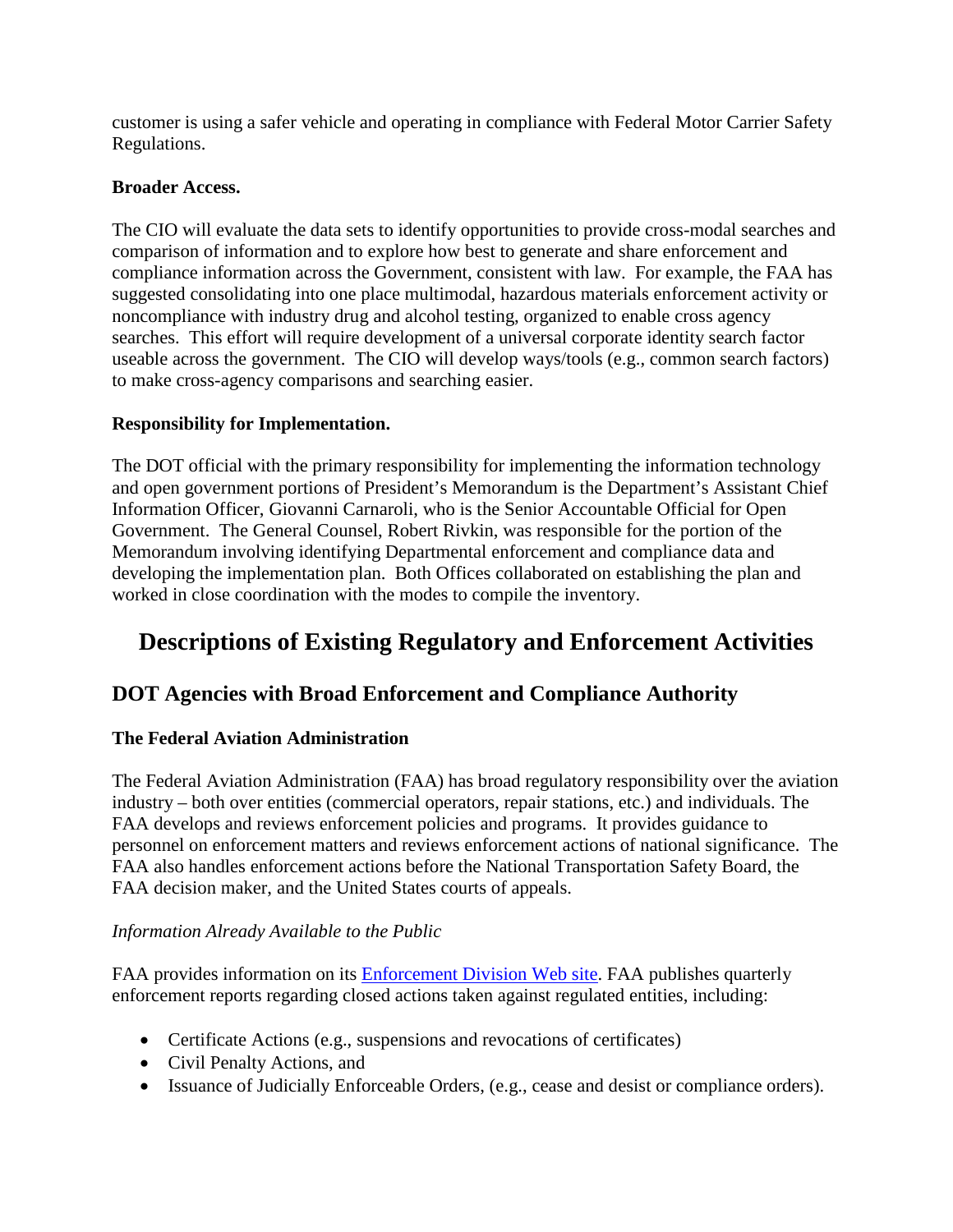Information regarding appeals of enforcement actions is found under the [Civil Penalty](http://www.faa.gov/about/office_org/headquarters_offices/agc/pol_adjudication/agc400/civil_penalty/)  [Adjudication Web site.](http://www.faa.gov/about/office_org/headquarters_offices/agc/pol_adjudication/agc400/civil_penalty/) Cases may be searched by:

- Subject
- Regulation or Statute
- Name
- FAA Order Number
- Whether they were appealed to Federal Court

# *Plans for Making Additional Information Available*

While FAA makes some information available to the public, there are broad categories of information that are not currently made available, except pursuant to the Freedom of Information Act. These include:

- Legal enforcement actions against individuals (e.g., pilots).
- Administrative actions (warnings, letters of correction, re-examinations) against entities and individuals.
- Inspections and investigations.

FAA will evaluate how to generate aggregate quarterly statistics in each of these topic areas, taking care to be as granular as possible while not jeopardizing privacy, confidentiality, or enforcement programs. FAA will incorporate a mechanism to receive feedback from the public on ways to improve the level of detail in these new data releases.

# *Plans for Wider Dissemination*

FAA is an active participant in the Department's Data.gov Working Group. The Data.gov working group will assist FAA in identifying methods for improving the release of the data underlying the quarterly enforcement and civil penalty reports in more open, accessible, and modern formats, and will help FAA ensure that future information releases meet these same criteria.

# **The Federal Motor Carrier Safety Administration**

The Federal Motor Carrier Safety Administration (FMCSA) has broad regulatory responsibility over the commercial motor vehicle (CMV) industry. FMCSA activities contribute to ensuring safety in motor carrier operations through strong enforcement of safety regulations; targeting high-risk carriers and commercial motor vehicle drivers; improving safety information systems and commercial motor vehicle technologies; strengthening commercial motor vehicle equipment and operating standards; and increasing safety awareness. To accomplish these activities, the Administration works with Federal, State, and local enforcement agencies, the motor carrier industry, labor safety interest groups, and others.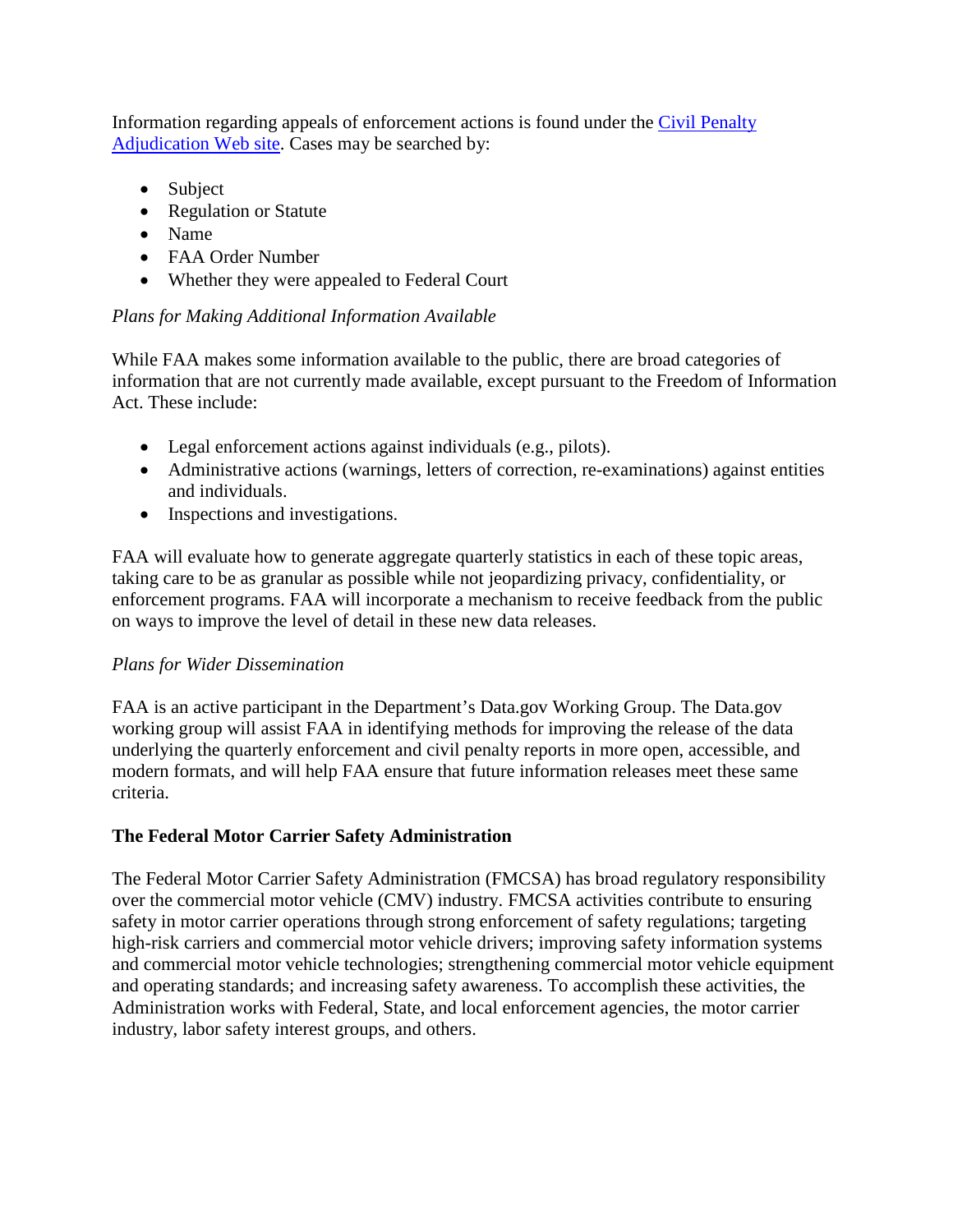#### *Information Already Available to the Public*

The FMCSA provides the public with extensive enforcement and compliance information through the [Analysis & Information Online Web site,](http://ai.fmcsa.dot.gov/) which includes data such as:

- Motor Carrier [Safety Measurement System \(SMS\)](http://ai.fmcsa.dot.gov/SMS/Data/Downloads.aspx) which includes information on safety scores and carrier registrations.
- [Safety Programs](http://ai.fmcsa.dot.gov/SafetyProgram/home.aspx) (Reviews, Roadside Inspections, and Traffic Enforcement) where the public has the opportunity to view and download aggregated data for multiple years with options to filter the information by types and locations of companies.
- [Crash Statistics](http://ai.fmcsa.dot.gov/CrashProfile/CrashProfileMainNew.asp) provides information about large truck and bus crashes, provided by the States. All of this information is available in aggregate at National and State levels and in detail at a motor carrier (company) level.
- Passenger Carrier Statistics can be found both at <http://ai.fmcsa.dot.gov/ProgramReport/PassengerCarrier.aspx> and <http://www.fmcsa.dot.gov/safety-security/PCS/Consumers.aspx>.
- [Household Goods Carrier Statistics](http://ai.volpe.dot.gov/hhg/search.asp) the public can search for moving companies and view complaint histories. Members of the public may also submit complaints through the National Consumer Complaint Database.
- [Motor Carrier Safety Assistance Program](http://ai.fmcsa.dot.gov/StatePrograms/Home.aspx) (MCSAP) data filters on the MCSAP website allow users to view MCSAP program activities on a State level. Datasets are also available to support State-level decision making.
- [CSA](http://csa.fmcsa.dot.gov/default.aspx) Provides information about Compliance, Safety, Accountability (CSA), through which the Federal Motor Carrier Safety Administration (FMCSA), together with State Partners and industry, is working to further reduce commercial motor vehicle (CMV) crashes, fatalities, and injuries on our nation's highways.

In addition to the interactive online experience provided through this Analysis and Information portal, FMCSA makes SMS information available for [bulk download.](http://ai.fmcsa.dot.gov/SMS/Data/Downloads.aspx) FMCSA also provides the public with access to information on enforcement and compliance activities, including:

- [Closed Enforcement Cases](http://www.fmcsa.dot.gov/facts-research/enforcement-reports/enforcement-reports.aspx) the public can search for particular companies or violations in certain Parts of the Federal Motor Carrier Safety Regulations (FMCSRs).
- [Adjudications](http://www.fmcsa.dot.gov/about/offices/cc/chiefcounsel.aspx) orders are searchable by docket number at [http://www.regulations.gov](http://www.regulations.gov/), but cases from 2009-present are searchable on the Office of Chief Counsel website.
- Medical Exemptions typically published directly through the Federal Register. Although the information is maintained in a searchable form, the records, which include sensitive medical information and PII, are not available to the public.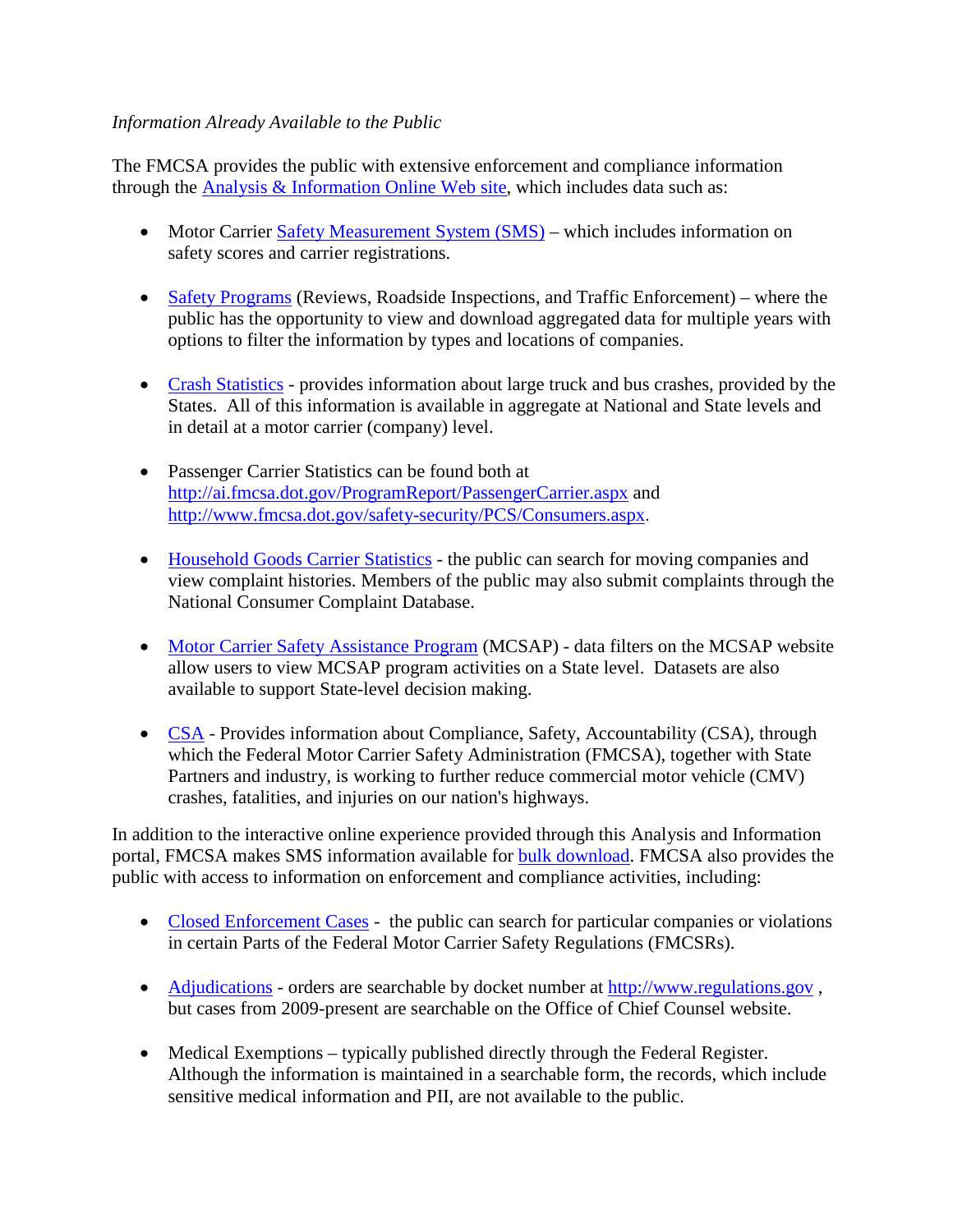#### *Plans for Making Additional Information Available*

The FMCSA provides the public with extensive access to information and its regulatory enforcement activities. The FMCSA continually evaluates their information release practices and strives to provide the public with the most detailed information possible. FMCSA regularly responds to data on consumer feedback, providing more granular data sets when the public shows interest.

#### *Plans for Wider Dissemination*

The FMCSA is an active participant in the Department's Data.gov Working Group. DOT will submit the Analysis & Information Online data sets identified above to Data.gov by the end of fiscal year 2011.

The Data.gov working group will also assist FMCSA in identifying methods for improving the release of the data underlying the enforcement, adjudication, and exemption reports in more open, accessible, and modern formats. The working group also recognizes the value of providing more of FMCSA's information in bulk downloadable formats and will evaluate potential solutions available through the Next Generation Data.gov platform to support this type of increased access.

#### **The Federal Railroad Administration**

The Federal Railroad Administration (FRA) has broad regulatory responsibility over the railroad industry. In the 1890s, Congress began regulating the railroad industry for safety purposes by enacting narrowly drawn laws to deal with discrete rail safety issues. Having determined the need for more comprehensive regulation, Congress enacted the Federal Railroad Safety Act of 1970 (FRSA), which granted rulemaking authority over "all areas of railroad safety." FRA has exercised this authority by issuing a wide variety of rail safety regulations and makes use of civil penalties and criminal penalties in limited circumstances as a means of enforcing those regulations and safety statutes. FRA is also authorized to issue orders assessing civil penalties for violations of the various hazardous materials statutes, regulations, and orders. FRA also utilizes a wide array of other enforcement tools to ensure compliance with existing regulations. These include the issuance of compliance agreements and orders as well as various sanctions against individuals such as warning letters; civil penalties; and disqualifications. In addition, FRA is authorized to issue emergency orders to address safety hazards and emergency events that pose an imminent hazard of injury or death that are not otherwise covered in existing regulations.

#### *Information Already Available to the Public*

The FRA provides the public with extensive visibility into railroad safety information through the [Office of Safety Analysis Web site,](http://safetydata.fra.dot.gov/OfficeofSafety/) which includes:

• Overview data that summarizes accident and incident information by railroad, state, or region.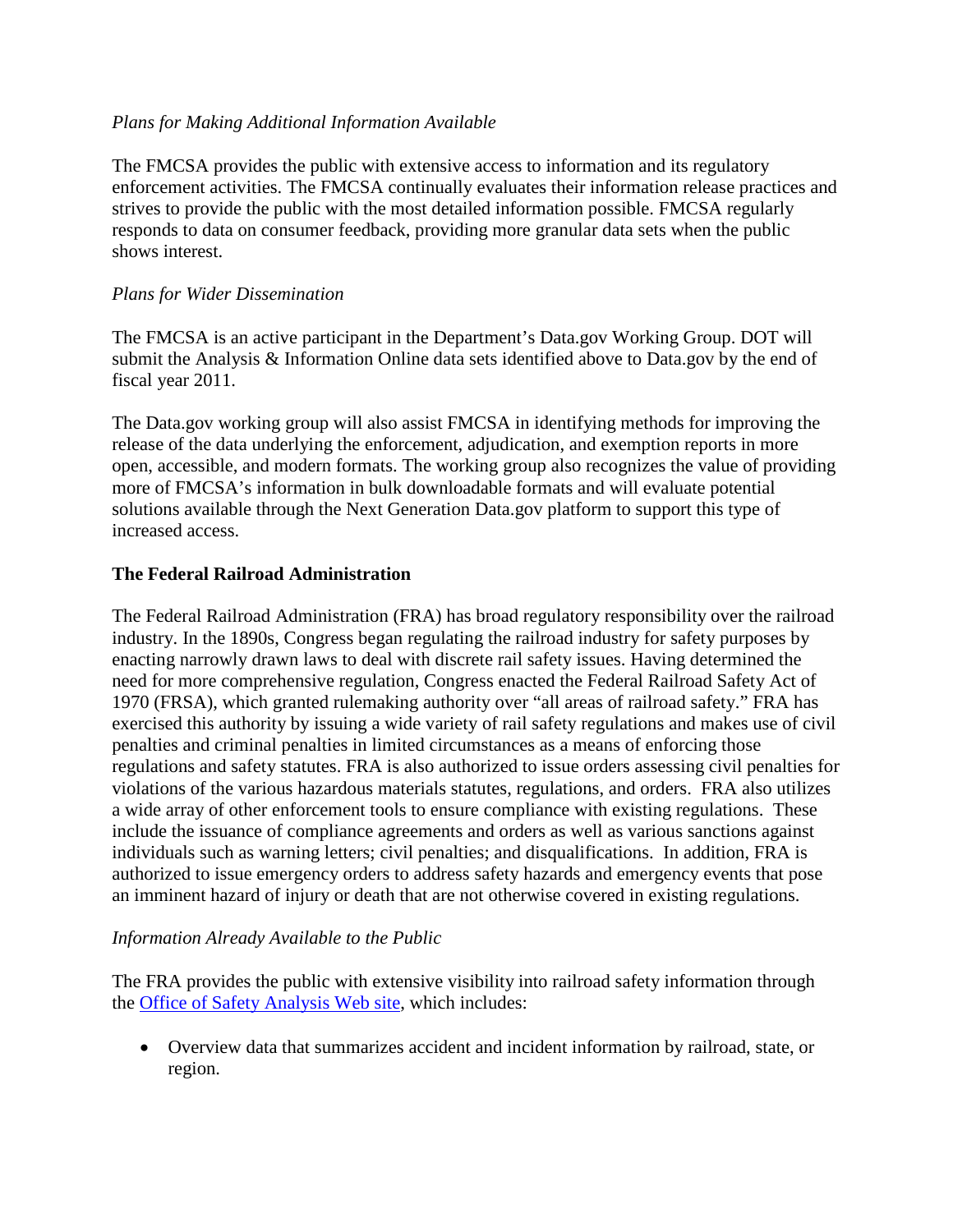- Accident and incident trend information, including statistics on casualties, signal activation failures, and "false proceeds" (when a signal incorrectly activates, indicating that it is safe for a train to move when, in fact, it may not be safe).
- Highway-rail crossings and associated accidents.
- Detailed casualty information.

This web site provides the public with an interactive experience to explore railroad safety data. In addition, the site provides the public with the ability to [download entire data sets](http://safetydata.fra.dot.gov/OfficeofSafety/publicsite/downloads/downloads.aspx) in bulk. FRA also makes the safety information available through an [interactive online mapping application.](http://fragis.frasafety.net/GISFRASafety/default.aspx) FRA also provides the public access to information about its enforcement activities through its [Enforcement Web site,](http://www.fra.dot.gov/rcc/pages/fp_2239.shtml) which contains:

- Annual Enforcement Report.
- Annual Civil Penalty Report.

In April 2010, FRA increased the amount of information readily available about its safety enforcement activities and also increased the accessibility of the information by posting its first expanded enforcement report on the Enforcement Web site. FRA intends to make this type of safety enforcement information available each year by December 31. Each report will cover the preceding fiscal year (October 1 through September 30).

# *Plans for Making Additional Information Available*

While FRA makes a great deal of information available to the public, there are certain types of information that FRA does not make public, which are collected under a pledge of confidentiality, are not related to safety enforcement actions, or would adversely affect enforcement actions. These include:

- Information used to plan and manage inspection work data from the Automated Track Inspection Program (ATIP), the National Inspection Plan, and the Continuous Welded Rail (CWR) inspection data.
- Information that contains proprietary and protected information data from the Positive Train Control (PTC) Web site and operational test data reports.
- Information related to ongoing investigations accident investigation data, and granular information from the Railroad Enforcement System.

The FRA respects the need for transparency in the area of regulatory enforcement and compliance and continually evaluates the ways to release more information about railroad safety to the public. Summary statistics for some programs are being considered and will be evaluated for quality and accuracy before they are released to the public.

# *Plans for Wider Dissemination*

The FRA is an active participant in the Department's Data.gov Working Group. DOT will submit the safety data sets identified above to Data.gov by the end of fiscal year 2011. The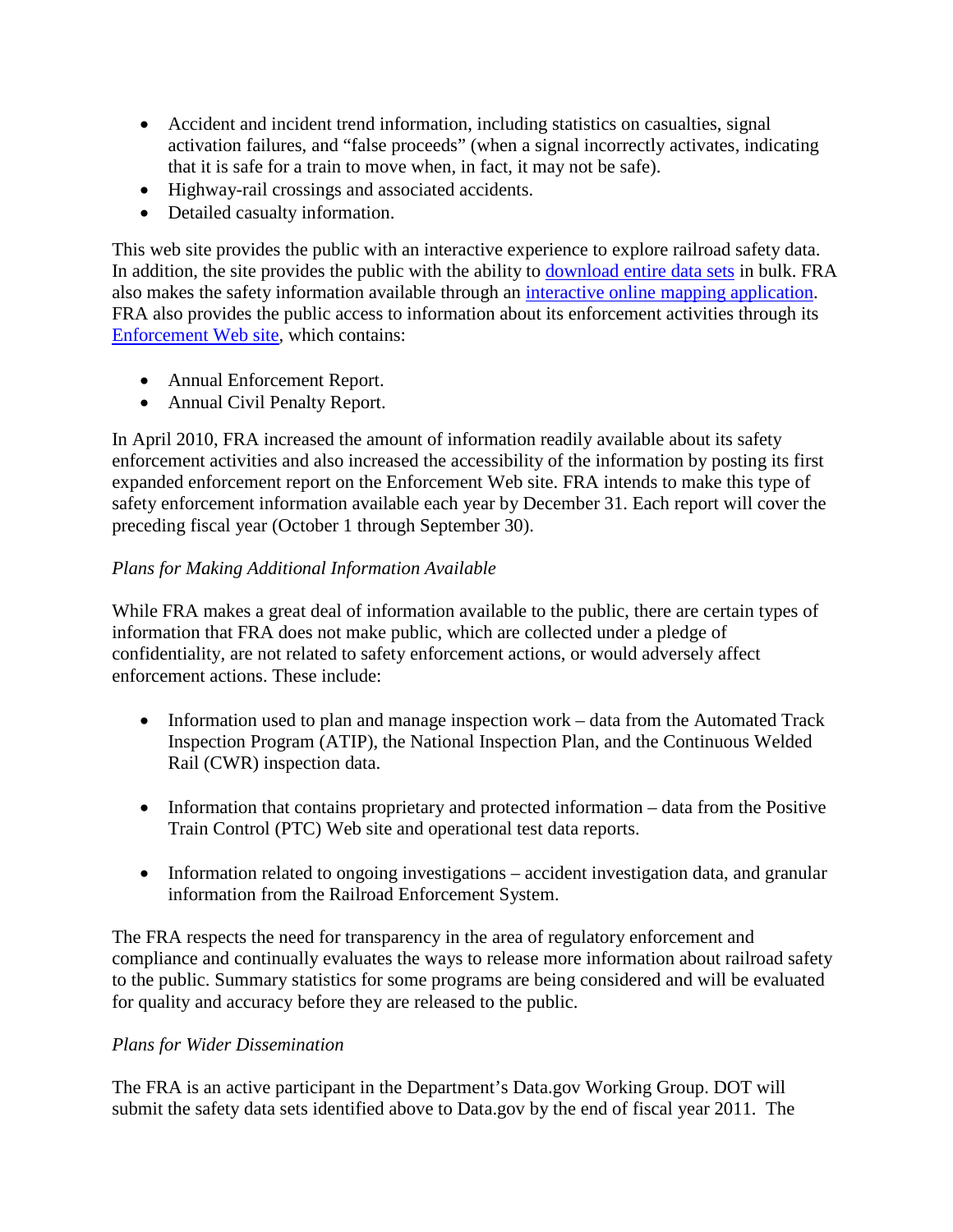Data.gov working group will also assist FRA in identifying methods for improving the release of the data underlying the annual enforcement and civil penalty reports in more open, accessible, and modern formats.

## **The National Highway Traffic Safety Administration**

The National Highway Traffic Safety Administration (NHTSA) has broad regulatory responsibility over vehicle safety and associated standards. NHTSA's regulatory authority extends to activities that include vehicle safety compliance, vehicle and equipment importation, defect investigations, civil penalties, and odometer fraud.

## *Information Already Available to the Public*

NHTSA provides the public with extensive information associated with its defect investigations:

- [Consumer Complaints](http://www-odi.nhtsa.dot.gov/complaints/)
- [Technical Service Bulletins](http://www-odi.nhtsa.dot.gov/tsbs/) from vehicle manufacturers
- [Early Warning Reporting](http://www-odi.nhtsa.dot.gov/ewr/) of information about potential defects
- [Defect Investigations](http://www-odi.nhtsa.dot.gov/defects/)
- [Recall Campaigns](http://www-odi.nhtsa.dot.gov/recalls/) (foreign and domestic vehicles with defects)

While information can be searched and retrieved through the Web, NHTSA also offers this data for [bulk download.](http://www-odi.nhtsa.dot.gov/downloads/) NHTSA also participates in the [Recalls.gov](http://www.recalls.gov/) initiative, and its defect investigation information is available in the [Recalls.gov mobile application.](http://apps.usa.gov/product-recalls-2/) NHTSA has also made available information on [registered importers,](http://www.nhtsa.gov/cars/rules/import/Active%20RI%20list01042011.pdf) [registered importers whose](http://www.nhtsa.gov/cars/rules/import/RegisteredImportersSuspendedorRevoked.pdf)  [registrations have been suspended or revoked](http://www.nhtsa.gov/cars/rules/import/RegisteredImportersSuspendedorRevoked.pdf) as well as an [approved/disapproved vehicle list](http://www.nhtsa.gov/cars/rules/import/sdlist040109.pdf) at its [Vehicle Importation and Certification Requirements Web site.](http://www.nhtsa.gov/cars/rules/import/)

The NHTSA Office of Vehicle Safety Compliance publishes a [searchable compliance database](http://www.nhtsa.gov/cars/problems/comply/) containing testing data from 2003 to the present. Members of the public may search this database for both equipment and vehicles. These two categories may be searched by Year, Make/Brand, and Model or by Federal Motor Vehicle Safety Standard (FMVSS). NHTSA also publishes information regarding civil penalties assessed to vehicle manufacturers for violating Corporate Average Fuel Economy (CAFÉ) standards in [PDF form.](http://www.nhtsa.gov/staticfiles/rulemaking/pdf/cafe/Fines_Collected_112010.pdf)

# *Plans for Making Additional Information Available*

While NHTSA makes extensive information available to the public, some activities are enforced in cooperation with other Federal agencies. For instance, odometer fraud is a criminal matter that is pursued through the Department of Justice. In addition, forfeiture for illegal vehicle importation is administered through Customs and Border Protection at the Department of Homeland Security; NHTSA is not the lead agency in forfeiture matters, but may provide guidance in some cases.

#### *Plans for Wider Dissemination*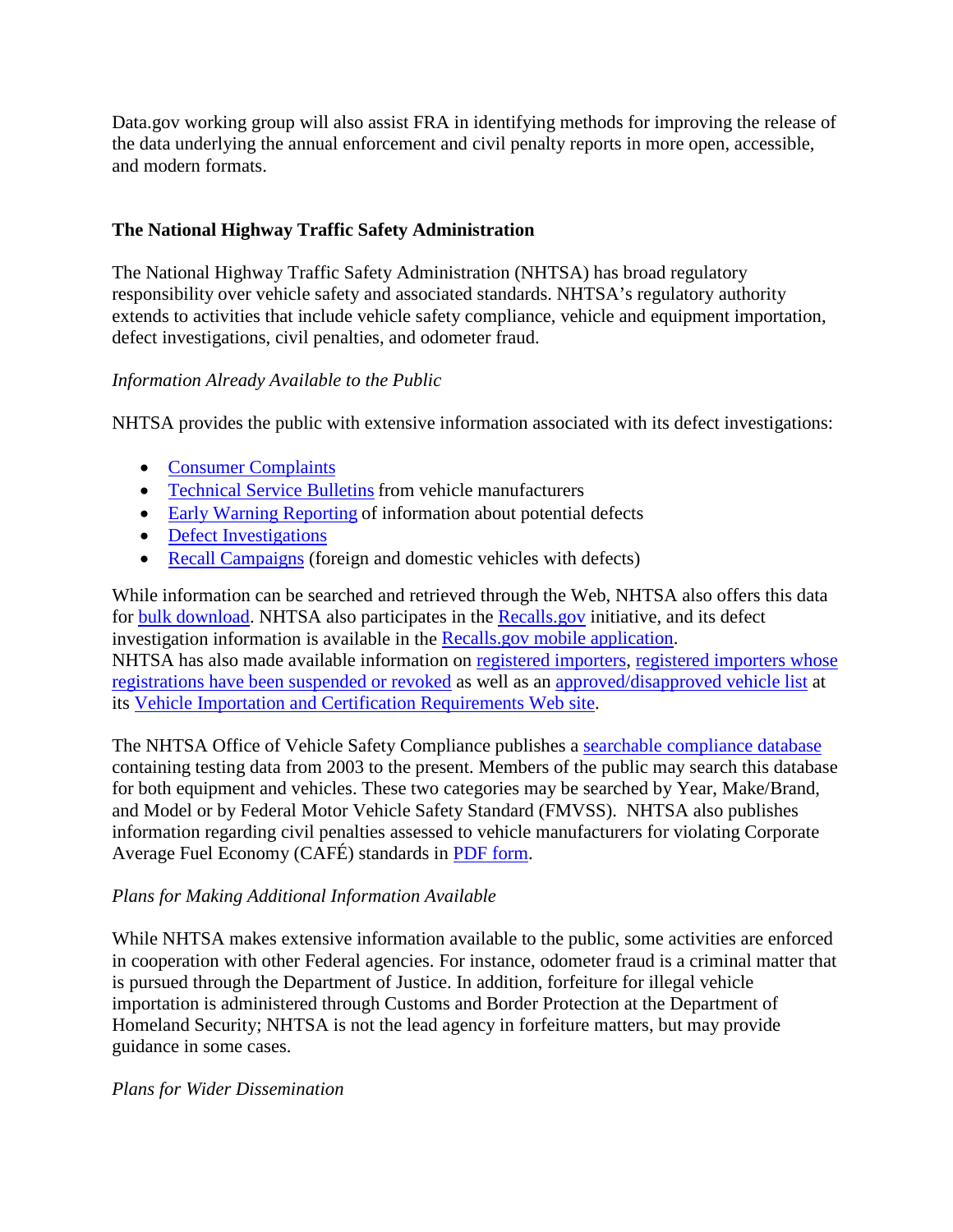NHTSA is an active participant in the Department's Data.gov Working Group. DOT will submit the Office of Defect Investigation data sets identified above to Data.gov by the end of fiscal year 2011.

The Data.gov working group will assist in identifying methods for improving the release of data underlying importation compliance, vehicle safety compliance, and civil penalties in more open, accessible, and modern formats, and will help NHTSA ensure that future information releases meet these same criteria. NHTSA will also take steps to release information about the full universe of civil penalty actions before the end of the calendar year.

#### **The Office of the Secretary**

The Office of the Assistant General Counsel for Aviation Enforcement and Proceedings, including its Aviation Consumer Protection Division, monitors compliance with and investigates violations of the Department of Transportation's aviation economic, consumer protection, and civil rights regulations. The Office also provides legal review and support on aviation economic licensing matters. The Aviation Consumer Protection Division receives complaints from members of the public regarding air travel consumer issues. The Office verifies compliance with the Department's aviation consumer protection requirements and provides guidance to the industry and members of the public on consumer protection matters. The Office also makes available to the public information on pertinent consumer matters.

Consumer protection compliance and enforcement activities relate to areas such as unfair and deceptive practices and unfair competition by air carriers and travel agents, deceptive airline advertising (e.g., fare, on-time performance, schedule, code sharing, etc.), and violations of rules concerning denied boarding compensation, ticket refunds, baggage liability requirements, and charter flights.

The Office is also very active in civil rights enforcement. The Department is charged with prohibiting discrimination by airlines and has committed to protecting consumers in this regard. The Office focuses on ensuring that individuals with disabilities obtain nondiscriminatory access to the air transportation system and that the public is not subjected by airlines to unlawful discrimination on the basis of race, religion, national origin, or sex during the course of their air transportation.

Furthermore, the Office provides legal review and support on activities concerning airline authority. This includes unauthorized air transportation operations by foreign carriers within the U.S. (i.e., cabotage) or to or from the U.S. The Office also reviews the marketing or operation (i.e., holding out of service or operation) of air transportation service by unauthorized U.S. companies. Enforcement action is pursued against airlines or other companies offering service for which they have not been found fit by the Department. Requirements relating to continuing fitness (e.g., reporting requirements and insurance rules) are also enforced to ensure that airlines remain in compliance with conditions on their authority.

#### *Information Already Available to the Public*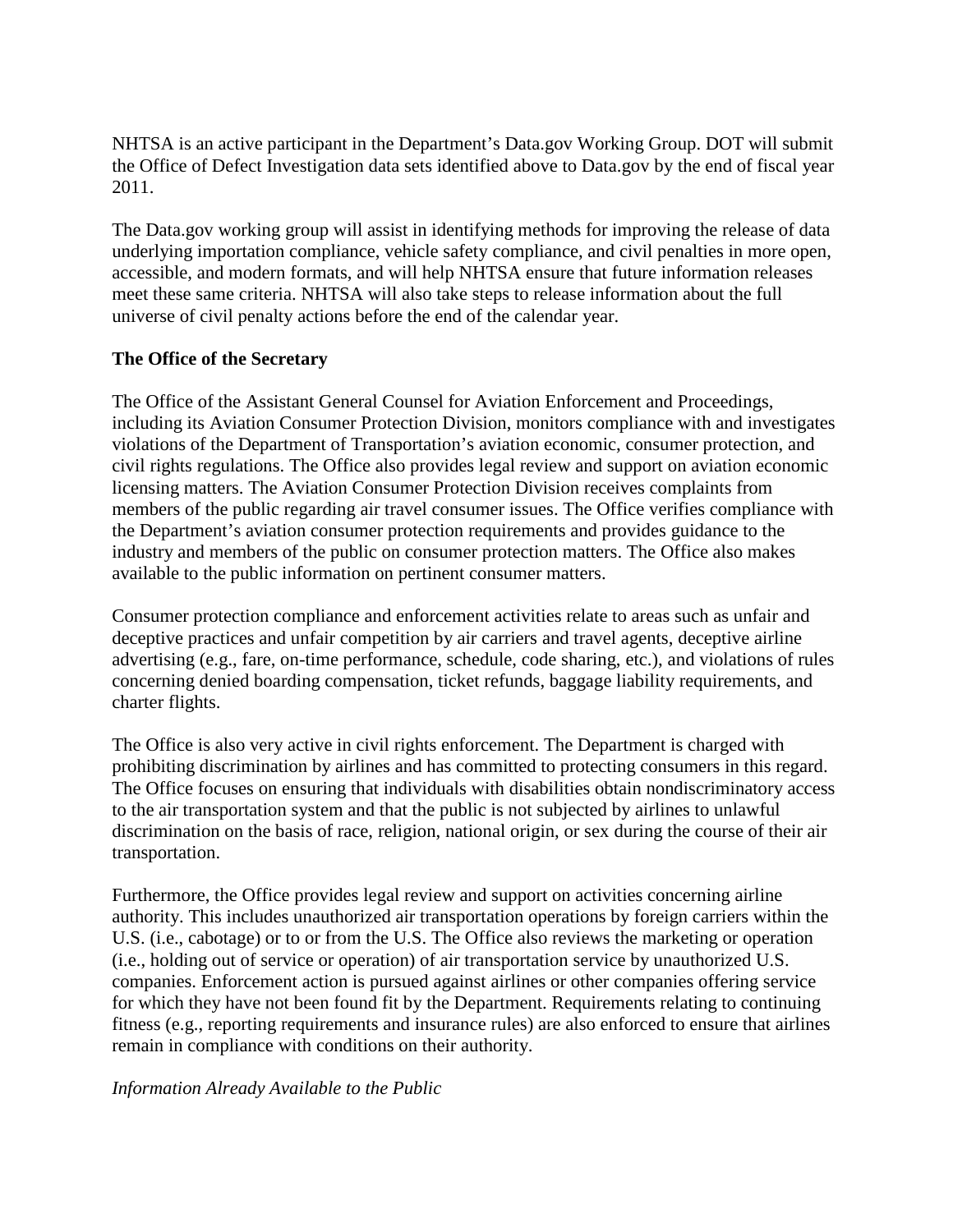The Aviation Consumer Protection Division produces a monthly **Air Travel Consumer Report,** which is available to the public. This report is designed to assist consumers with information on the quality of services provided by the airlines and is divided into six sections:

- Flight delays, which includes information about on-time arrival performance by airlines, flight cancellations, flight delay causation data, and tarmac delays.
- Mishandled baggage reports by airlines.
- Passenger denied boarding data.
- Consumer complaints, which are presented by category or airline.
- Customer service reports to the Transportation Security Administration.
- Airline reports of the loss, injury, or death of animals during air transportation.

Some of the data that support the report are managed by the Department's Bureau of Transportation Statistics (BTS). While the Air Travel Consumer report itself is a static product in PDF form, BTS provides the public the ability to search, download, and visualize much of the information included in the report. BTS provides:

- [Airline On-Time Statistics](http://www.bts.gov/xml/ontimesummarystatistics/src/index.xml) available for search and download in both summary and detailed form.
- [Cause of Delay Reports](http://www.transtats.bts.gov/OT_Delay/OT_DelayCause1.asp).
- [Flights cancelled more than 5% of the time](http://www.bts.gov/5PctCancels/index.html)

Information that is collected and maintained by the Aviation Consumer Protection Division is available directly at their Web site and includes:

- [Enforcement Orders/Settlement Agreements](http://airconsumer.dot.gov/rules/consentorders.htm).
- Industry Notices/ [Guidance](http://airconsumer.dot.gov/rules/guidance.htm) Regarding Aviation [Rules](http://airconsumer.dot.gov/rules/rules.htm) and Statutes.
- [Annual Report on Disability-Related Air Travel Complaints](http://airconsumer.dot.gov/publications/gateway1.htm).
- [Airline Service Cessation Bulletins](http://airconsumer.dot.gov/cessations.htm).

# *Plans for Making Additional Information Available*

As discussed above, the Aviation Consumer Protection Division proactively discloses a great deal of regulatory enforcement and compliance information that is useful to consumers. Enforcement case documents and data are posted once a case has closed, and information can be accessed and studied in a number of ways.

At this time, the Aviation Consumer Protection Division does not provide the public access to Warning Letters to Regulated Entities, nor does the Division provide access to its Compliance Inspection Schedule. Warning letters are not made publicly available or typically shared with State and Federal Agencies because the disclosure of this type of data could cause public confusion and misinformation as to the culpability of the regulated entity where the findings in the documents have not been adjudicated and the entity has not agreed to them. A requirement to disclose warning letters could cause harm to the OST enforcement program and result in the office abandoning a useful enforcement tool.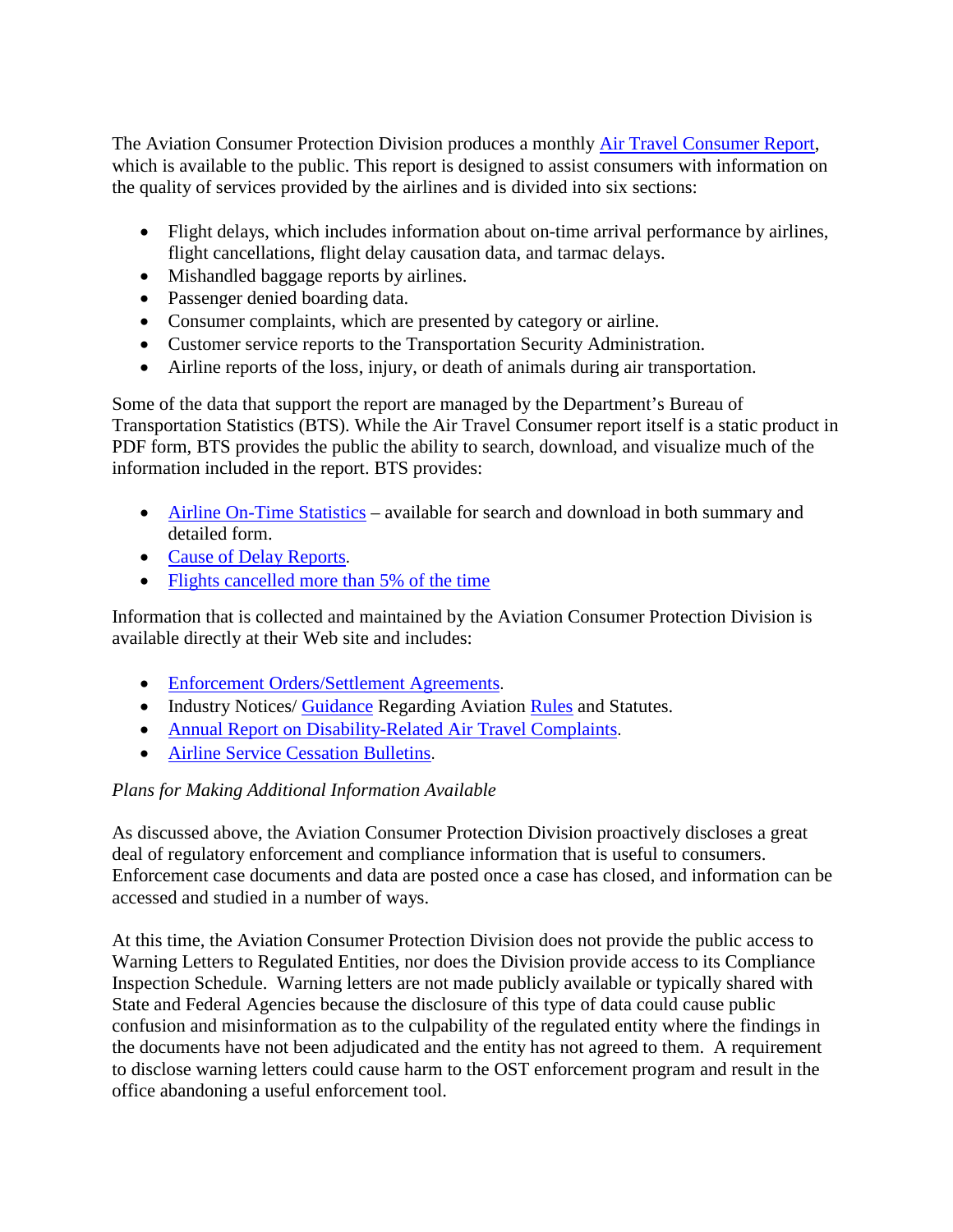Each year the Aviation Enforcement Office plans to conduct five to seven on-site investigations at the headquarters of certain airlines. It conducts these investigations by sending a team of staff, including attorneys and transportation industry analysts, to the airline's headquarters and conducting a thorough review of the airline's records in connection with its compliance with Department regulatory matters, such as training records, airline passenger complaints, and refund and baggage claims. The airline receives information about the visit no more than three weeks before the actual visit. This is a very important investigative tool and to release specific information about the visits such as dates or airline names could be detrimental to the review of material and to any enforcement case that is initiated as a result of the visit. The information could also be damaging to the reputation of the airline in question, since these visits do not necessarily reflect any compliance issues or result in an enforcement action. In addition, scheduled visits are often canceled or rearranged because of unanticipated budget constraints or exigent circumstances at the airline.

The Office is considering methods by which summary statistics about these activities can be published after they occur.

#### *Plans for Wider Dissemination*

BTS is an active participant in the Department's Data.gov Working Group. All information for which BTS is responsible outlined above is in the queue for posting to Data.gov. DOT will submit these data sets to Data.gov by the end of fiscal year 2011. The Data.gov working group will also assist OST in identifying methods for improving the release of enforcement orders, cessation bulletins, and the annual report on disability-related air travel complaints in more open, accessible, and modern formats.

#### **Pipeline and Hazardous Materials Safety Administration**

The Pipeline and Hazardous Materials Safety Administration (PHMSA) has broad regulatory responsibility for pipeline safety and compliance as well as hazardous materials facility safety and compliance. The PHMSA meets this responsibility through:

- field inspections of facilities and construction projects
- programmatic inspections of pipeline operator management systems, procedures, and processes
- incident investigations, and
- direct dialogue with operator management.

To facilitate compliance, PHMSA:

- clarifies its regulatory expectations with published inspection forms and protocols
- interprets rules and makes these interpretations available online
- develops guidance manuals and advisory notices
- posts frequently asked questions (FAQs) online
- posts enforcement actions on its website, and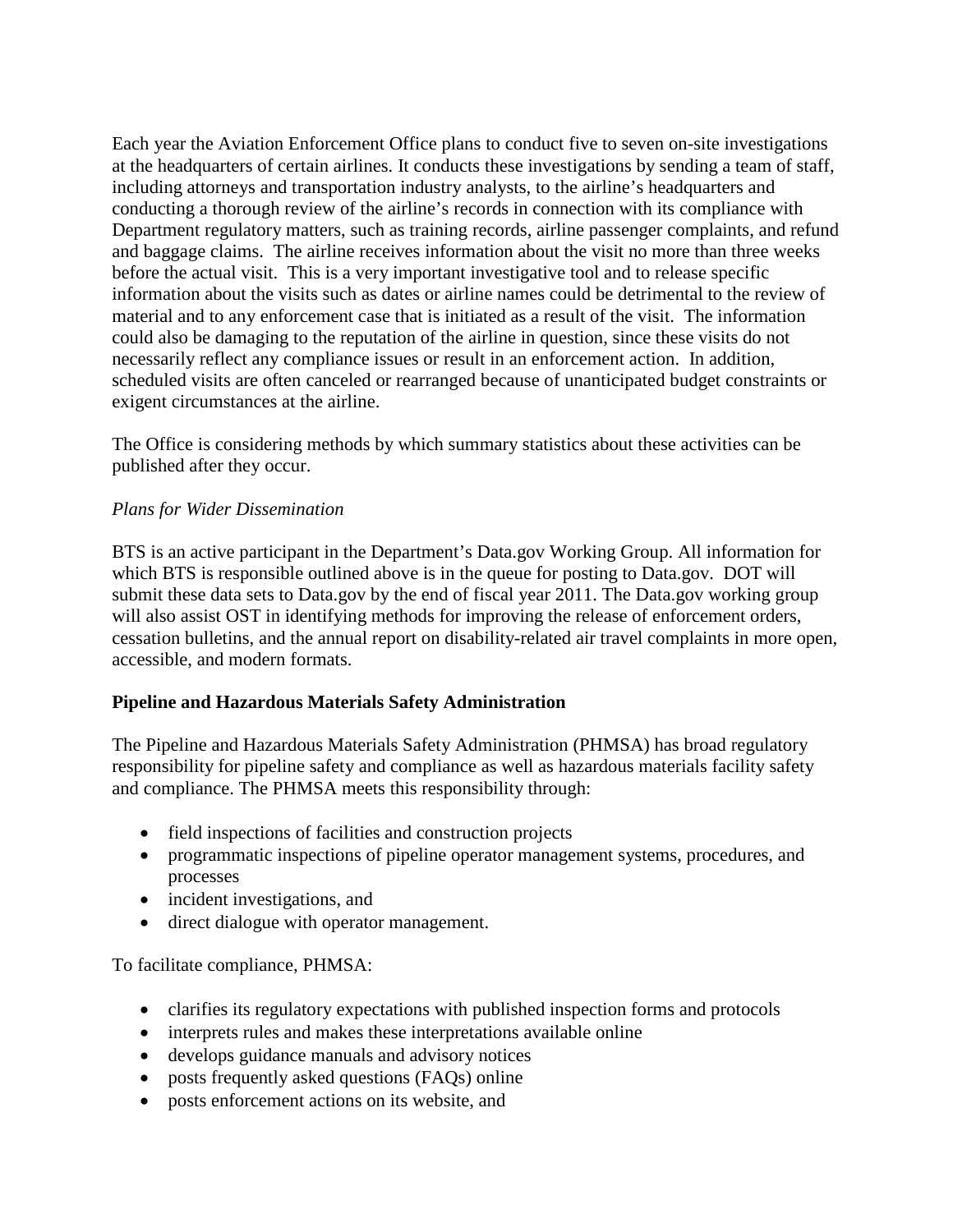• conducts public meetings and workshops.

Finally, PHMSA has available a full range of enforcement mechanisms to require that operators take appropriate and timely corrective actions for violations, and that they take preventive measures to preclude future failures or non-compliant operation of their pipelines and hazardous materials facilities.

#### *Information Already Available to the Public*

The PHMSA makes a broad array of information available to the public through its Web site. The PHMSA Pipeline Safety Office has made significant progress in making information on its regulatory compliance and enforcement activities available to the public. In the spring of 2007, PHMSA significantly enhanced the transparency of its enforcement program actions. A new section of the [Stakeholder Communications web site](http://primis.phmsa.dot.gov/comm) was developed to provide industry-wide and operator-specific enforcement information. Commonly referred to as the [Enforcement](http://primis.phmsa.dot.gov/comm/reports/enforce/Enforcement.html?nocache=8644)  [Transparency web site,](http://primis.phmsa.dot.gov/comm/reports/enforce/Enforcement.html?nocache=8644) reports and supporting explanatory information now provide:

- The total number of enforcement cases that are [opened and closed](http://primis.phmsa.dot.gov/comm/reports/enforce/EnfHome.html?nocache=2161) each year.
- The different types of enforcement [cases that are opened each year](http://primis.phmsa.dot.gov/comm/reports/enforce/Actions_opid_0.html?nocache=7143) (e.g., the number of Corrective Action Orders issued, the number of Notices of Probable Violation letters issued, etc.)
- The different types of enforcement [actions taken to resolve cases each year](http://primis.phmsa.dot.gov/comm/reports/enforce/Actions_opid_0.html?nocache=7143#_TP_1_tab_2) (e.g., the number of Corrective Action Orders closed, the number of Final Orders issued, etc.)
- Summary level [case status information](http://primis.phmsa.dot.gov/comm/reports/enforce/CaseStatus_opid_0.html?nocache=8759) on a year-by-year basis that shows how many cases opened in a given year are still open and how many are closed. Separate status reports are provided for each type of case PHMSA initiates.
- The number of [civil penalty cases opened](http://primis.phmsa.dot.gov/comm/reports/enforce/CivilPenalty_opid_0.html?nocache=5512#_TP_1_tab_1) in a given year and the total civil penalties proposed in those cases. This report also shows the number of civil penalty cases opened in a given year that are still open and how many are closed.
- The [resolution of civil penalty cases](http://primis.phmsa.dot.gov/comm/reports/enforce/CivilPenalty_opid_0.html?nocache=5512#_TP_1_tab_2) including a comparison of the civil penalty amounts proposed, assessed, and collected.

In the fall of 2010, PHMSA introduced a new series of [operator-specific reports](http://primis.phmsa.dot.gov/comm/reports/operator/Operatorlist.html?nocache=3692) on the Stakeholder Communications web site. These new reports allow the public to readily access information on specific pipeline operators. For the first time, PHMSA now provides information on a specific operator in a single location on its web site. This information includes the operator's pipeline mileage, and accident, inspection, and enforcement history. These new operator reports represent the first time PHMSA has made summary level information on its inspection program available to the public. Within the [inspection history](http://primis.phmsa.dot.gov/comm/reports/operator/OperatorIE_opid_31618.html?nocache=8034#_InspectionActivity_tab_2)  [portion of these reports](http://primis.phmsa.dot.gov/comm/reports/operator/OperatorIE_opid_31618.html?nocache=8034#_InspectionActivity_tab_2) is a listing of all specific inspections performed since 2005, the type of inspection conducted, the Region conducting the inspection, and the specific enforcement cases that resulted from the inspection, if any. The enforcement actions are linked to the individual case reports described previously for the Enforcement Transparency web site. PHMSA provides summary level information on [state pipeline safety program enforcement actions.](http://primis.phmsa.dot.gov/comm/reports/stenforce/StateEnfDet_state_AZ.html?nocache=657) This data is reported to PHMSA annually as part of the each state's program certification. For each state agency, two reports are provided.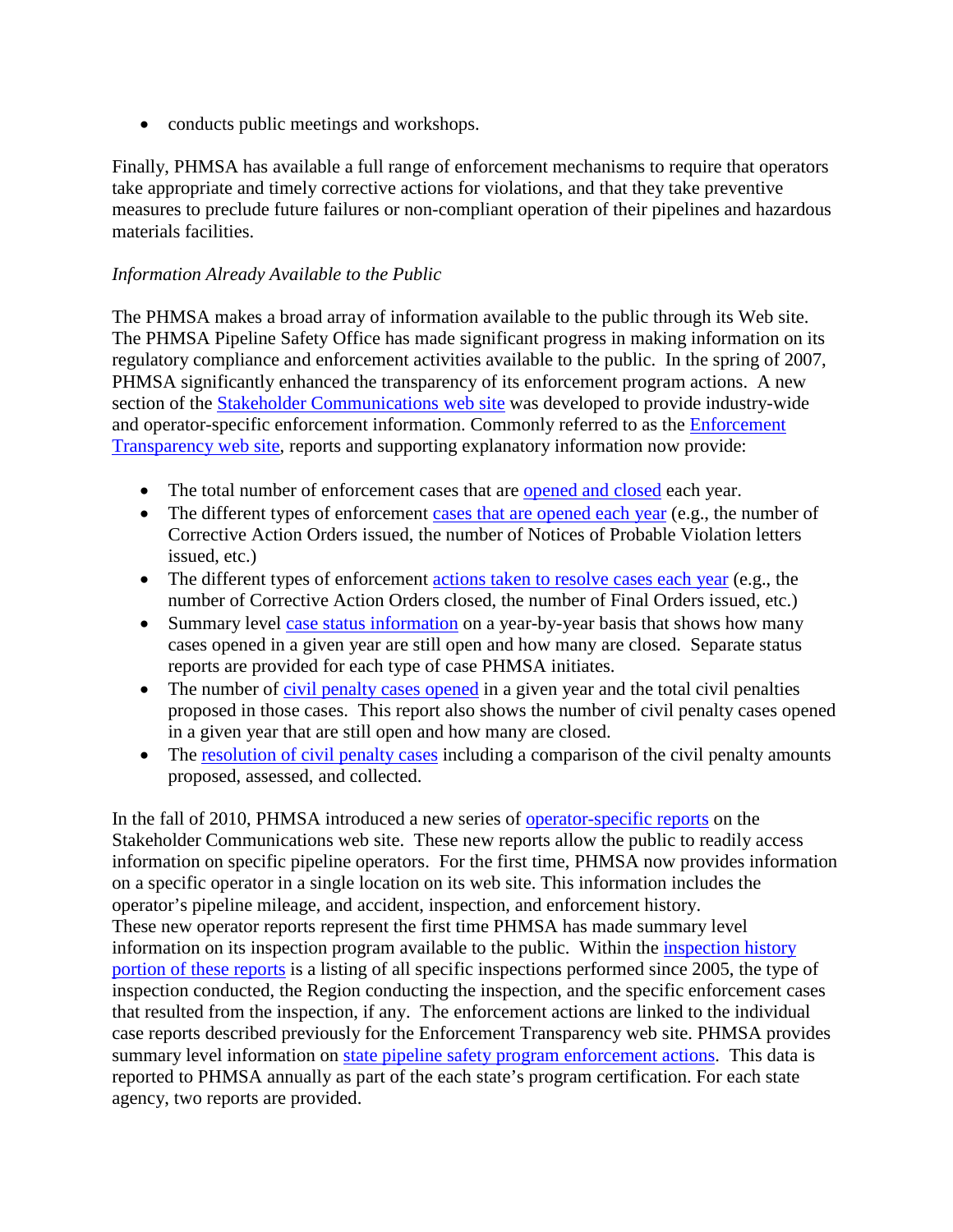The PHMSA Hazardous Materials Safety Office also makes extensive information available to the public. PHMSA's [public enforcement transparency web site](http://www.phmsa.dot.gov/hazmat/enforcement/reports-documents) provides access to a variety of reports and enforcement program information. This site provides year-by-year reports on cases initiated and closed; information on the status of different types of enforcement cases, and reports on civil penalties. Information and documents on closed individual cases against each regulated entity is also provided. These documents include the notice letters that allege company violations or inadequacies, responses to these allegations, and the orders documenting PHMSA's final determinations.

Recently, PHMSA added a [new statistics section](http://www.phmsa.dot.gov/hazmat/library/data-stats/incidents) to the Hazardous Materials enforcement transparency Web site to provide annual and 10-year summary reports that include the number of incidents related to specific causes, the number of injuries or fatalities, as well the cost of damages. Users can download up-to-date, useful information from the database because it is updated on a nightly basis and the data can be sorted based on the details of the incident. The creation of this database streamlines the delivery of this information to the public and continues PHMSA's commitment to increased transparency.

## *Plans for Making Additional Information Available*

As discussed above, PHMSA a leader in the proactive disclosure of regulatory enforcement and compliance information. Enforcement case documents and data are posted as a case progresses, and information can be accessed and studied in a number of ways.

#### *Plans for Wider Dissemination*

PHMSA is an active participant in the Department's Data.gov Working Group. All information outlined above is in the queue for posting to Data.gov. DOT will submit these data sets to Data.gov by the end of fiscal year 2011.

# **DOT Agencies without Broad Enforcement and Compliance Authority**

As discussed earlier in this report, many of DOT's modes have limited regulatory authority. These include:

• The Federal Highway Administration (FHWA) is not a traditional enforcement agency; it primarily operates grant programs. FHWA does have an oversight role at all stages of a project where Federal-aid monies are involved, largely at the project approval level. When a State department of transportation submits its plans, specifications, and estimates for a project, FHWA Division office staff evaluate the project's compliance with Federal laws before approving the project. Similarly, as the project moves forward and reimbursement is sought, the FHWA continually assesses compliance with Federal laws and regulations and, if a violation is found, uses its authority under 23 USC 1.36 to withhold Federal funds and take such other action as is appropriate under the circumstances until compliance or remedial action has been accomplished by the State. Correspondence with the States indicating that the FHWA may withhold funds for a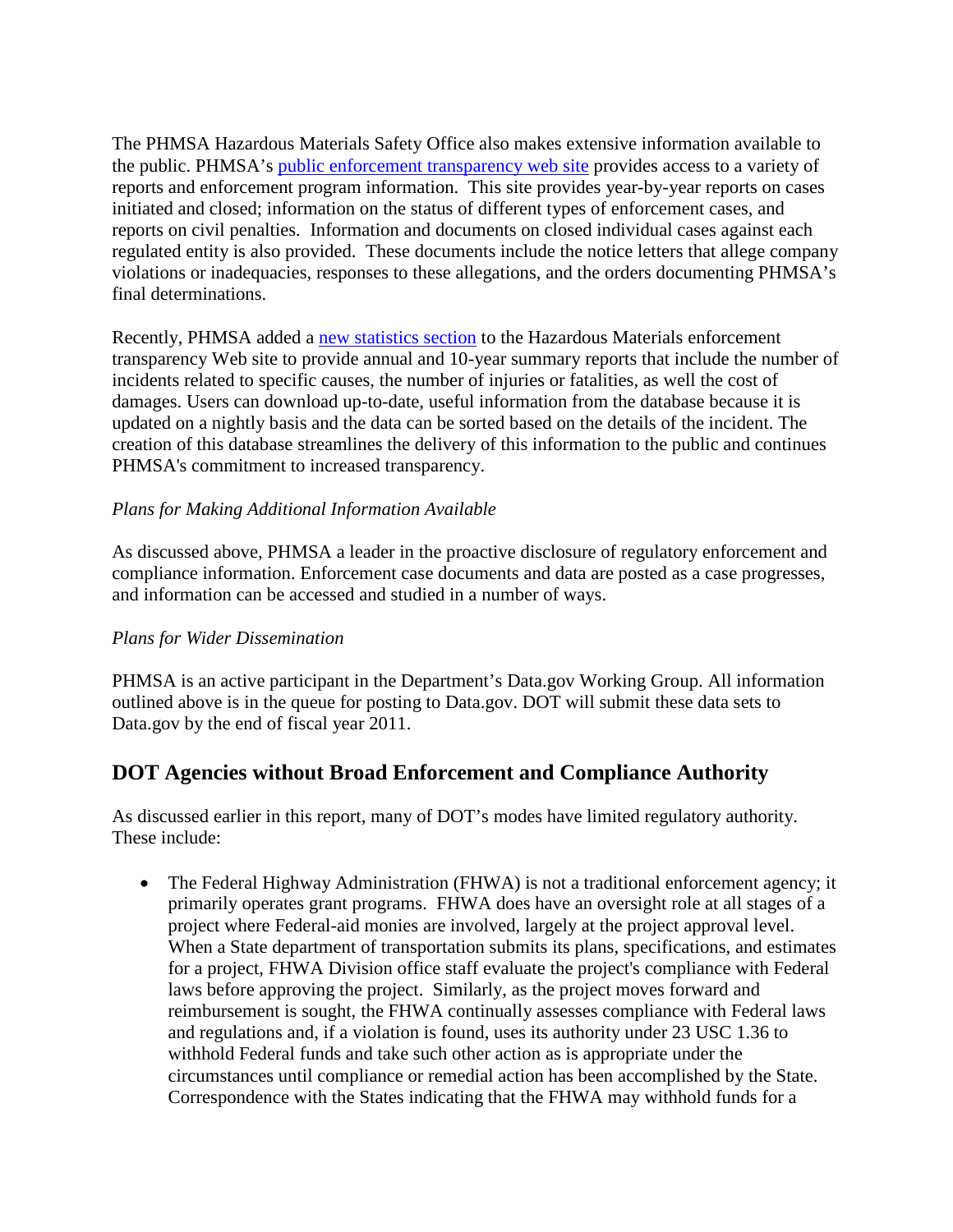project under 23 CFR 1.36 is not made available to the public or other States or Federal agencies. However, FHWA does make available to the public suspension and debarment notices at the ELPS website, accessible via the DOT OST Suspension and Debarment Program page, and information on the disposition of Buy America waiver requests. The public can view waiver requests at:

[www.fhwa.dot.gov/construction/contracts/waivers.cfm](http://www.fhwa.dot.gov/construction/contracts/waivers.cfm)

- The Federal Transit Administration (FTA) like FHWA, FTA is not a major enforcement agency. It does make available to the public and to States decisions enforcing the prohibition on the use of FTA financial assistance to operate charter bus services and school bus services, information on the purchase of U.S. goods with FTA financial assistance, and Equal Employment Opportunity compliance reviews (including the Americans with Disabilities Act and Disadvantaged Business Enterprises). It does conduct a wide variety of audits on grantees, including State safety oversight reviews, drug and alcohol program inspections, program management oversight reviews, procurement system reviews, State management reviews, Triennial reviews and financial management oversight reviews. It does not make results available to the public or States (except the subject of the review). We will examine whether these audits generate any useful, releasable data.
- The Maritime Administration (MARAD) is primarily a promotional agency with limited regulatory enforcement and compliance responsibilities. Upon noticing noncompliance of maritime laws and regulations, MARAD notifies the appropriate agency -- the U.S. Coast Guard, the Department of Defense, or the Internal Revenue Service -- so that they can undertake enforcement. While MARAD does have statutory authority in place to assess penalties for non-compliance with the Cargo Preference rules, it has not yet promulgated implementing regulations for assessing penalties.
- The Saint Lawrence Seaway Development Corporation (SLSDC) The SLSDC and the U.S. Coast Guard (USCG), in conjunction with Transport Canada and the SLSMC, signed a Memorandum of Understanding in March 1997 to develop a program of coordinated vessel inspection and enforcement activities to expedite the safe transit of shipping through the Great Lakes Seaway System. The principal goal of the Enhanced Seaway Inspection (ESI) program is to inspect all ocean vessels for safety and environmental protection in Montreal, Quebec, before they enter U.S. waters. The program includes Seaway regulations, legislated USCG port-state inspection, and the International Safety Management Code (ISM). Other transit related inspections conducted by SLSDC personnel include ballast water screenings and security-related risk assessment inspections, which are conducted concurrently with the ESI. The USCG makes certain parts of their inspection results, such as pollution violations and vessel incident information public in a database located on its [Web site.](http://www.homeport.uscg.mil/)

#### *Information Already Available to the Public*

Following is a summary of activities that are already available to the public for these agencies: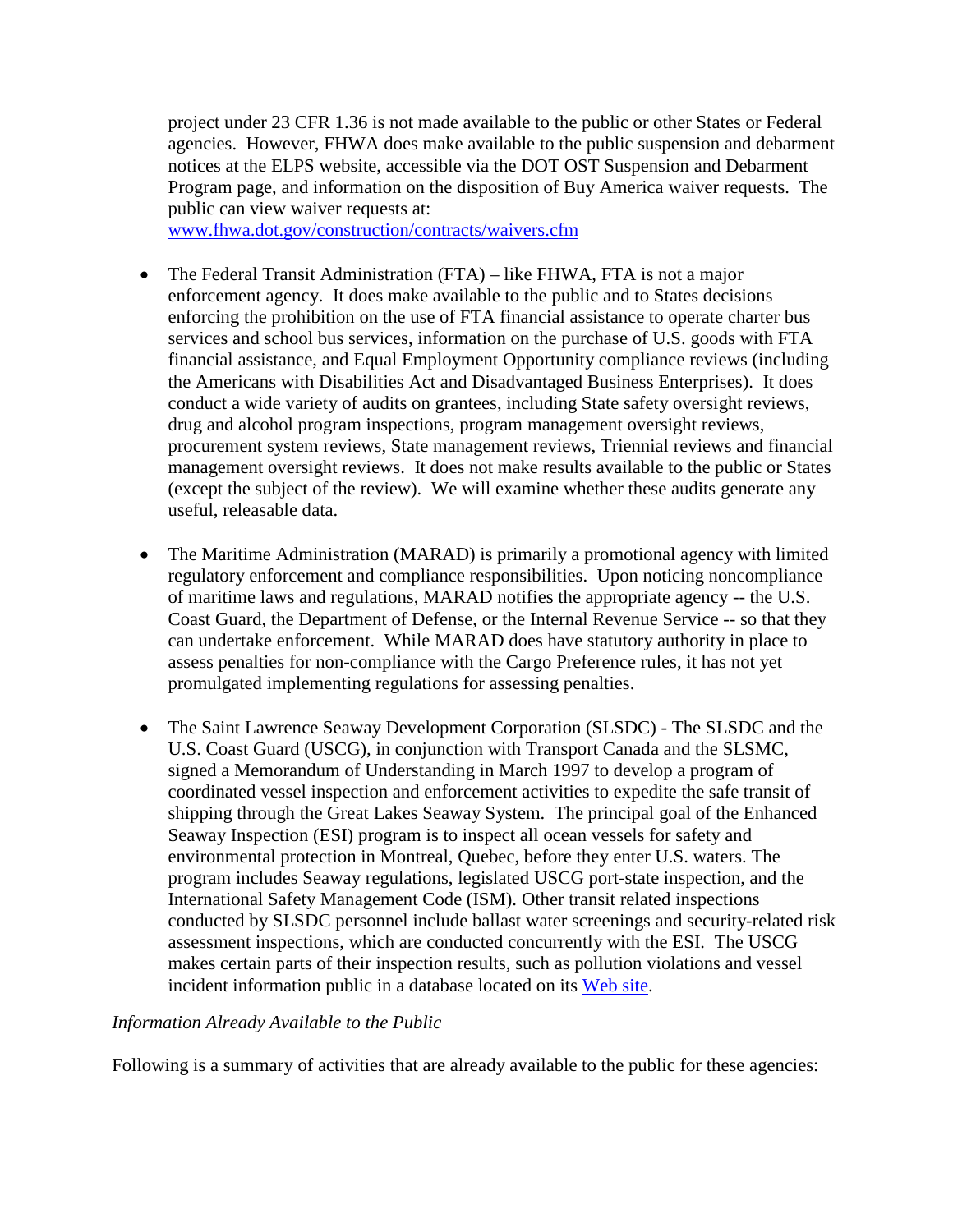- Any suspension and debarment activities undertaken by the FHWA and FTA are published through the General Services Administration's [Excluded Parties List System](https://www.epls.gov/).
- FHWA and FTA conduct reviews of waivers and violations of the *Buy America* Act. Information on these activities are found at:
	- o FHWA Web site, once waiver decisions are made.
	- o FTA [Web site](http://www.fta.dot.gov/laws/leg_reg_598.html).
- FTA conducts reviews of certain expenditures to ensure that funds are applied in accordance with the law:
	- o Enforcement of provisions regarding charter bus service
		- From 1996 to 2008, on the [FTA Web site](http://www.fta.dot.gov/laws/legislation/leg_reg_8807.html).
		- From 2008 to present, at regulations.gov in docket [FTA-2007-0024](http://www.regulations.gov/#!docketDetail;D=FTA-2007-0024).
	- o Enforcement of provisions regarding school bus service at the [FTA Web site](http://www.fta.dot.gov/laws/leg_reg_8724.html).
- FTA also evaluates grantees for compliance under Title VI of the Civil Rights Act of 1964, and publishes compliance reports at the [FTA Web site.](http://www.fta.dot.gov/civilrights/ada/civil_rights_3903.html)
- SLSDC publishes an annual report on the Ballast Water Exchange Inspection in coordination with Canada. This report is available at the [Seaway Web site](http://www.greatlakes-seaway.com/en/pdf/2010_BW_Rpt_EN.pdf)

#### *Plans for Making Additional Information Available*

MARAD intends to begin publishing information regarding shipper agency compliance with its current Cargo Preference Rule at its Web site.

The Office of the Secretary's Office of Drug & Alcohol Policy & Compliance (ODAPC) publishes information on Public Interest Exclusions, but has only had one such case during the last ten years. Information is available at the [ODAPC Web site.](http://www.dot.gov/ost/dapc/pie.html) If more exclusions are made, release practices may be reviewed.

The SLSDC issues tickets for violations of the joint regulations that occur in U.S. waters, which typically involve speeding. Depending on where the speeding occurs, either the SLSDC (U.S.) or SLSMC (Canada) issues the actual violation. SLSDC averages 6-8 tickets per year. Making only the U.S. violations public would not give a consumer an accurate picture of a vessel's transit violations in the Seaway System. Releasing complete information on SLSDC and SLSMC ticketing would require negotiations with Canada. This is lower priority data, therefore, we have no plans to make additional information regarding these activities available at this time.

As noted above, FTA conducts a wide variety of audits on grantees, including safety oversight audits, drug & alcohol program inspections, program management oversight, procurement system reviews, state management reviews, and financial management oversight reviews. The results of these audits are shared only with the subject of the review, and are not part of any regulatory compliance or enforcement activity.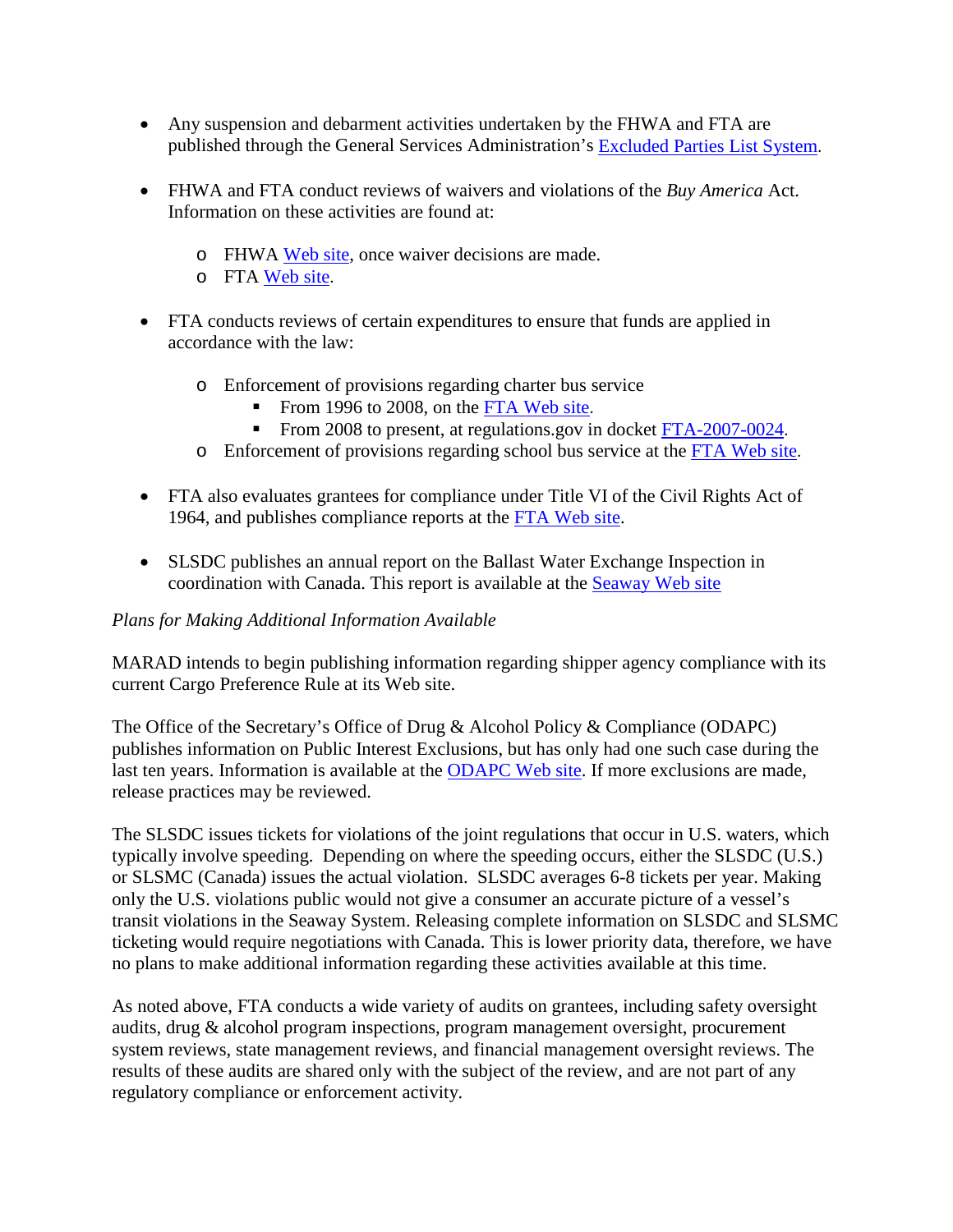#### *Plans for Wider Dissemination*

Where appropriate, the Department's Data.gov working group will also assist these modes with little enforcement authority in identifying methods for improving the release of the data underlying these activities in more open, accessible, and modern formats.

#### **Public Availability of DOT Plan**

DOT will post a copy of this preliminary report on its regs.dot.gov website and invite the public to comment on it and about the accessibility, downloadability, searchability, and usefulness of specific data.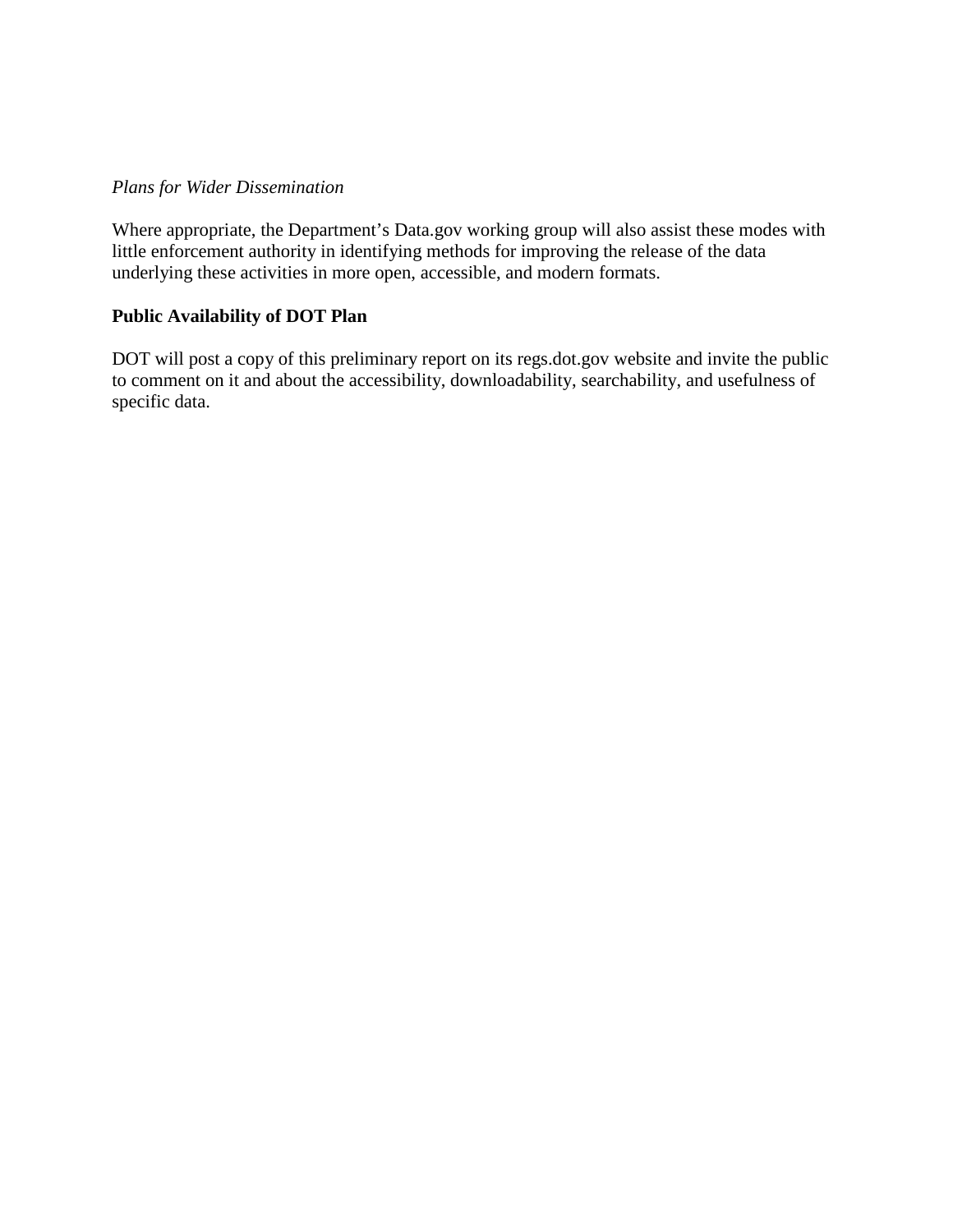|                             |                                                                              | Department of Transportation - Regulatory Enforcement & Compliance Data Review |                                                   |                                                                                |                                                             |                                                                                       |
|-----------------------------|------------------------------------------------------------------------------|--------------------------------------------------------------------------------|---------------------------------------------------|--------------------------------------------------------------------------------|-------------------------------------------------------------|---------------------------------------------------------------------------------------|
| <b>OA</b>                   | 1.<br><b>Activity</b>                                                        | <b>Publicly Available?</b>                                                     | 3.<br>Accessible,<br>Downloadable,<br>Searchable? | $\overline{4}$ .<br><b>Shared With State &amp;</b><br><b>Federal Agencies?</b> | 5.<br><b>Prioritization &amp;</b><br><b>Data Integrity?</b> | 6.<br><b>Centralization/</b><br><b>Innovation/Cross-</b><br><b>Agency Comparison?</b> |
| $\overline{O}ST$ (C-<br>70) | <b>Flight Delay</b><br>Statistics by<br>Airline (ATCR)                       | Yes<br>Available at<br>http://airconsumer.dot.gov                              | Yes                                               | Yes                                                                            |                                                             |                                                                                       |
| OST (C-<br>70)              | <b>Flight Delay</b><br>Statistics by<br>Airline and<br>Airport (ATCR)        | Yes<br>Available at<br>http://airconsumer.dot.gov                              | Yes                                               | Yes                                                                            |                                                             |                                                                                       |
| OST (C-<br>70)              | Mishandled<br>Baggage<br>Statistics by<br>Airline (ATCR)                     | Yes<br>Available at<br>http://airconsumer.dot.gov                              | Yes                                               | Yes                                                                            |                                                             |                                                                                       |
| OST (C-<br>70)              | Airline<br>Consumer<br>Complaints by<br>Categories<br>(ATCR)                 | Yes<br>Available at<br>http://airconsumer.dot.gov                              | Yes                                               | Yes                                                                            |                                                             |                                                                                       |
| OST (C-<br>70)              | Airline<br>Consumer<br>Complaints by<br>Airlines<br>(ATCR)                   | Yes<br>Available at<br>http://airconsumer.dot.gov                              | Yes                                               | Yes                                                                            |                                                             |                                                                                       |
| OST (C-<br>70)              | Loss, Injury, or<br>death of an<br>animal in air<br>transportation<br>(ATCR) | Yes<br>Available at<br>http://airconsumer.dot.gov                              | Yes                                               | Yes                                                                            |                                                             |                                                                                       |
| OST (C-<br>70)              | Airline on time<br>arrival statistics<br>(ATCR)                              | Yes<br>Available at<br>http://airconsumer.dot.gov                              | Yes                                               | Yes                                                                            |                                                             |                                                                                       |
| OST (C-<br>70)              | On-time arrival<br>and departure<br>percentage by<br>airport (ATCR)          | Yes<br>Available at<br>http://airconsumer.dot.gov                              | Yes                                               | Yes                                                                            |                                                             |                                                                                       |
| OST (C-                     | Percentage of                                                                | Yes                                                                            | Yes                                               | Yes                                                                            |                                                             |                                                                                       |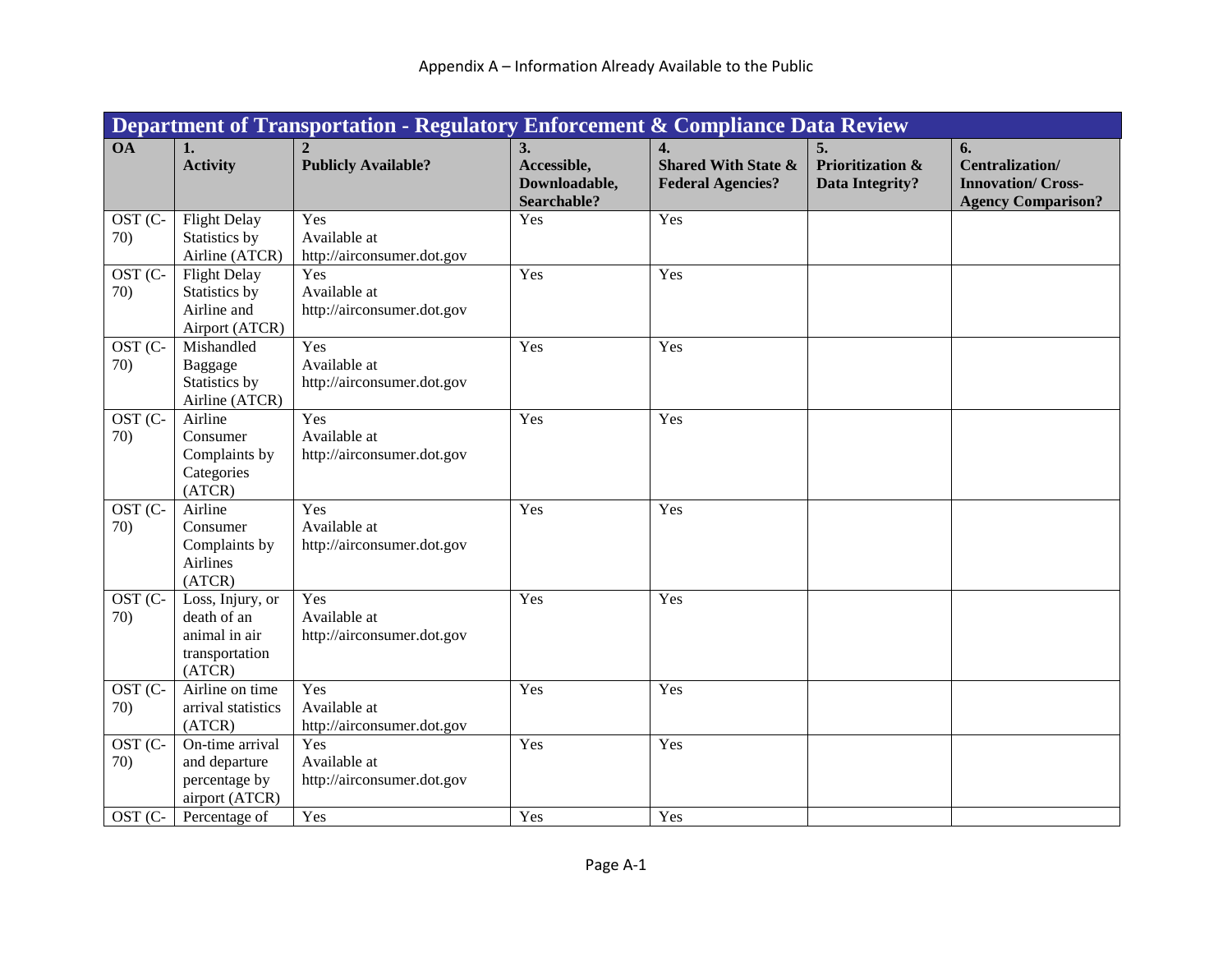|              |                                                                                                                                         | Department of Transportation - Regulatory Enforcement & Compliance Data Review                                                                                                                                                              |                                                   |                                                                                |                                                             |                                                                                       |
|--------------|-----------------------------------------------------------------------------------------------------------------------------------------|---------------------------------------------------------------------------------------------------------------------------------------------------------------------------------------------------------------------------------------------|---------------------------------------------------|--------------------------------------------------------------------------------|-------------------------------------------------------------|---------------------------------------------------------------------------------------|
| <b>OA</b>    | 1.<br><b>Activity</b>                                                                                                                   | <b>Publicly Available?</b>                                                                                                                                                                                                                  | 3.<br>Accessible,<br>Downloadable,<br>Searchable? | $\overline{4}$ .<br><b>Shared With State &amp;</b><br><b>Federal Agencies?</b> | 5.<br><b>Prioritization &amp;</b><br>Data Integrity?        | 6.<br><b>Centralization/</b><br><b>Innovation/Cross-</b><br><b>Agency Comparison?</b> |
| 70)          | Flight<br>Cancellations<br>by Airline<br>(ATCR)                                                                                         | Available at<br>http://airconsumer.dot.gov                                                                                                                                                                                                  |                                                   |                                                                                |                                                             |                                                                                       |
| <b>FTA</b>   | Enforcement of<br>49 U.S.C.<br>5323(d)<br>prohibition on<br>use of FTA<br>financial<br>assistance to<br>operate charter<br>bus services | Yes. Decisions from 1996 to<br>2008 are posted at<br>http://www.fta.dot.gov/laws/leg<br>islation/leg_reg_8807.html.<br>Decisions from 2008 to the<br>present are posted at<br>http://www.regulations.gov/#!d<br>ocketDetail;D=FTA-2007-0024 | Yes                                               | Decisions are publicly<br>posted.                                              |                                                             |                                                                                       |
| <b>FTA</b>   | Enforcement of<br>49 U.S.C.<br>5323(f)<br>prohibition on<br>use of FTA<br>financial<br>assistance to<br>operate school<br>bus services  | Yes. Decisions are posted at<br>http://www.fta.dot.gov/laws/leg<br>$reg_8724.html$                                                                                                                                                          | Yes                                               | Decisions are publicly<br>posted.                                              |                                                             |                                                                                       |
| <b>FTA</b>   | Enforcement of<br>49 U.S.C.<br>5323(j)<br>requirements<br>regarding<br>purchase of<br>U.S. goods with<br>FTA financial<br>assistance    | Yes. Decisions and guidance<br>are posted at<br>http://www.fta.dot.gov/laws/leg<br>$reg_598.html$                                                                                                                                           | Yes                                               | Decisions are publicly<br>posted.                                              |                                                             |                                                                                       |
| <b>FMCSA</b> | Motor Carrier<br>Safety<br>Measurement                                                                                                  | Yes.<br>SMS data is available at<br>http://ai.fmcsa.dot.gov.                                                                                                                                                                                | Yes.<br>FMCSA has made<br>the SMS scores          | Yes.<br><b>Expanded</b> information<br>is shared with State &                  | The next phase of<br>SMS data release to<br>the public will | Our next steps are<br>twofold --new<br>information to release                         |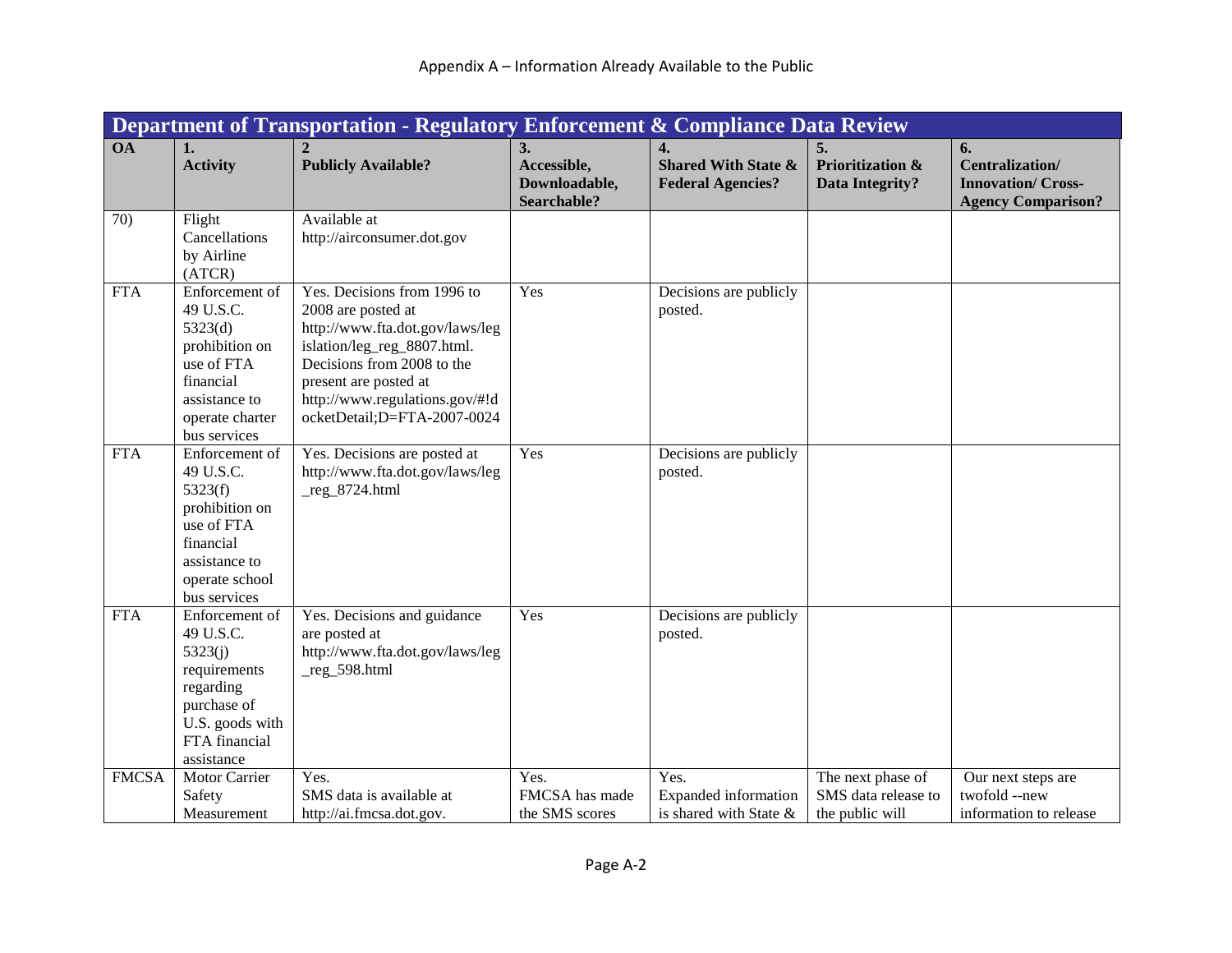|              | Department of Transportation - Regulatory Enforcement & Compliance Data Review        |                                                                             |                                                                                                                                                                                                                                                                                                                                                                                                                             |                                                                                                                                                                                                                                                                                                                                                                                                                                                                                                                                                                                                                |                                                                                                                                                                                                                                                                       |                                                                                                                                                                                                                                                                                                                                                                                                                                                                                                                                                                                                                                                                                              |  |  |
|--------------|---------------------------------------------------------------------------------------|-----------------------------------------------------------------------------|-----------------------------------------------------------------------------------------------------------------------------------------------------------------------------------------------------------------------------------------------------------------------------------------------------------------------------------------------------------------------------------------------------------------------------|----------------------------------------------------------------------------------------------------------------------------------------------------------------------------------------------------------------------------------------------------------------------------------------------------------------------------------------------------------------------------------------------------------------------------------------------------------------------------------------------------------------------------------------------------------------------------------------------------------------|-----------------------------------------------------------------------------------------------------------------------------------------------------------------------------------------------------------------------------------------------------------------------|----------------------------------------------------------------------------------------------------------------------------------------------------------------------------------------------------------------------------------------------------------------------------------------------------------------------------------------------------------------------------------------------------------------------------------------------------------------------------------------------------------------------------------------------------------------------------------------------------------------------------------------------------------------------------------------------|--|--|
| <b>OA</b>    | 1.<br><b>Activity</b>                                                                 | <b>Publicly Available?</b>                                                  | 3.<br>Accessible,<br>Downloadable,<br>Searchable?                                                                                                                                                                                                                                                                                                                                                                           | $\overline{\mathbf{4}}$ .<br><b>Shared With State &amp;</b><br><b>Federal Agencies?</b>                                                                                                                                                                                                                                                                                                                                                                                                                                                                                                                        | <b>Prioritization &amp;</b><br><b>Data Integrity?</b>                                                                                                                                                                                                                 | 6.<br><b>Centralization/</b><br><b>Innovation/Cross-</b><br><b>Agency Comparison?</b>                                                                                                                                                                                                                                                                                                                                                                                                                                                                                                                                                                                                        |  |  |
|              | System (SMS)                                                                          |                                                                             | and the company<br>registration data<br>available for public<br>download.<br>(http://ai.fmcsa.dot.<br>gov/SMS/Data/Do<br>wnloads.aspx).                                                                                                                                                                                                                                                                                     | <b>Federal Agencies</b><br>through a password<br>protected page from<br>http://ai.fmcsa.dot.gov                                                                                                                                                                                                                                                                                                                                                                                                                                                                                                                | either involve<br>expanded summary<br>information related<br>to SMS, or the<br>detailed crash and<br>inspection records<br>that go into SMS.                                                                                                                          | in bulk and ways to<br>tailor the release so that<br>users get what they<br>want without the need<br>to get extraneous<br>information.                                                                                                                                                                                                                                                                                                                                                                                                                                                                                                                                                       |  |  |
| <b>FMCSA</b> | Safety<br>Programs<br>(Reviews,<br>Roadside<br>Inspection,<br>Traffic<br>Enforcement) | Yes.<br>Safety programs data is<br>available at<br>http://ai.fmcsa.dot.gov. | Yes.<br>National and State<br>level enforcement<br>information is<br>available through<br>the "Safety<br>Programs" section<br>of A&I Online<br>(http://ai.fmcsa.dot.<br>gov/SafetyProgram<br>/home.aspx). At<br>this website, the<br>public has the<br>opportunity to view<br>and download<br>aggregated data for<br>multiple years with<br>options to filter the<br>information by<br>types and locations<br>of companies. | Yes.<br>FMCSA provides<br>States with software<br>and data needed to<br>perform roadside<br>inspections (ASPEN),<br>interventions<br>(CAPRI), safety<br>audits (SENTRI), and<br>prioritize carriers for<br>roadside inspections<br>(ISS and Query<br>Central).<br>FMCSA distributes<br>data to roadside State<br>law enforcement<br>officers through the<br><b>Commercial Vehicle</b><br><b>Information Systems</b><br>and Networks<br>(CVISN) program.<br>FMCSA assists States<br>in keeping unsafe<br>companies off the<br>road through the<br>Performance and<br>Registration<br><b>Information Systems</b> | There has been<br>some public<br>demand for<br>inspection records,<br>and it is being<br>considered for<br>public release.<br>Data quality<br>standards and<br>performance are<br>available online at<br>http://ai.fmcsa.dot.g<br>ov/DataQuality/data<br>quality.asp. | FMCSA may release<br>details of roadside<br>inspections and crashes<br>and should consider<br>releasing details of<br>compliance reviews and<br>safety audits. The first<br>two items directly feed<br>SMS and would<br>provide additional<br>transparency to the<br>process. The inspection<br>file is large (over 3.5<br>million inspections in<br>each of the past two<br>years and over 7 million<br>violations per year), but<br>manageable.<br>Compliance reviews<br>(interventions) and<br>safety audits would<br>help provide additional<br>transparency, but might<br>raise questions on<br>FMCSA and State<br>operations (such as why<br>ratings were not<br>available for reviews |  |  |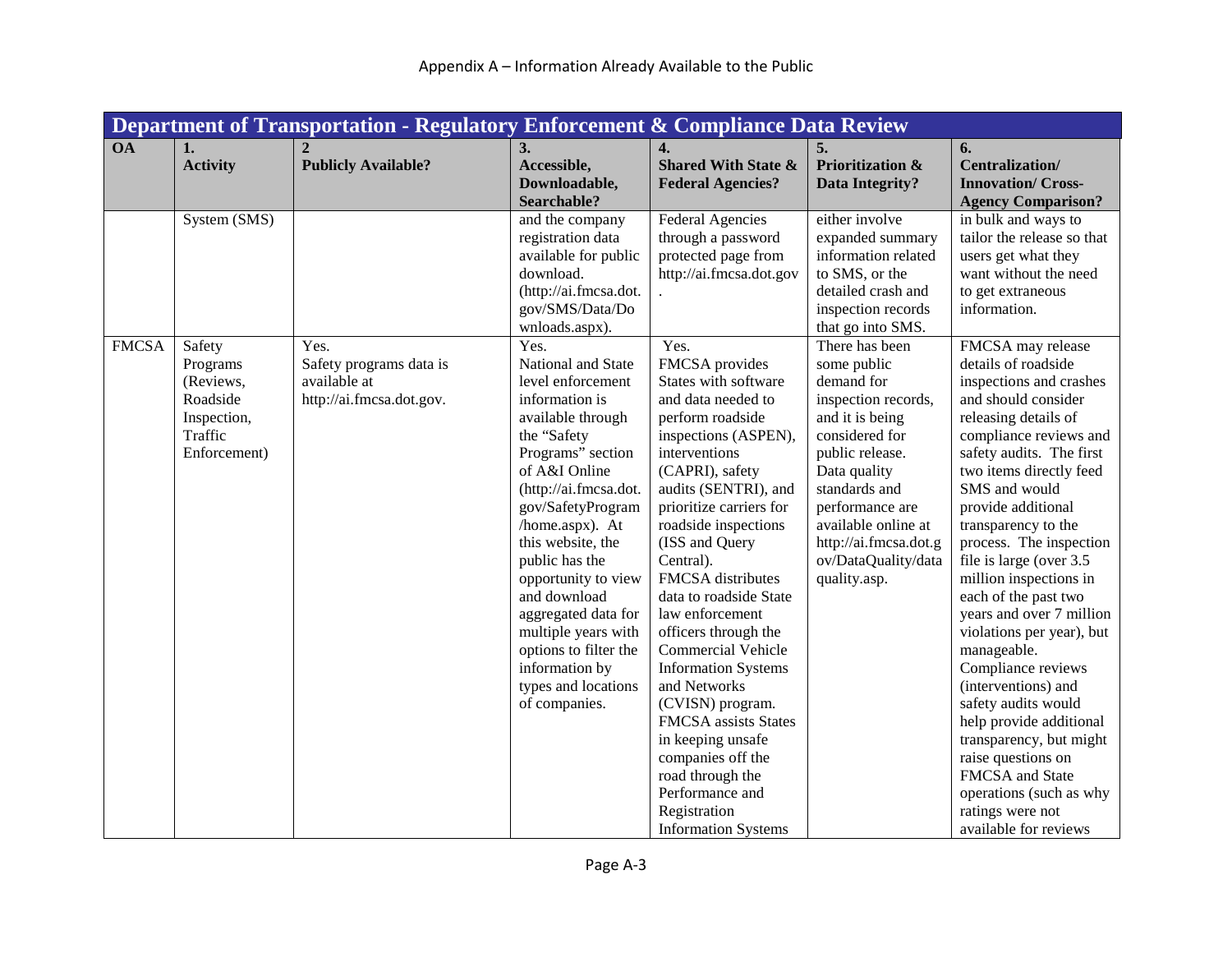|              | Department of Transportation - Regulatory Enforcement & Compliance Data Review |                                                                                      |                                                                                                                                                                                                                                                                                                                                                                                            |                                                                                                                                                                                                                                     |                                                                                                                                                                                                                                                                    |                                                                                                                                                                                                                                                                                           |  |  |
|--------------|--------------------------------------------------------------------------------|--------------------------------------------------------------------------------------|--------------------------------------------------------------------------------------------------------------------------------------------------------------------------------------------------------------------------------------------------------------------------------------------------------------------------------------------------------------------------------------------|-------------------------------------------------------------------------------------------------------------------------------------------------------------------------------------------------------------------------------------|--------------------------------------------------------------------------------------------------------------------------------------------------------------------------------------------------------------------------------------------------------------------|-------------------------------------------------------------------------------------------------------------------------------------------------------------------------------------------------------------------------------------------------------------------------------------------|--|--|
| <b>OA</b>    | 1.<br><b>Activity</b>                                                          | <b>Publicly Available?</b>                                                           | 3.<br>Accessible,<br>Downloadable,<br>Searchable?                                                                                                                                                                                                                                                                                                                                          | 4.<br><b>Shared With State &amp;</b><br><b>Federal Agencies?</b>                                                                                                                                                                    | 5.<br><b>Prioritization &amp;</b><br><b>Data Integrity?</b>                                                                                                                                                                                                        | 6.<br>Centralization/<br><b>Innovation/Cross-</b><br><b>Agency Comparison?</b>                                                                                                                                                                                                            |  |  |
|              |                                                                                |                                                                                      |                                                                                                                                                                                                                                                                                                                                                                                            | Management<br>(PRISM) program.                                                                                                                                                                                                      |                                                                                                                                                                                                                                                                    | uploaded late).                                                                                                                                                                                                                                                                           |  |  |
| <b>FMCSA</b> | <b>Crash Statistics</b>                                                        | Yes.<br>Crash statistics are available at<br>http://ai.fmcsa.dot.gov.                | Yes.<br>FMCSA provides<br>information about<br>large truck and bus<br>crashes, provided<br>by the States. All<br>of this information<br>is available in<br>aggregate at<br>National and State<br>levels and in detail<br>at a motor carrier<br>(company) level<br>through FMCSA's<br>Analysis &<br><b>Information Online</b><br>(A&I Online)<br>website at<br>http://ai.fmcsa.dot.<br>gov. | Yes.<br>The information is<br>publically available,<br>however a special<br>download is available<br>to State Partners<br>through the MCSAP<br>page on A&I.                                                                         | There has been<br>some public<br>demand for crash<br>data records, and it<br>is being considered<br>for public release.<br>Data quality<br>standards and<br>performance are<br>available online at<br>http://ai.fmcsa.dot.g<br>ov/DataQuality/data<br>quality.asp. | FMCSA works with<br>NHTSA data sources,<br>but there are differences<br>in how our data are<br>collected and used.<br>FMCSA works with<br>other DOT modes<br>through the Traffic<br><b>Records Coordinating</b><br>Committee (TRCC) in<br>order to standardize<br>data whenever possible. |  |  |
| <b>FMCSA</b> | Passenger<br>Carrier<br><b>Statistics</b>                                      | Yes.<br>Passenger Carrier statistics are<br>available at<br>http://ai.fmcsa.dot.gov. | Yes.<br>FMCSA provides<br>reports and<br>information<br>regarding its<br>passenger carrier<br>program. Reports<br>can be downloaded<br>or printed via pdf.                                                                                                                                                                                                                                 | Yes.<br>This information is<br>geared towards public<br>consumption of<br>information. We have<br>an internal system<br>called GOTHAM that<br>provides Passenger<br>carrier data analysis to<br><b>FMCSA</b> and State<br>Partners. | The information in<br>this section is<br>coordinated closely<br>with the SMS and<br><b>Safety Programs</b><br>sections of the A&I<br>website.                                                                                                                      | The information on this<br>site already combines<br>multiple FMCSA data<br>sources to provide a<br>"one-stop shopping"<br>experience for users.                                                                                                                                           |  |  |
| <b>FMCSA</b> | MCSAP (Motor                                                                   | Yes.                                                                                 | Yes.                                                                                                                                                                                                                                                                                                                                                                                       | Yes.                                                                                                                                                                                                                                | The information in                                                                                                                                                                                                                                                 | Information on the                                                                                                                                                                                                                                                                        |  |  |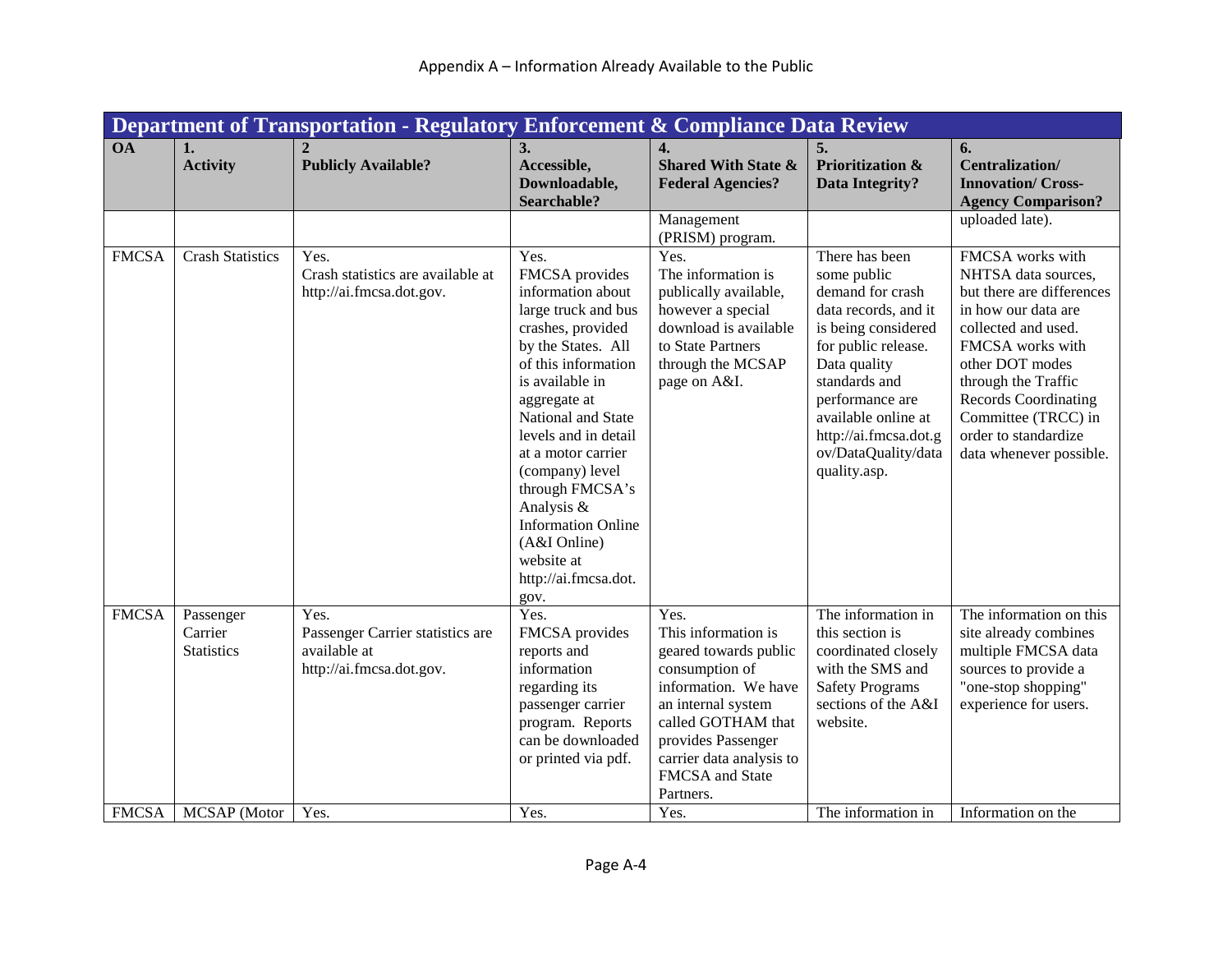|              |                                                                                                                                                                                                | Department of Transportation - Regulatory Enforcement & Compliance Data Review                                                                                                          |                                                                                                                                                                                                                                                                                                  |                                                                                                                                                                                                                                                                                                                                                                                                |                                                                                                                                   |                                                                                                                                                                                               |
|--------------|------------------------------------------------------------------------------------------------------------------------------------------------------------------------------------------------|-----------------------------------------------------------------------------------------------------------------------------------------------------------------------------------------|--------------------------------------------------------------------------------------------------------------------------------------------------------------------------------------------------------------------------------------------------------------------------------------------------|------------------------------------------------------------------------------------------------------------------------------------------------------------------------------------------------------------------------------------------------------------------------------------------------------------------------------------------------------------------------------------------------|-----------------------------------------------------------------------------------------------------------------------------------|-----------------------------------------------------------------------------------------------------------------------------------------------------------------------------------------------|
| <b>OA</b>    | 1.<br><b>Activity</b>                                                                                                                                                                          | <b>Publicly Available?</b>                                                                                                                                                              | 3.<br>Accessible,                                                                                                                                                                                                                                                                                | $\overline{4}$ .<br><b>Shared With State &amp;</b>                                                                                                                                                                                                                                                                                                                                             | 5.<br><b>Prioritization &amp;</b>                                                                                                 | 6.<br>Centralization/                                                                                                                                                                         |
|              |                                                                                                                                                                                                |                                                                                                                                                                                         | Downloadable,<br>Searchable?                                                                                                                                                                                                                                                                     | <b>Federal Agencies?</b>                                                                                                                                                                                                                                                                                                                                                                       | <b>Data Integrity?</b>                                                                                                            | <b>Innovation/Cross-</b><br><b>Agency Comparison?</b>                                                                                                                                         |
|              | <b>Carrier Safety</b><br>Assistance<br>Program)<br>(Quarterly<br>Report/CVSP<br>Dashboard,<br><b>CVSP</b> Toolkit,<br><b>State Data</b><br>Summary, State<br>Safety<br>Performance<br>Measure) | Quarterly reports, CVSP data<br>dashboard and state data<br>summary are available. State<br>safety performance measures<br>and the CVSP toolkit are not<br>publically available.        | There are data<br>filters on the<br>MCSAP website<br>that allow users to<br>view MCSAP<br>program activities<br>on a State level.<br>Datasets are also<br>available to support<br>State-level decision<br>making.                                                                                | To provide States<br>with the data needed<br>to analyze safety<br>problems and monitor<br>their safety programs<br>through a MCSAP<br>program dashboard, a<br>toolkit for developing<br>their Commercial<br>Vehicle Safety Plans<br>(part of the MCSAP<br>grant application<br>process), and other<br>monitoring tools on<br>A&I<br>(http://ai.fmcsa.dot.go<br>v/StatePrograms/Hom<br>e.aspx). | this section is<br>coordinated closely<br>with the SMS and<br><b>Safety Programs</b><br>sections of the A&I<br>website.           | MCSAP website is<br>provided in a number of<br>formats (charts, tables<br>and downloadable data)<br>to make it easy for the<br>user to view the data in<br>a way that makes sense<br>to them. |
| <b>FMCSA</b> | Closed<br>Enforcement<br>Cases                                                                                                                                                                 | Yes.<br>Information about closed cases<br>for the past 6 years is available<br>at:<br>http://www.fmcsa.dot.gov/facts<br>-research/enforcement-<br>reports/enforcement-<br>reports.aspx. | Yes.<br>Information on<br>closed civil<br>penalties is<br>available on<br>FMCSA's main<br>website. The<br>public can search<br>for particular<br>companies or<br>violations in<br>certain Parts of the<br>Federal Motor<br><b>Carrier Safety</b><br>Regulations<br>(FMCSRs). The<br>data is also | Yes.<br>This information is<br>geared towards public<br>consumption of<br>information. We have<br>an internal system<br>called EMIS that<br>provides enforcement<br>case data to FMCSA<br>and State Partners.                                                                                                                                                                                  | FMCSA is working<br>to provide this<br>information in a<br>more timely manner<br>(monthly or weekly<br>rather than<br>quarterly). |                                                                                                                                                                                               |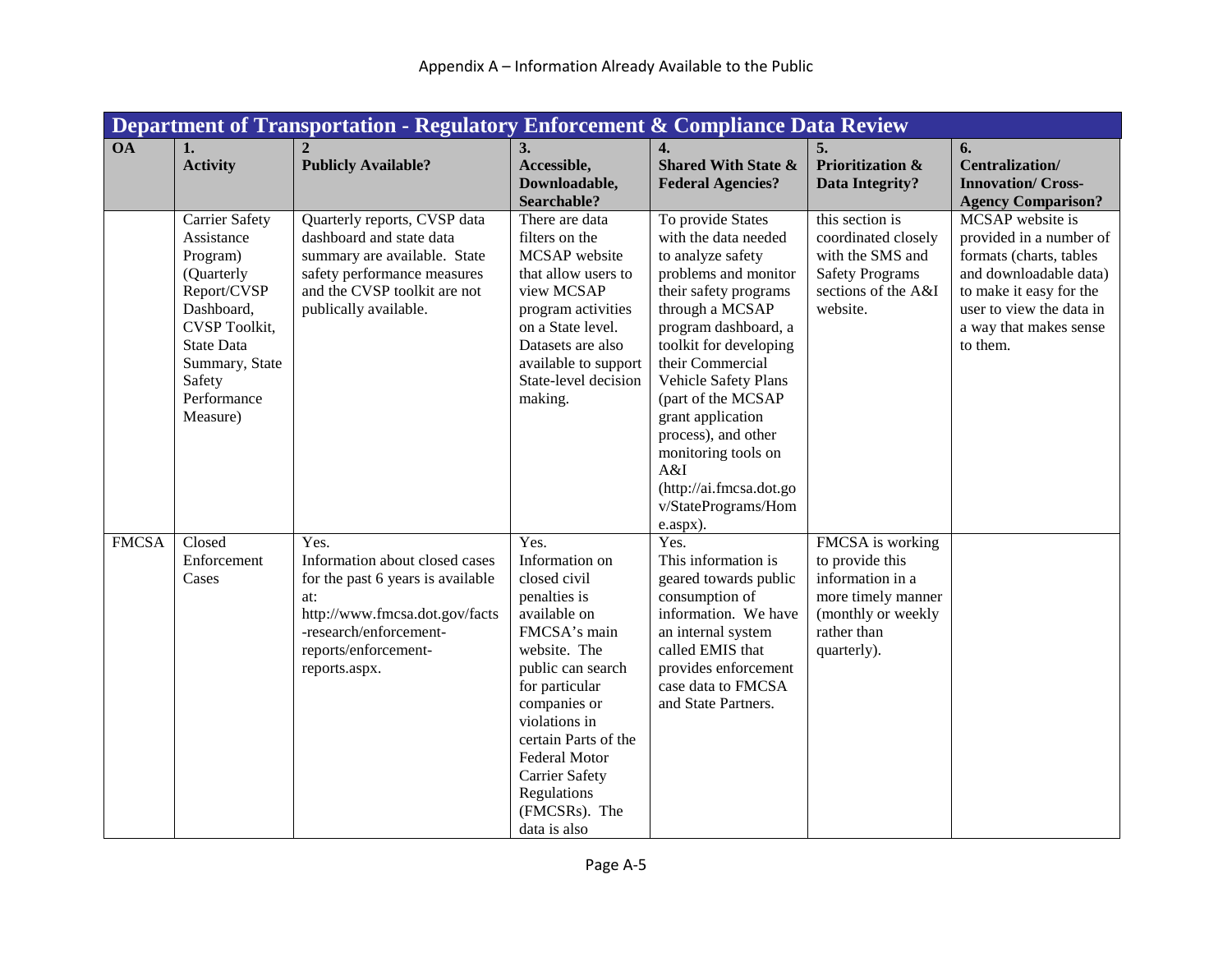|              |                                                                                                    | Department of Transportation - Regulatory Enforcement & Compliance Data Review                                                             |                                                                                                          |                                                                                |                                                                    |                                                                                                |
|--------------|----------------------------------------------------------------------------------------------------|--------------------------------------------------------------------------------------------------------------------------------------------|----------------------------------------------------------------------------------------------------------|--------------------------------------------------------------------------------|--------------------------------------------------------------------|------------------------------------------------------------------------------------------------|
| <b>OA</b>    | 1.<br><b>Activity</b>                                                                              | <b>Publicly Available?</b>                                                                                                                 | 3.<br>Accessible,<br>Downloadable,<br>Searchable?                                                        | $\overline{4}$ .<br><b>Shared With State &amp;</b><br><b>Federal Agencies?</b> | 5.<br><b>Prioritization &amp;</b><br>Data Integrity?               | 6.<br><b>Centralization</b> /<br><b>Innovation/Cross-</b><br><b>Agency Comparison?</b>         |
|              |                                                                                                    |                                                                                                                                            | available for<br>download in<br>multiple formats<br>(Excel and<br>searchable PDF)<br>for multiple years. |                                                                                |                                                                    |                                                                                                |
| <b>SLSDC</b> | Joint<br>U.S./Canadian<br>Enhanced<br>Seaway<br>Inspection<br>Program (ESI);<br>33 CFR Part<br>401 | Yes                                                                                                                                        | Some is accessible.                                                                                      | Yes                                                                            |                                                                    |                                                                                                |
| <b>FRA</b>   | Accident/<br><b>Incident Data</b>                                                                  | Yes<br>the data can be found at:<br>http://safetydata.fra.dot.gov<br>Can also be accessed through<br>FRA's web-site at:<br>www.fra.dot.gov | Yes                                                                                                      | Yes                                                                            | Data can be<br>searched and<br>prioritized in a<br>variety of ways | Railroads Identified by<br>Railroad Code and data<br>presented in tables,<br>charts and graphs |
| <b>FRA</b>   | Signal<br>Activation<br>Failures and<br><b>False Proceeds</b>                                      | Yes<br>the data can be found at:<br>http://safetydata.fra.dot.gov<br>Can also be accessed through<br>FRA's web-site at:<br>www.fra.dot.gov | Yes                                                                                                      | Yes                                                                            | Data can be<br>searched and<br>prioritized in a<br>variety of ways | Railroads Identified by<br>Railroad Code and data<br>presented in tables,<br>charts and graphs |
| <b>FRA</b>   | Crossing<br>Inventory                                                                              | Yes<br>the data can be found at:<br>http://safetydata.fra.dot.gov<br>Can also be accessed through<br>FRA's web-site at:<br>www.fra.dot.gov | Yes                                                                                                      | Yes                                                                            | Data can be<br>searched and<br>prioritized in a<br>variety of ways | Railroads Identified by<br>Railroad Code and data<br>presented in tables,<br>charts and graphs |
| <b>FRA</b>   | <b>Inspection Data</b><br>and Dashboard                                                            | Yes<br>Limited - FRA will provide                                                                                                          | N <sub>o</sub>                                                                                           | N <sub>o</sub>                                                                 | Data can be<br>searched and                                        | Data presented in<br>tables, charts and                                                        |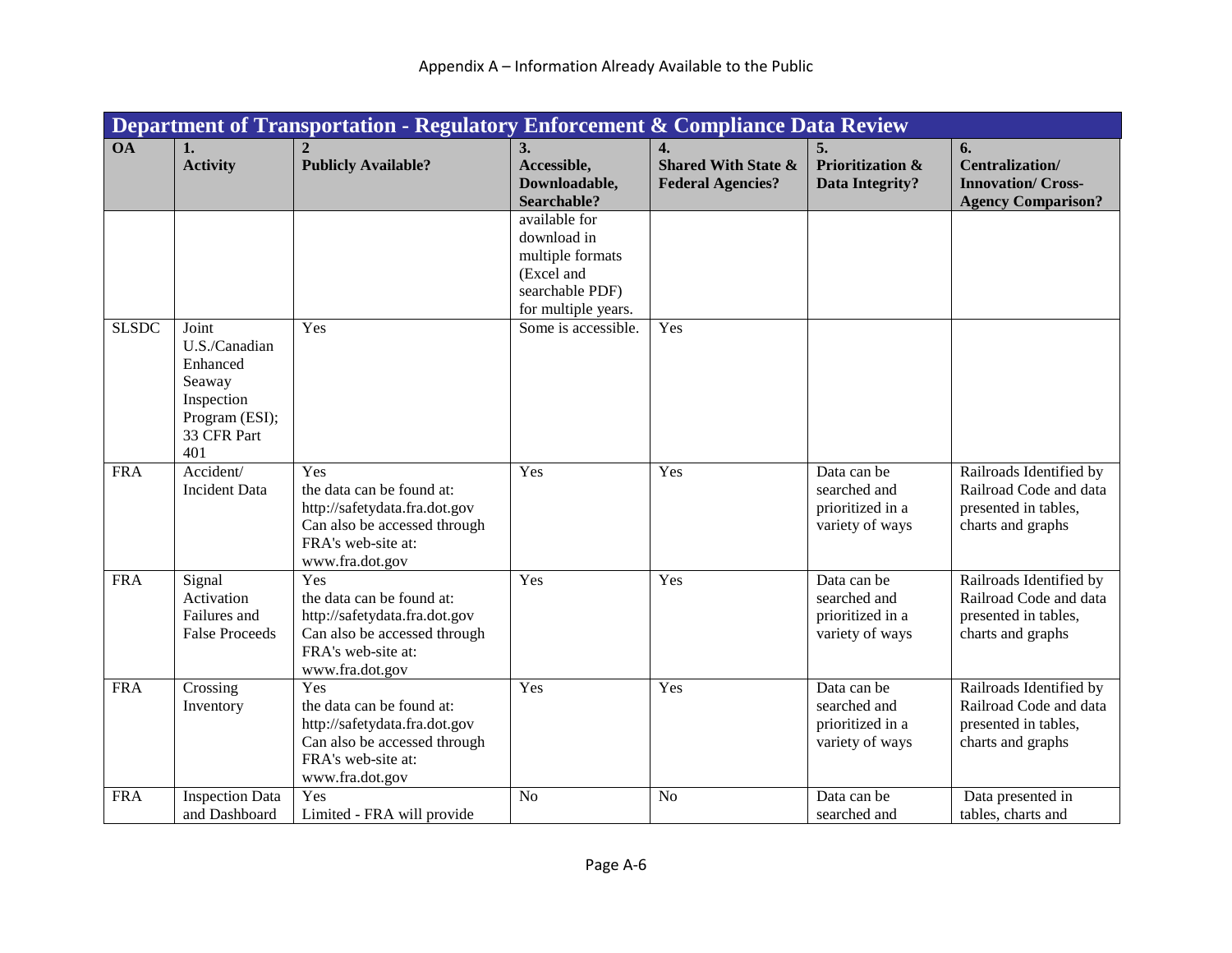|                       | Department of Transportation - Regulatory Enforcement & Compliance Data Review                                          |                                                                                                                          |                                                                                                                                                                                                                                                                                                                                                                                                      |                                                                                               |                                                      |                                                                                       |  |  |
|-----------------------|-------------------------------------------------------------------------------------------------------------------------|--------------------------------------------------------------------------------------------------------------------------|------------------------------------------------------------------------------------------------------------------------------------------------------------------------------------------------------------------------------------------------------------------------------------------------------------------------------------------------------------------------------------------------------|-----------------------------------------------------------------------------------------------|------------------------------------------------------|---------------------------------------------------------------------------------------|--|--|
| <b>OA</b>             | 1.<br><b>Activity</b>                                                                                                   | <b>Publicly Available?</b>                                                                                               | 3.<br>Accessible,<br>Downloadable,<br>Searchable?                                                                                                                                                                                                                                                                                                                                                    | 4.<br><b>Shared With State &amp;</b><br><b>Federal Agencies?</b>                              | 5.<br><b>Prioritization &amp;</b><br>Data Integrity? | 6.<br><b>Centralization/</b><br><b>Innovation/Cross-</b><br><b>Agency Comparison?</b> |  |  |
|                       |                                                                                                                         | summary information when<br>requested. Used as a work<br>resource and evaluation tool                                    |                                                                                                                                                                                                                                                                                                                                                                                                      |                                                                                               | prioritized in a<br>variety of ways                  | graphs                                                                                |  |  |
| <b>ODAPC</b><br>(OST) | Public Interest<br>Exclusion<br>Decisions (PIE)<br>see 49 CFR Part<br>40, Subpart R                                     | Yes - published in the Federal<br>Register when issued $\&$<br>available at:<br>http://www.dot.gov/ost/dapc/pi<br>e.html | Yes                                                                                                                                                                                                                                                                                                                                                                                                  | Yes                                                                                           | N/A                                                  | N/A                                                                                   |  |  |
| <b>NHTSA</b>          | Results of<br>NHTSA testing<br>for compliance<br>with Federal<br>Motor Vehicle<br>Safety<br><b>Standards</b><br>(FMVSS) | Yes. Available at<br>http://www.nhtsa.gov/cars/prob<br>lems/comply/                                                      | Accessible,<br>downloadable and<br>searchable.<br>Contains testing<br>data from 2003 to<br>present. Searches<br>can be performed<br>for equipment and<br>vehicles by Year,<br>Make/Brand, and<br>Model or by<br><b>Federal Motor</b><br>Vehicle Safety<br>Standard<br>(FMVSS). Once a<br>list of test results<br>(pass or fail) is<br>retrieved, the final<br>test report can be<br>viewed or saved. | Data shared with<br>CPB, EPA, sometimes<br>FMCSA, and other<br>countries including<br>Canada. |                                                      |                                                                                       |  |  |
| <b>NHTSA</b>          | Defect<br>Investigations -<br>Consumer<br>Complaints                                                                    | Yes. Available at http://www-<br>odi.nhtsa.dot.gov/complaints/                                                           | Accessible,<br>downloadable and<br>searchable.<br>Contains data from<br>January 1, 1995 to<br>present. Searches                                                                                                                                                                                                                                                                                      |                                                                                               |                                                      |                                                                                       |  |  |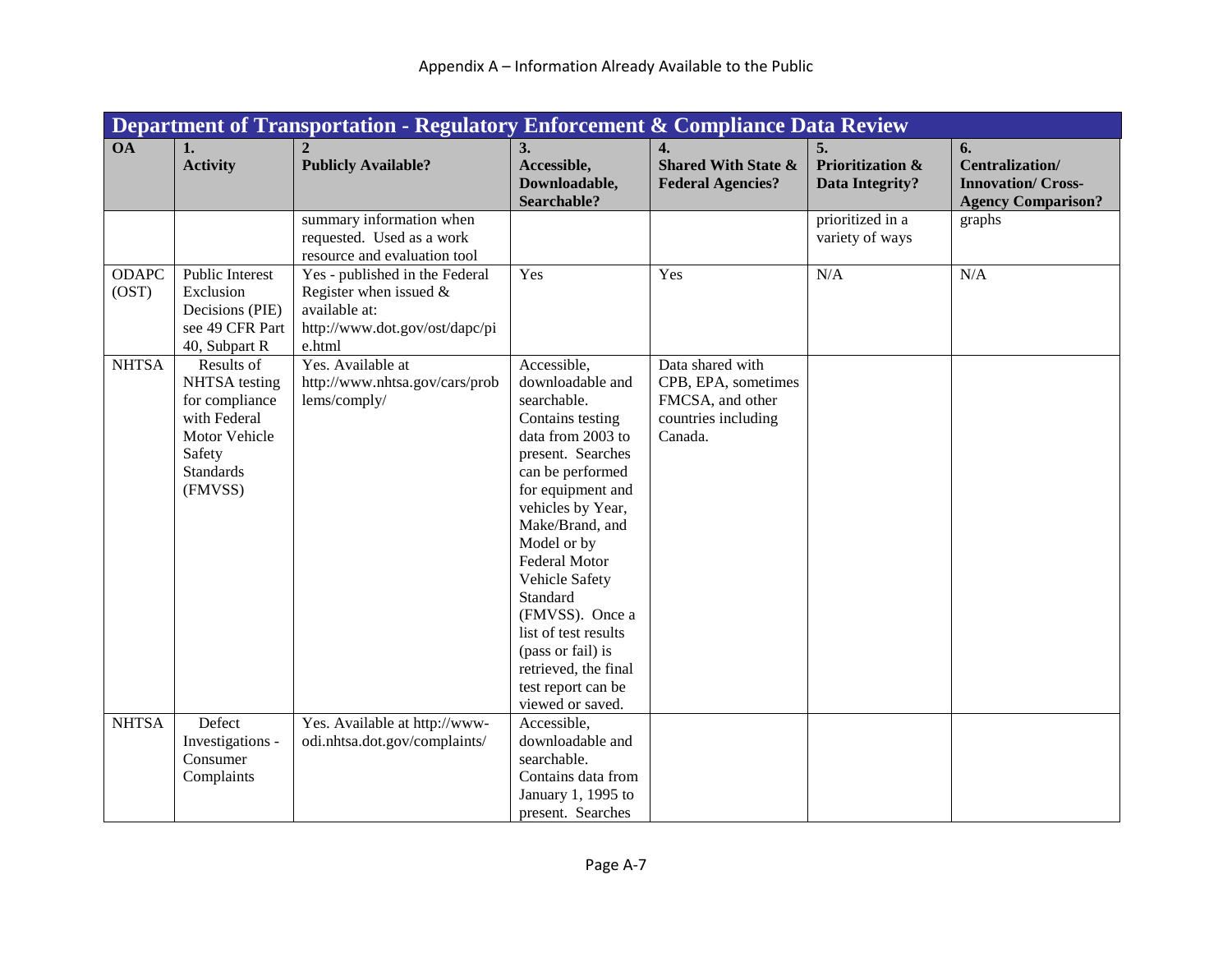|              | Department of Transportation - Regulatory Enforcement & Compliance Data Review |                               |                           |                                |                             |                           |  |
|--------------|--------------------------------------------------------------------------------|-------------------------------|---------------------------|--------------------------------|-----------------------------|---------------------------|--|
| <b>OA</b>    | 1.                                                                             | $\overline{2}$                | 3.                        | $\overline{4}$ .               | 5.                          | 6.                        |  |
|              | <b>Activity</b>                                                                | <b>Publicly Available?</b>    | Accessible,               | <b>Shared With State &amp;</b> | <b>Prioritization &amp;</b> | Centralization/           |  |
|              |                                                                                |                               | Downloadable,             | <b>Federal Agencies?</b>       | Data Integrity?             | <b>Innovation/Cross-</b>  |  |
|              |                                                                                |                               | Searchable?               |                                |                             | <b>Agency Comparison?</b> |  |
|              |                                                                                |                               | can be performed          |                                |                             |                           |  |
|              |                                                                                |                               | for child seats,          |                                |                             |                           |  |
|              |                                                                                |                               | tires, equipment          |                                |                             |                           |  |
|              |                                                                                |                               | and vehicles by           |                                |                             |                           |  |
|              |                                                                                |                               | Year, Make/Brand,         |                                |                             |                           |  |
|              |                                                                                |                               | and Model or              |                                |                             |                           |  |
|              |                                                                                |                               | Component. Once           |                                |                             |                           |  |
|              |                                                                                |                               | a list of complaints      |                                |                             |                           |  |
|              |                                                                                |                               | is retrieved, the         |                                |                             |                           |  |
|              |                                                                                |                               | complaint or a            |                                |                             |                           |  |
|              |                                                                                |                               | summary can be            |                                |                             |                           |  |
|              |                                                                                |                               | viewed or saved.          |                                |                             |                           |  |
|              |                                                                                |                               | No personal               |                                |                             |                           |  |
|              |                                                                                |                               | identifiers are           |                                |                             |                           |  |
|              |                                                                                |                               | included. The             |                                |                             |                           |  |
|              |                                                                                |                               | information is            |                                |                             |                           |  |
|              |                                                                                |                               | updated nightly.          |                                |                             |                           |  |
|              |                                                                                |                               | Note: An online           |                                |                             |                           |  |
|              |                                                                                |                               | form provides the         |                                |                             |                           |  |
|              |                                                                                |                               | capability to file a      |                                |                             |                           |  |
| <b>NHTSA</b> | Defect                                                                         | Yes. Available at http://www- | complaint.<br>Accessible, |                                |                             |                           |  |
|              | Investigations -                                                               | odi.nhtsa.dot.gov/tsbs/       | downloadable and          |                                |                             |                           |  |
|              | Technical                                                                      |                               | searchable.               |                                |                             |                           |  |
|              | Service                                                                        |                               | Contains data from        |                                |                             |                           |  |
|              | <b>Bulletins</b>                                                               |                               | January 1, 1995 to        |                                |                             |                           |  |
|              |                                                                                |                               | present. Searches         |                                |                             |                           |  |
|              |                                                                                |                               | can be performed          |                                |                             |                           |  |
|              |                                                                                |                               | for child seats,          |                                |                             |                           |  |
|              |                                                                                |                               | tires, equipment          |                                |                             |                           |  |
|              |                                                                                |                               | and vehicles by           |                                |                             |                           |  |
|              |                                                                                |                               | Year, Make/Brand,         |                                |                             |                           |  |
|              |                                                                                |                               | and Model or              |                                |                             |                           |  |
|              |                                                                                |                               | Component. Also           |                                |                             |                           |  |
|              |                                                                                |                               | contains                  |                                |                             |                           |  |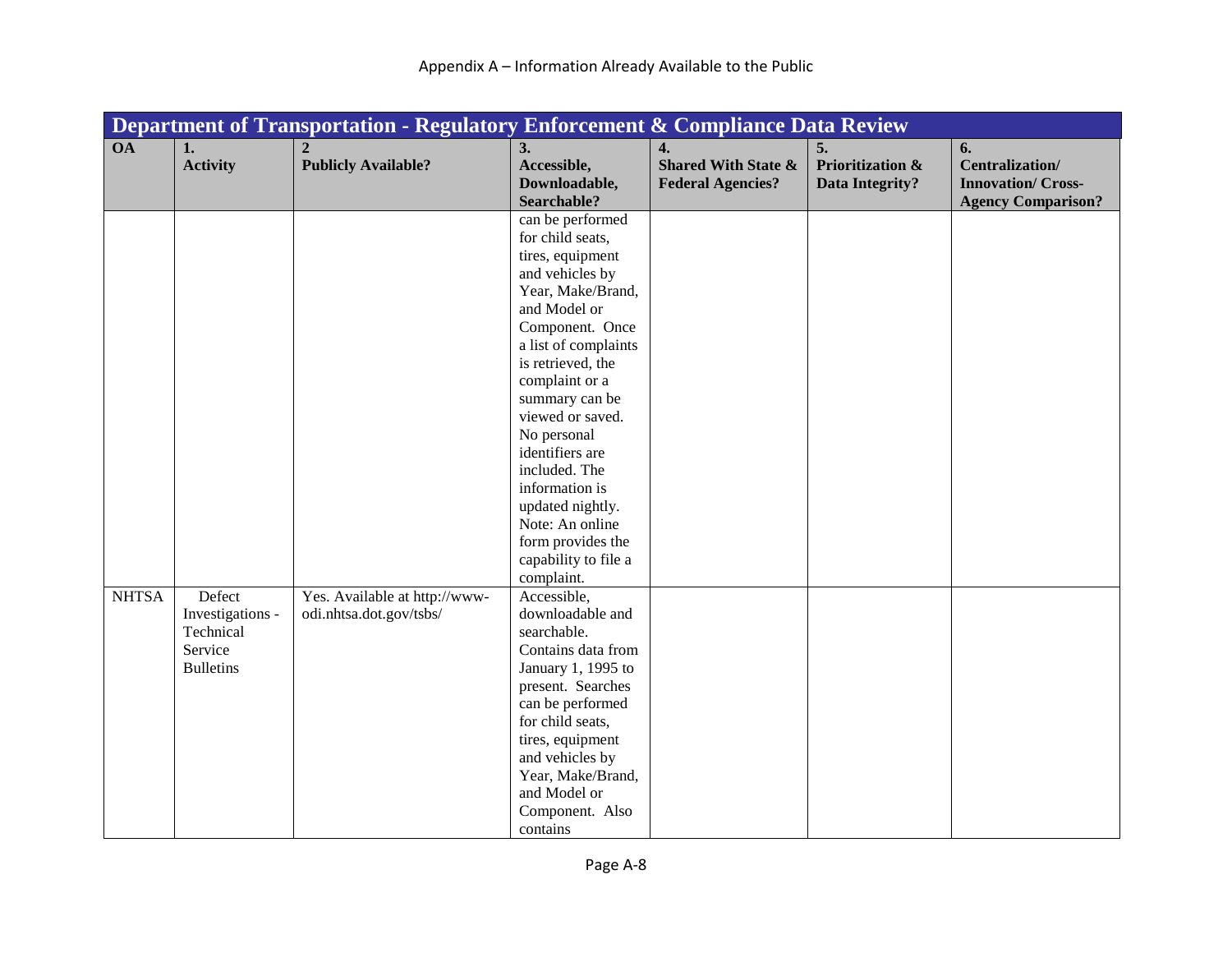|              | <b>Department of Transportation - Regulatory Enforcement &amp; Compliance Data Review</b> |                                                                                                                                                                           |                                                                                                                                                                                                                                                                                                                          |                                                                  |                                                      |                                                                                       |  |  |
|--------------|-------------------------------------------------------------------------------------------|---------------------------------------------------------------------------------------------------------------------------------------------------------------------------|--------------------------------------------------------------------------------------------------------------------------------------------------------------------------------------------------------------------------------------------------------------------------------------------------------------------------|------------------------------------------------------------------|------------------------------------------------------|---------------------------------------------------------------------------------------|--|--|
| <b>OA</b>    | 1.<br><b>Activity</b>                                                                     | $\overline{2}$<br><b>Publicly Available?</b>                                                                                                                              | 3.<br>Accessible,<br>Downloadable,<br>Searchable?                                                                                                                                                                                                                                                                        | 4.<br><b>Shared With State &amp;</b><br><b>Federal Agencies?</b> | 5.<br><b>Prioritization &amp;</b><br>Data Integrity? | 6.<br><b>Centralization/</b><br><b>Innovation/Cross-</b><br><b>Agency Comparison?</b> |  |  |
|              |                                                                                           |                                                                                                                                                                           | summaries of<br>bulletins. The<br>information is<br>updated nightly.                                                                                                                                                                                                                                                     |                                                                  |                                                      |                                                                                       |  |  |
| <b>NHTSA</b> | Defect<br>Investigations -<br>Early Warning<br>Reporting                                  | Some are available.<br>(Information including deaths,<br>injuries, property damage and<br>light vehicle production)<br>Available at http://www-<br>odi.nhtsa.dot.gov/ewr/ | Accessible,<br>downloadable and<br>searchable.<br>Contains data from<br>July 2000 to<br>present. Searches<br>can be performed<br>by Manufacturer,<br>Report Type and<br>Reporting Period.<br>The information is<br>updated quarterly.<br>No personal<br>identifiers or<br>business<br>confidential data<br>are included. |                                                                  |                                                      |                                                                                       |  |  |
| <b>NHTSA</b> | Defect<br>Investigations                                                                  | Yes. Available at http://www-<br>odi.nhtsa.dot.gov/defects/                                                                                                               | Accessible,<br>downloadable and<br>searchable.<br>Contains data from<br>January 1, 1972 to<br>present. Searches<br>can be performed<br>for child seats,<br>tires, equipment<br>and vehicles by<br>Year, Make/Brand,<br>and Model or<br>Component. Once<br>a list of                                                      |                                                                  |                                                      |                                                                                       |  |  |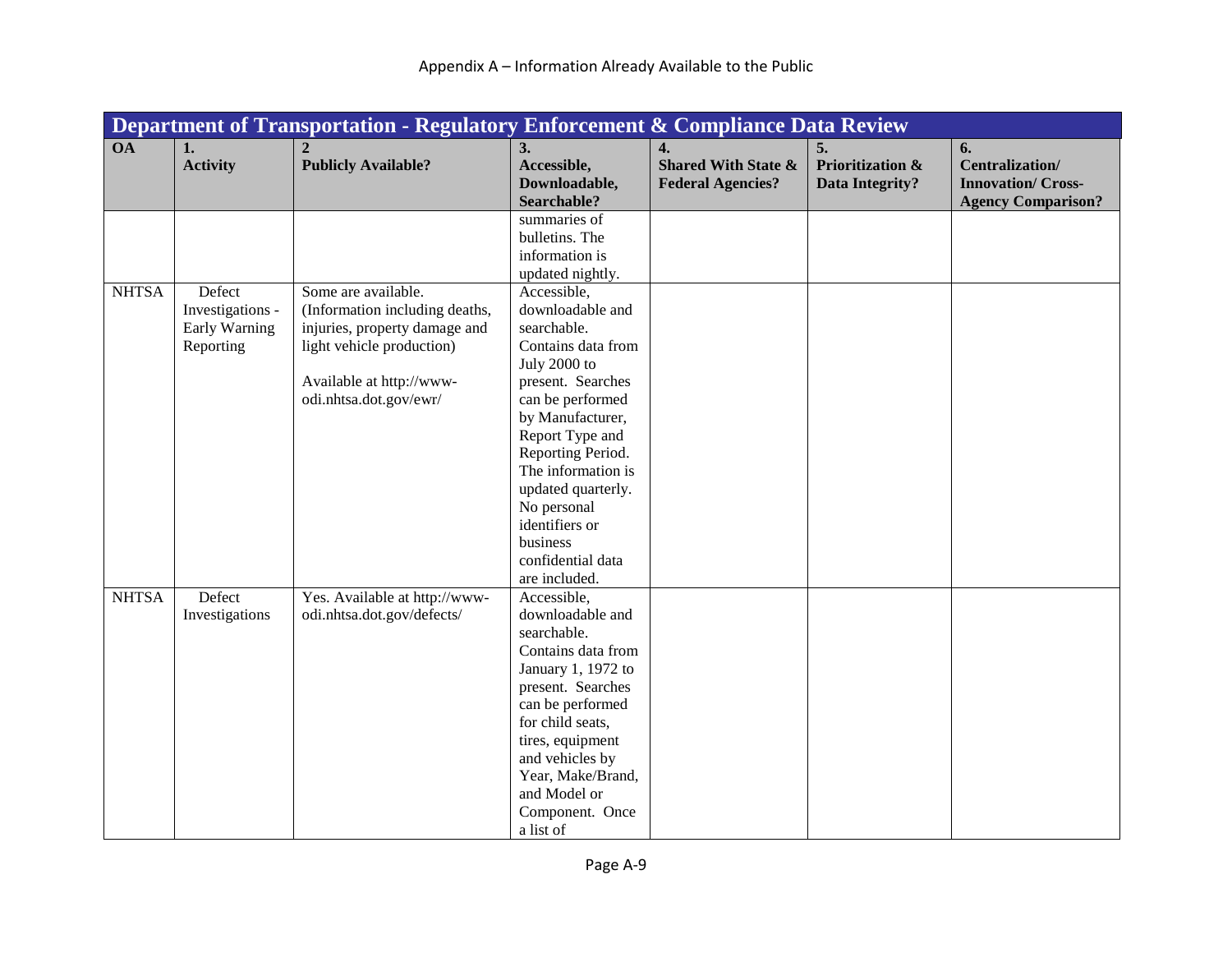|              | Department of Transportation - Regulatory Enforcement & Compliance Data Review |                               |                                         |                                |                             |                           |  |  |
|--------------|--------------------------------------------------------------------------------|-------------------------------|-----------------------------------------|--------------------------------|-----------------------------|---------------------------|--|--|
| <b>OA</b>    | 1.                                                                             | $\overline{2}$                | 3.                                      | $\overline{4}$ .               | 5.                          | 6.                        |  |  |
|              | <b>Activity</b>                                                                | <b>Publicly Available?</b>    | Accessible,                             | <b>Shared With State &amp;</b> | <b>Prioritization &amp;</b> | Centralization/           |  |  |
|              |                                                                                |                               | Downloadable,                           | <b>Federal Agencies?</b>       | <b>Data Integrity?</b>      | <b>Innovation/Cross-</b>  |  |  |
|              |                                                                                |                               | Searchable?                             |                                |                             | <b>Agency Comparison?</b> |  |  |
|              |                                                                                |                               | investigations is                       |                                |                             |                           |  |  |
|              |                                                                                |                               | retrieved,                              |                                |                             |                           |  |  |
|              |                                                                                |                               | documents from                          |                                |                             |                           |  |  |
|              |                                                                                |                               | the investigation                       |                                |                             |                           |  |  |
|              |                                                                                |                               | can be viewed or                        |                                |                             |                           |  |  |
|              |                                                                                |                               | saved. The                              |                                |                             |                           |  |  |
|              |                                                                                |                               | information is                          |                                |                             |                           |  |  |
|              |                                                                                |                               | updated nightly.                        |                                |                             |                           |  |  |
|              |                                                                                |                               | No personal                             |                                |                             |                           |  |  |
|              |                                                                                |                               | identifiers or                          |                                |                             |                           |  |  |
|              |                                                                                |                               | business                                |                                |                             |                           |  |  |
|              |                                                                                |                               | confidential data                       |                                |                             |                           |  |  |
|              |                                                                                |                               | are included.                           |                                |                             |                           |  |  |
| <b>NHTSA</b> | Recall                                                                         | Yes. Available at http://www- | Accessible,                             |                                |                             |                           |  |  |
|              | Campaigns                                                                      | odi.nhtsa.dot.gov/recalls/    | downloadable and                        |                                |                             |                           |  |  |
|              |                                                                                |                               | searchable.                             |                                |                             |                           |  |  |
|              |                                                                                |                               | Contains data from                      |                                |                             |                           |  |  |
|              |                                                                                |                               | January 1, 1966 to                      |                                |                             |                           |  |  |
|              |                                                                                |                               | present. Searches                       |                                |                             |                           |  |  |
|              |                                                                                |                               | can be performed                        |                                |                             |                           |  |  |
|              |                                                                                |                               | for child seats,                        |                                |                             |                           |  |  |
|              |                                                                                |                               | tires, equipment                        |                                |                             |                           |  |  |
|              |                                                                                |                               | and vehicles by                         |                                |                             |                           |  |  |
|              |                                                                                |                               | Year, Make/Brand,<br>and Model or       |                                |                             |                           |  |  |
|              |                                                                                |                               |                                         |                                |                             |                           |  |  |
|              |                                                                                |                               | Component. Once<br>a list of recalls is |                                |                             |                           |  |  |
|              |                                                                                |                               | retrieved,                              |                                |                             |                           |  |  |
|              |                                                                                |                               | documents such as                       |                                |                             |                           |  |  |
|              |                                                                                |                               | defect or                               |                                |                             |                           |  |  |
|              |                                                                                |                               | noncompliance                           |                                |                             |                           |  |  |
|              |                                                                                |                               | report,                                 |                                |                             |                           |  |  |
|              |                                                                                |                               | representative                          |                                |                             |                           |  |  |
|              |                                                                                |                               | letter to owners                        |                                |                             |                           |  |  |
|              |                                                                                |                               | and quarterly                           |                                |                             |                           |  |  |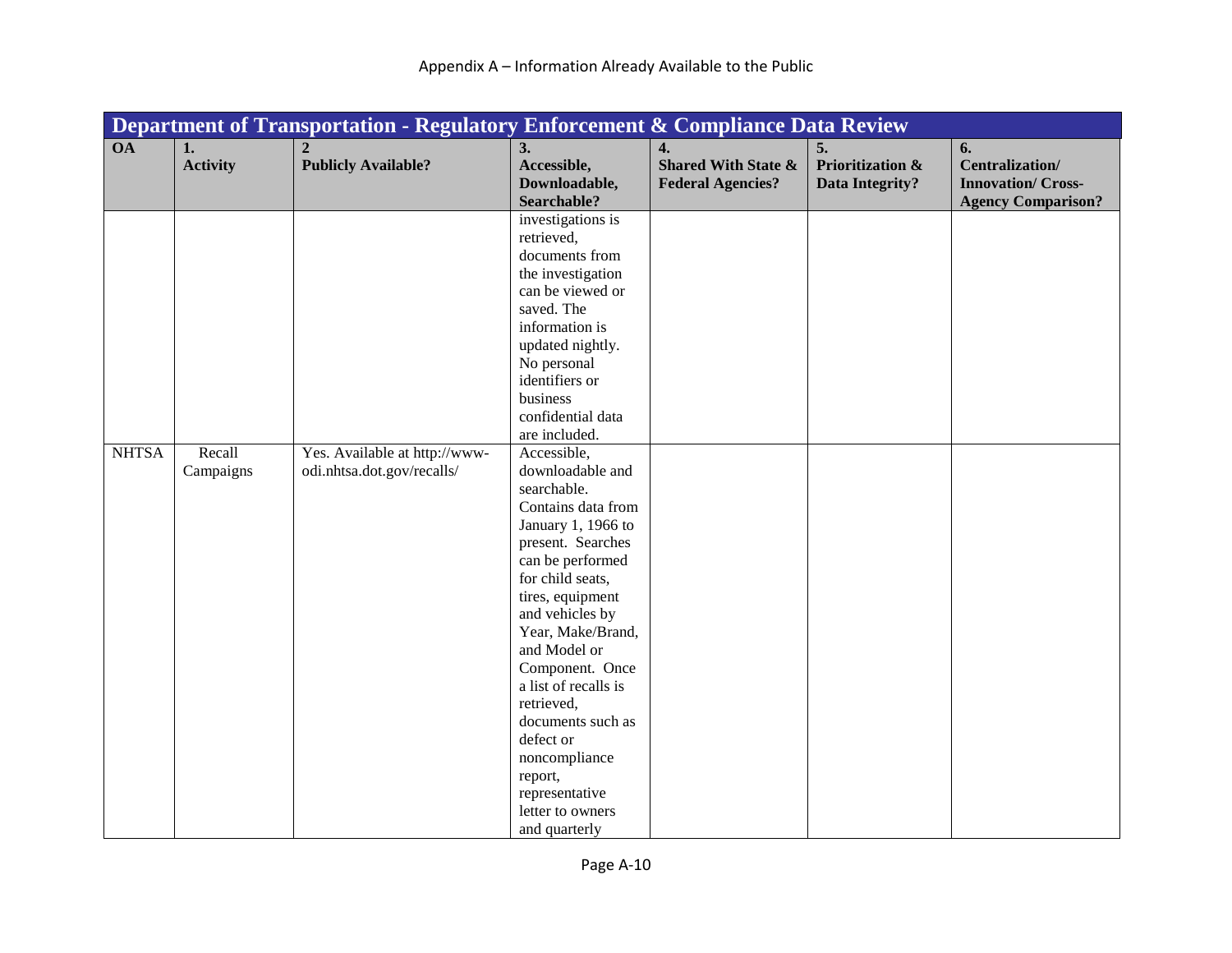|              |                                | <b>Department of Transportation - Regulatory Enforcement &amp; Compliance Data Review</b>                                                        |                                                                                                                                                                                                                                                                                                                                                                                |                                                                                                                                                                           |                                                             |                                                                                       |
|--------------|--------------------------------|--------------------------------------------------------------------------------------------------------------------------------------------------|--------------------------------------------------------------------------------------------------------------------------------------------------------------------------------------------------------------------------------------------------------------------------------------------------------------------------------------------------------------------------------|---------------------------------------------------------------------------------------------------------------------------------------------------------------------------|-------------------------------------------------------------|---------------------------------------------------------------------------------------|
| <b>OA</b>    | 1.<br><b>Activity</b>          | <b>Publicly Available?</b>                                                                                                                       | 3.<br>Accessible,<br>Downloadable,<br>Searchable?                                                                                                                                                                                                                                                                                                                              | 4.<br><b>Shared With State &amp;</b><br><b>Federal Agencies?</b>                                                                                                          | 5.<br><b>Prioritization &amp;</b><br><b>Data Integrity?</b> | 6.<br><b>Centralization/</b><br><b>Innovation/Cross-</b><br><b>Agency Comparison?</b> |
|              |                                |                                                                                                                                                  | report may be<br>viewed or saved.<br>The information is<br>updated nightly.<br>No business<br>confidential data<br>are included.                                                                                                                                                                                                                                               |                                                                                                                                                                           |                                                             |                                                                                       |
| <b>NHTSA</b> | Foreign<br>Recall<br>Campaigns | Yes. Available at http://www-<br>odi.nhtsa.dot.gov/frecalls/                                                                                     | Accessible,<br>downloadable and<br>searchable.<br>Contains data from<br>November 20,<br>2000 to present.<br>Searches can be<br>performed by date<br>range and<br>Manufacturer.<br>Once a list of<br>recalls is retrieved,<br>a copy of the report<br>can be viewed or<br>saved. The<br>information is<br>updated nightly.<br>No business<br>confidential data<br>are included. |                                                                                                                                                                           |                                                             |                                                                                       |
| <b>FHWA</b>  | Suspension and<br>Debarment    | Yes<br>This information is made<br>available on the GSA EPLS<br>website, accessible via the DOT<br>OST Suspension and<br>Debarment Program page. | Y                                                                                                                                                                                                                                                                                                                                                                              | Y Once a case is<br>decided, we have<br>provided upon request<br>copies of the<br>suspension and<br>debarment notices,<br>which are letters that<br>serve as the decision |                                                             |                                                                                       |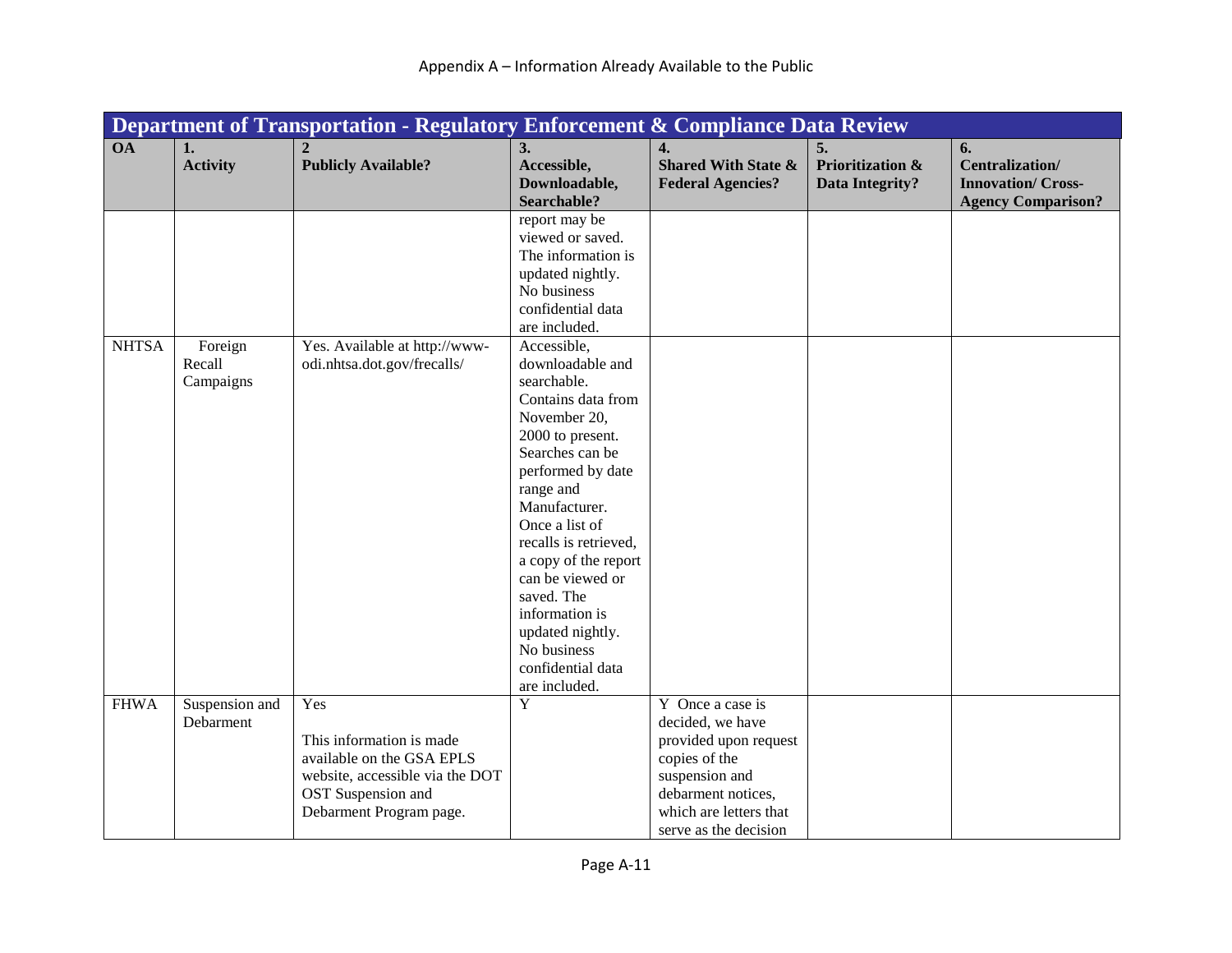|                                     |                                                                                                                                              | Department of Transportation - Regulatory Enforcement & Compliance Data Review                                                                                                                                                                                                                                                                                                                                       |                                                                          |                                                                                                                                                                                                                           |                                                      |                                                                                       |
|-------------------------------------|----------------------------------------------------------------------------------------------------------------------------------------------|----------------------------------------------------------------------------------------------------------------------------------------------------------------------------------------------------------------------------------------------------------------------------------------------------------------------------------------------------------------------------------------------------------------------|--------------------------------------------------------------------------|---------------------------------------------------------------------------------------------------------------------------------------------------------------------------------------------------------------------------|------------------------------------------------------|---------------------------------------------------------------------------------------|
| <b>OA</b>                           | 1.<br><b>Activity</b>                                                                                                                        | <b>Publicly Available?</b>                                                                                                                                                                                                                                                                                                                                                                                           | 3.<br>Accessible,<br>Downloadable,<br>Searchable?                        | $\overline{4}$ .<br><b>Shared With State &amp;</b><br><b>Federal Agencies?</b>                                                                                                                                            | 5.<br><b>Prioritization &amp;</b><br>Data Integrity? | 6.<br><b>Centralization/</b><br><b>Innovation/Cross-</b><br><b>Agency Comparison?</b> |
|                                     |                                                                                                                                              |                                                                                                                                                                                                                                                                                                                                                                                                                      |                                                                          | for the agency, to the<br>OIG and Division<br>Administrators who<br>refer a case to us.                                                                                                                                   |                                                      |                                                                                       |
| <b>FHWA</b>                         | <b>Buy America</b><br>Waiver<br>Requests                                                                                                     | Y This information is made<br>available to the public on the<br>FHWA Web site at<br>www.fhwa.dot.gov/constructio<br>n/contracts/waivers.cfm. After<br>a decision has been made<br>whether the waiver should be<br>granted, a notice is also<br>published in the Federal<br>Register. Members of the<br>public can also sign up for<br>email alerts from the FHWA<br>web site when new waiver<br>requests are posted. | $\overline{Y}$                                                           | Y Waiver<br>information is shared<br>with the State in<br>which the project is<br>located and is<br>otherwise available<br>for review on the<br>FHWA website.<br>FHWA also produces<br>a Quarterly Report to<br>Congress. |                                                      |                                                                                       |
| <b>MARA</b><br>$\mathbf D$          | Statistical data<br>for preference<br>cargo shipped<br>by US AID and<br>Dept. of<br>Agriculture<br>showing funds<br>expended and<br>tonnage. | To be placed on MARAD's<br>website.                                                                                                                                                                                                                                                                                                                                                                                  | Will be accessible,<br>downloadable,<br>searchable and 508<br>compliant. | Compiled from<br>shipping agency<br>calculations.                                                                                                                                                                         |                                                      |                                                                                       |
| <b>PHMSA</b><br><b>PIPELI</b><br>NE | Stakeholder<br>Communication<br>s web site:<br>Information on<br>its regulatory<br>compliance and<br>enforcement                             | Yes. Available at<br>http://primis.phmsa.dot.gov/co<br>mm/                                                                                                                                                                                                                                                                                                                                                           | Accessible and<br>downloadable.                                          | Yes                                                                                                                                                                                                                       | Yes                                                  | N <sub>o</sub>                                                                        |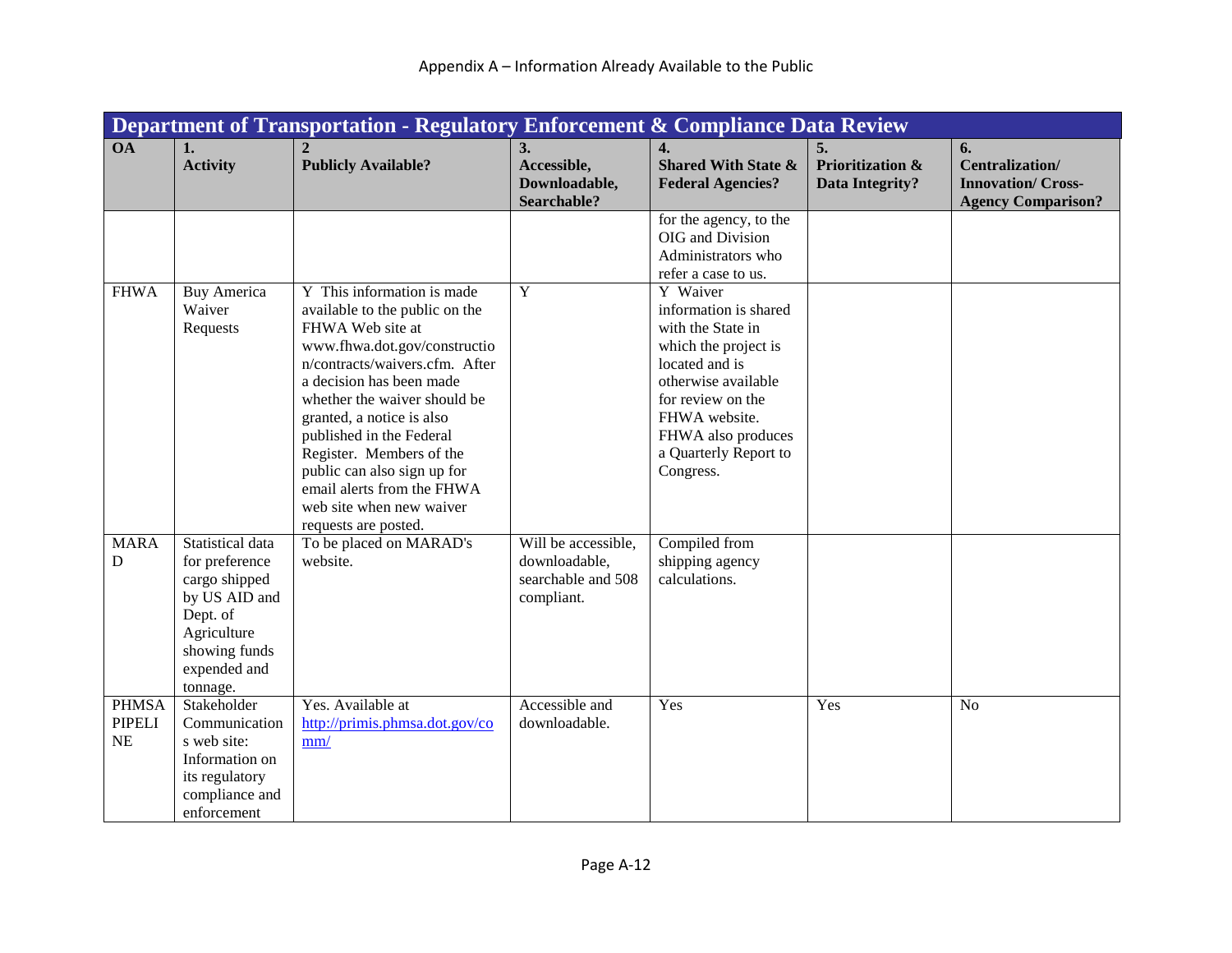|                                            | Department of Transportation - Regulatory Enforcement & Compliance Data Review                                                   |                                                                                                                                    |                                                   |                                                                  |                                                |                                                                                       |  |  |  |
|--------------------------------------------|----------------------------------------------------------------------------------------------------------------------------------|------------------------------------------------------------------------------------------------------------------------------------|---------------------------------------------------|------------------------------------------------------------------|------------------------------------------------|---------------------------------------------------------------------------------------|--|--|--|
| <b>OA</b>                                  | 1.<br><b>Activity</b>                                                                                                            | <b>Publicly Available?</b>                                                                                                         | 3.<br>Accessible,<br>Downloadable,<br>Searchable? | 4.<br><b>Shared With State &amp;</b><br><b>Federal Agencies?</b> | <b>Prioritization &amp;</b><br>Data Integrity? | 6.<br><b>Centralization/</b><br><b>Innovation/Cross-</b><br><b>Agency Comparison?</b> |  |  |  |
|                                            | activities<br>available to the<br>public.                                                                                        |                                                                                                                                    |                                                   |                                                                  |                                                |                                                                                       |  |  |  |
| <b>PHMSA</b><br><b>PIPELI</b><br>NE        | Enforcement<br>Transparency<br>web site:<br>Provide<br>industry-wide<br>and operator-<br>specific<br>enforcement<br>information. | Yes. Available at<br>http://primis.phmsa.dot.gov/co<br>mm/reports/enforce/Enforceme<br>nt.html?nocache=8644                        | Accessible and<br>downloadable.                   | Yes                                                              | Yes                                            | N <sub>o</sub>                                                                        |  |  |  |
| <b>PHMSA</b><br><b>PIPELI</b><br>NE        | The total<br>number of<br>enforcement<br>cases that are<br>opened and<br>closed each<br>year.                                    | Yes. Available at<br>http://primis.phmsa.dot.gov/co<br>mm/reports/enforce/EnfHome.h<br>tml?nocache=2161                            | Accessible and<br>downloadable.                   | Yes                                                              | Yes                                            | N <sub>o</sub>                                                                        |  |  |  |
| <b>PHMSA</b><br><b>PIPELI</b><br>NE        | The different<br>types of<br>enforcement<br>cases that are<br>opened each<br>year.                                               | Yes. Available at<br>http://primis.phmsa.dot.gov/co<br>mm/reports/enforce/Actions op<br>id 0.html?nocache=7143                     | Accessible and<br>searchable.                     | Yes                                                              | Yes                                            | N <sub>o</sub>                                                                        |  |  |  |
| <b>PHMSA</b><br><b>PIPELI</b><br>NE        | The different<br>types of<br>enforcement<br>actions taken to<br>resolve cases<br>each year.                                      | "Yes. Available at<br>http://primis.phmsa.dot.gov/co<br>mm/reports/enforce/Actions op<br>id 0.html?nocache=7143# TP<br>$1$ _tab_2" | Accessible and<br>searchable.                     | Yes                                                              | Yes                                            | N <sub>o</sub>                                                                        |  |  |  |
| <b>PHMSA</b><br><b>PIPELI</b><br><b>NE</b> | Summary level<br>case status<br>information on                                                                                   | "Yes. Available at<br>http://primis.phmsa.dot.gov/co<br>mm/reports/enforce/CaseStatus                                              | Accessible and<br>searchable.                     | Yes                                                              | Yes                                            | N <sub>o</sub>                                                                        |  |  |  |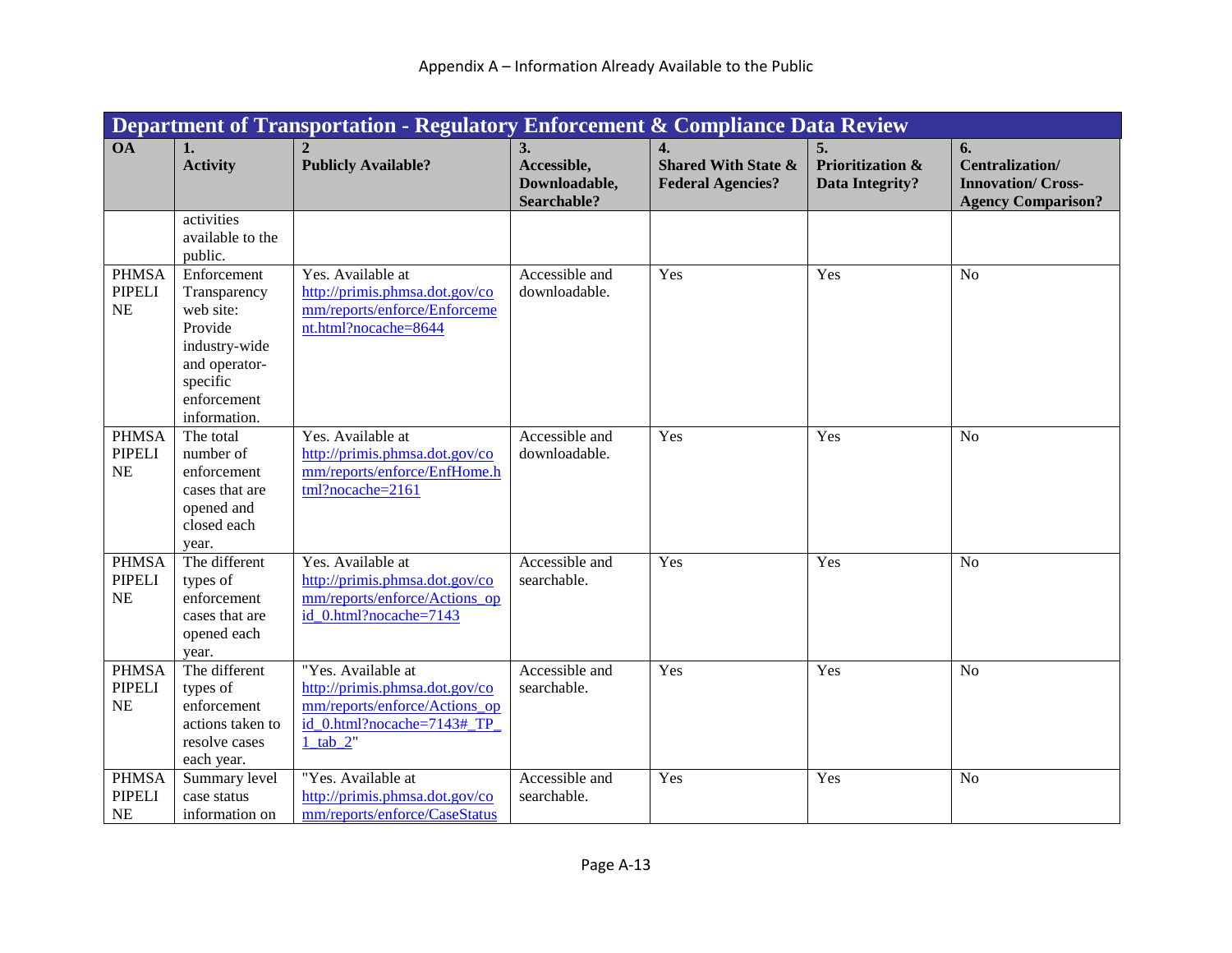|                                     | Department of Transportation - Regulatory Enforcement & Compliance Data Review                                                      |                                                                                                                                                         |                                                   |                                                                                |                                                |                                                                                       |  |  |
|-------------------------------------|-------------------------------------------------------------------------------------------------------------------------------------|---------------------------------------------------------------------------------------------------------------------------------------------------------|---------------------------------------------------|--------------------------------------------------------------------------------|------------------------------------------------|---------------------------------------------------------------------------------------|--|--|
| <b>OA</b>                           | 1.<br><b>Activity</b>                                                                                                               | <b>Publicly Available?</b>                                                                                                                              | 3.<br>Accessible,<br>Downloadable,<br>Searchable? | $\overline{4}$ .<br><b>Shared With State &amp;</b><br><b>Federal Agencies?</b> | <b>Prioritization &amp;</b><br>Data Integrity? | 6.<br><b>Centralization/</b><br><b>Innovation/Cross-</b><br><b>Agency Comparison?</b> |  |  |
|                                     | a year-by-year<br>basis.                                                                                                            | opid 0.html?nocache=8759"                                                                                                                               |                                                   |                                                                                |                                                |                                                                                       |  |  |
| <b>PHMSA</b><br><b>PIPELI</b><br>NE | The number of<br>civil penalty<br>cases opened in<br>a given year<br>and the total<br>civil penalties<br>proposed in<br>those cases | "Yes. Available at<br>http://primis.phmsa.dot.gov/co<br>mm/reports/enforce/CivilPenalt<br>y_opid_0.html?nocache=5512#<br>TP $1$ tab $1$ "               | Accessible and<br>searchable.                     | Yes                                                                            | Yes                                            | $\overline{No}$                                                                       |  |  |
| <b>PHMSA</b><br><b>PIPELI</b><br>NE | The number of<br>civil penalty<br>cases opened in<br>a given year<br>and the total<br>civil penalties<br>proposed in<br>those cases | "Yes. Available at<br>http://primis.phmsa.dot.gov/co<br>mm/reports/enforce/CivilPenalt<br>y opid 0.html?nocache=5512#<br>TP $1$ tab $2$ "               | Accessible and<br>searchable.                     | Yes                                                                            | Yes                                            | N <sub>o</sub>                                                                        |  |  |
| <b>PHMSA</b><br><b>PIPELI</b><br>NE | Operator-<br>specific reports<br>allow the public<br>to readily<br>access<br>information on<br>specific<br>pipeline<br>operators.   | "Yes. Available at<br>http://primis.phmsa.dot.gov/co<br>mm/reports/operator/Operatorli<br>st.html?nocache=3692"                                         | Accessible and<br>searchable.                     | Yes                                                                            | Yes                                            | N <sub>o</sub>                                                                        |  |  |
| <b>PHMSA</b><br><b>PIPELI</b><br>NE | Summary level<br>inspection<br>history portion<br>of these reports                                                                  | "Yes. Available at<br>http://primis.phmsa.dot.gov/co<br>mm/reports/operator/OperatorI<br>$E$ opid 31618.html?nocache=8<br>034#_InspectionActivity_tab_2 | Accessible and<br>searchable.                     | Yes                                                                            | Yes                                            | N <sub>o</sub>                                                                        |  |  |
| <b>PHMSA</b>                        | Summary level                                                                                                                       | "Yes. Available at                                                                                                                                      | Accessible and                                    | Yes                                                                            | Yes                                            | N <sub>o</sub>                                                                        |  |  |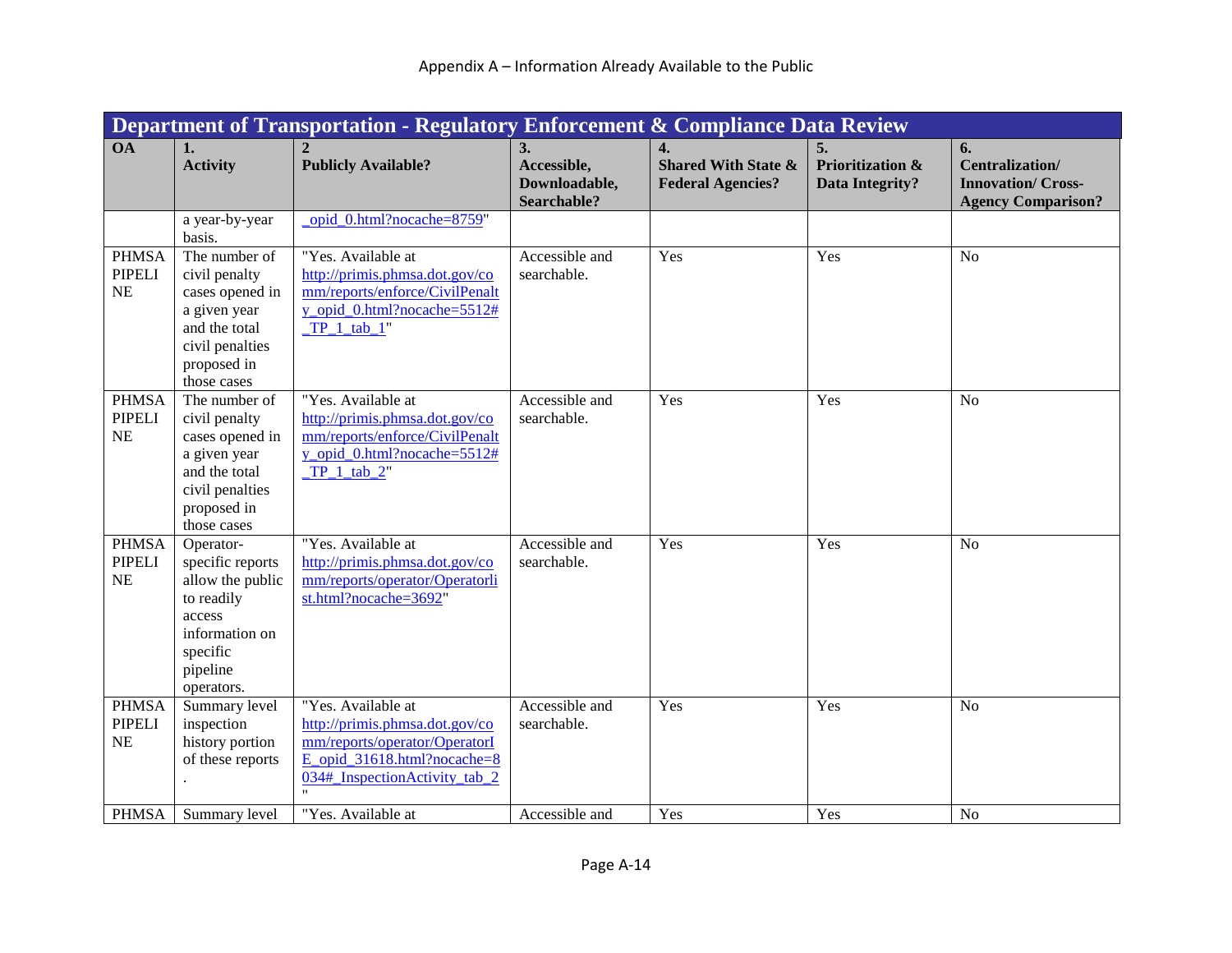|                                   | Department of Transportation - Regulatory Enforcement & Compliance Data Review                                                                                                                                                                                                        |                                                                                                      |                                                   |                                                                  |                                                      |                                                                                       |  |
|-----------------------------------|---------------------------------------------------------------------------------------------------------------------------------------------------------------------------------------------------------------------------------------------------------------------------------------|------------------------------------------------------------------------------------------------------|---------------------------------------------------|------------------------------------------------------------------|------------------------------------------------------|---------------------------------------------------------------------------------------|--|
| <b>OA</b>                         | 1.<br><b>Activity</b>                                                                                                                                                                                                                                                                 | <b>Publicly Available?</b>                                                                           | 3.<br>Accessible,<br>Downloadable,<br>Searchable? | 4.<br><b>Shared With State &amp;</b><br><b>Federal Agencies?</b> | 5.<br><b>Prioritization &amp;</b><br>Data Integrity? | 6.<br><b>Centralization/</b><br><b>Innovation/Cross-</b><br><b>Agency Comparison?</b> |  |
| <b>PIPELI</b><br>NE               | information on<br>state pipeline<br>safety program<br>enforcement<br>actions                                                                                                                                                                                                          | http://primis.phmsa.dot.gov/co<br>mm/reports/stenforce/StateEnf<br>Det state AZ.html?nocache=6<br>57 | searchable.                                       |                                                                  |                                                      |                                                                                       |  |
| <b>PHMSA</b><br><b>HAZM</b><br>AT | <b>PHMSA</b><br>Hazardous<br>Materials safety<br>also makes<br>extensive<br>information<br>available to the<br>public.<br>PHMSA's<br>public<br>enforcement<br>transparency<br>web site<br>provides access<br>to a variety of<br>reports and<br>enforcement<br>program<br>information. | Yes. Available at<br>http://www.phmsa.dot.gov/haz<br>mat/enforcement/reports-<br>documents           | Accessible and<br>searchable.                     | Yes                                                              | Yes                                                  | N <sub>o</sub>                                                                        |  |
| <b>PHMSA</b><br><b>HAZM</b><br>AT | <b>Statistics</b><br>section to the<br>Hazardous<br>Materials<br>enforcement<br>transparency<br>provides annual<br>and 10-year<br>summary<br>reports that<br>include the                                                                                                              | Yes. Available at<br>http://www.phmsa.dot.gov/haz<br>mat/library/data-stats/incidents                | Accessible and<br>searchable.                     | Yes                                                              | Yes                                                  | N <sub>o</sub>                                                                        |  |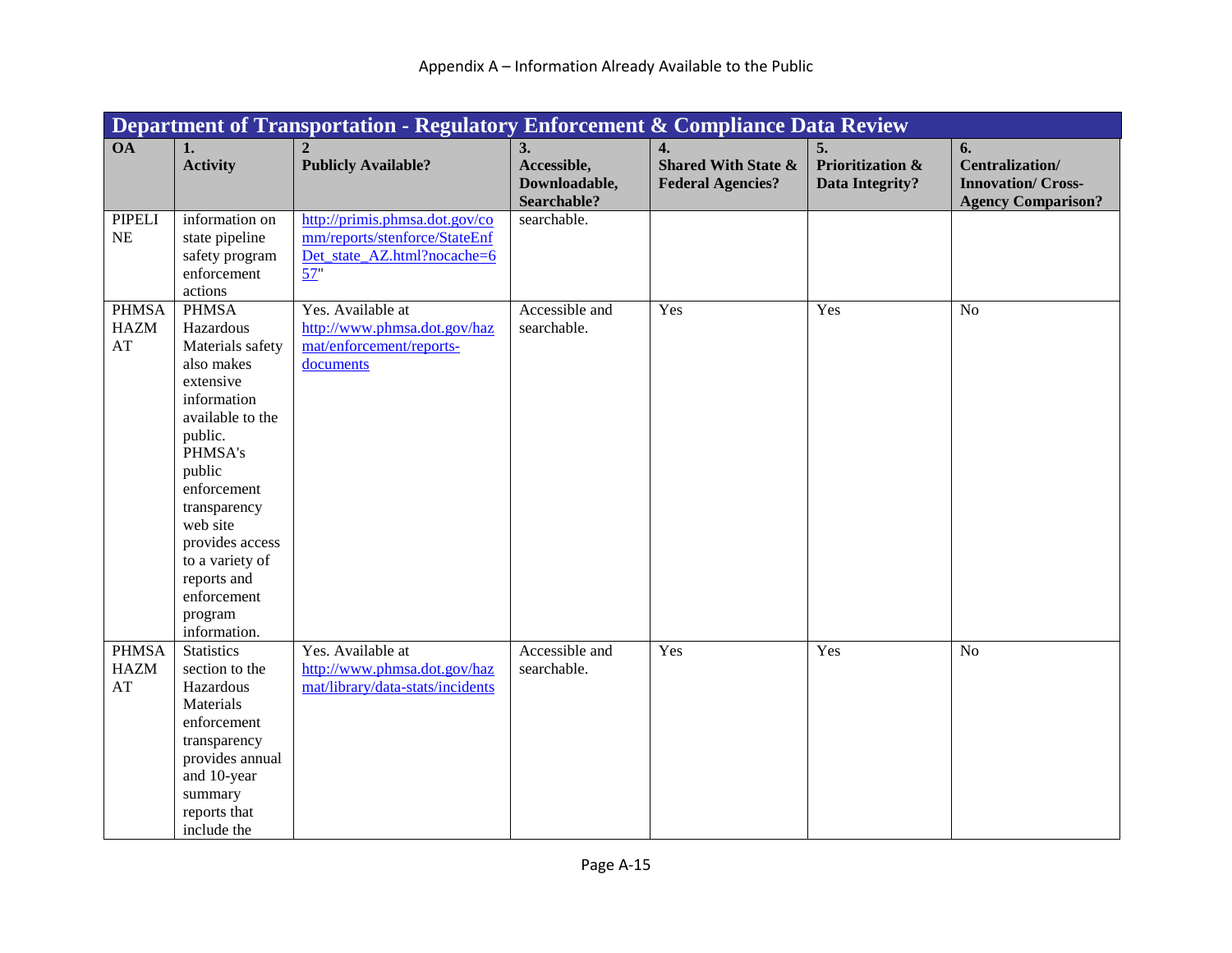|           | Department of Transportation - Regulatory Enforcement & Compliance Data Review |                            |               |                                |                             |                           |  |  |
|-----------|--------------------------------------------------------------------------------|----------------------------|---------------|--------------------------------|-----------------------------|---------------------------|--|--|
| <b>OA</b> |                                                                                |                            | 3.            | 4.                             | 5.                          | 6.                        |  |  |
|           | <b>Activity</b>                                                                | <b>Publicly Available?</b> | Accessible,   | <b>Shared With State &amp;</b> | <b>Prioritization &amp;</b> | Centralization/           |  |  |
|           |                                                                                |                            | Downloadable, | <b>Federal Agencies?</b>       | Data Integrity?             | <b>Innovation/ Cross-</b> |  |  |
|           |                                                                                |                            | Searchable?   |                                |                             | <b>Agency Comparison?</b> |  |  |
|           | number of                                                                      |                            |               |                                |                             |                           |  |  |
|           | incidents                                                                      |                            |               |                                |                             |                           |  |  |
|           | related to                                                                     |                            |               |                                |                             |                           |  |  |
|           | specific causes,                                                               |                            |               |                                |                             |                           |  |  |
|           | the number of                                                                  |                            |               |                                |                             |                           |  |  |
|           | injuries or                                                                    |                            |               |                                |                             |                           |  |  |
|           | fatalities, as                                                                 |                            |               |                                |                             |                           |  |  |
|           | well the cost of                                                               |                            |               |                                |                             |                           |  |  |
|           | damages.                                                                       |                            |               |                                |                             |                           |  |  |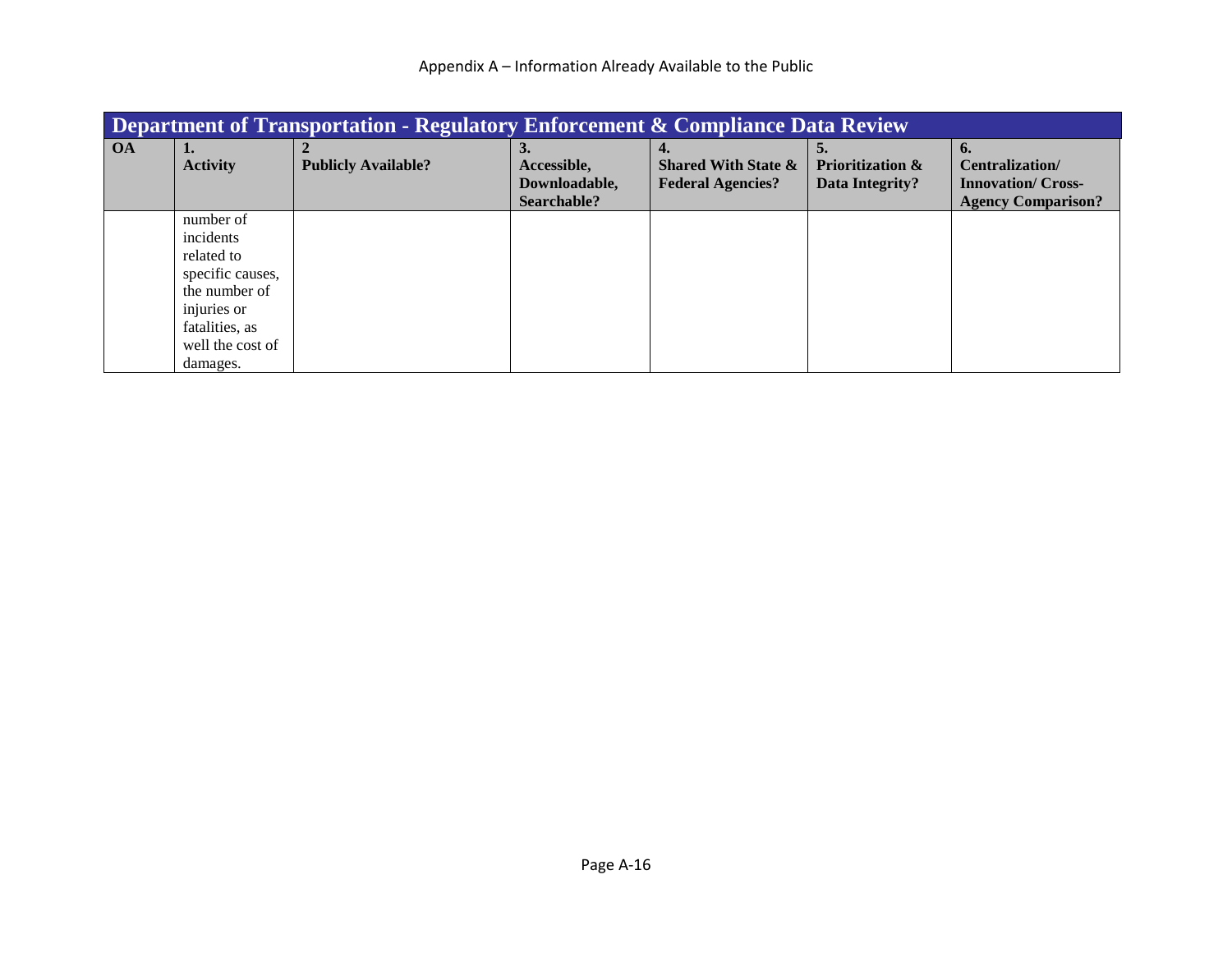|            | Department of Transportation - Regulatory Enforcement & Compliance Data Review      |                                                                                                                                                                                                                                                                   |                                                                                                                                                                                                                               |                                                                                                                                                                                                                                                                                                                                                                                                        |                                                                                                                       |                                                                                |  |  |  |
|------------|-------------------------------------------------------------------------------------|-------------------------------------------------------------------------------------------------------------------------------------------------------------------------------------------------------------------------------------------------------------------|-------------------------------------------------------------------------------------------------------------------------------------------------------------------------------------------------------------------------------|--------------------------------------------------------------------------------------------------------------------------------------------------------------------------------------------------------------------------------------------------------------------------------------------------------------------------------------------------------------------------------------------------------|-----------------------------------------------------------------------------------------------------------------------|--------------------------------------------------------------------------------|--|--|--|
| <b>OA</b>  | 1.<br><b>Activity</b>                                                               | <b>Publicly Available?</b>                                                                                                                                                                                                                                        | 3.<br>Accessible,<br>Downloadable,<br>Searchable?                                                                                                                                                                             | 4.<br><b>Shared With State &amp;</b><br><b>Federal Agencies?</b>                                                                                                                                                                                                                                                                                                                                       | 5.<br><b>Prioritization &amp;</b><br>Data Integrity?                                                                  | 6.<br>Centralization/<br><b>Innovation/Cross-</b><br><b>Agency Comparison?</b> |  |  |  |
| <b>FAA</b> | Certificate<br>Actions (e.g.,<br>suspensions and<br>revocations of<br>certificates) | Basic information about closed<br>certificate actions against<br>entities are posted quarterly at<br>http://www.faa.gov/about/offic<br>e_org/headquarters_offices/agc/<br>operations/agc300/reports/quart<br>ers/<br>All other actions available<br>under FOIA.   | Info. posted on<br>internet is not<br>searchable. Info.<br>about certificate<br>actions is stored in<br>EIS, FAA's<br>National Database<br>for enforcement<br>actions. EIS is not<br>open to search or<br>review by public.   | Pursuant to a request<br>for such information                                                                                                                                                                                                                                                                                                                                                          | FAA will take<br>measures to<br>improve the<br>accessibility,<br>searchability, and<br>usability of these<br>reports. |                                                                                |  |  |  |
| <b>FAA</b> | Civil Penalty<br>Actions                                                            | Basic information about closed<br>civil penalty actions against<br>entities are posted quarterly at<br>http://www.faa.gov/about/offic<br>e_org/headquarters_offices/agc/<br>operations/agc300/reports/quart<br>ers/<br>All other actions available<br>under FOIA. | Info. posted on<br>internet is not<br>searchable. Info.<br>about civil penalty<br>actions is stored in<br>EIS, FAA's<br>National Database<br>for enforcement<br>actions. EIS is not<br>open to search or<br>review by public. | Civil penalty cases<br>$> $50K$ for small<br>business concerns or<br>>\$400K for other<br>businesses might be<br>referred to DOJ for<br>processing but not<br>publication. Civil<br>Penalty cases might<br>be referred to Dept. of<br>Treasury for<br>collection, but not<br>publication.<br>Otherwise, civil<br>penalty actions would<br>be referred to a state<br>or Federal agency<br>upon request. | FAA will take<br>measures to<br>improve the<br>accessibility,<br>searchability, and<br>usability of these<br>reports. |                                                                                |  |  |  |
| FAA        | Issuance of<br>Judicially<br>Enforceable<br>Orders, e.g.,<br>cease and              | Basic information about closed<br>actions against entities are<br>posted quarterly at<br>http://www.faa.gov/about/offic<br>e org/headquarters offices/agc/                                                                                                        | Info. posted on<br>internet is not<br>searchable. Info.<br>about cp actions is<br>stored in EIS,                                                                                                                              | Would refer orders to<br>DOJ for judicial<br>enforcement, not for<br>publication.<br>Otherwise, orders                                                                                                                                                                                                                                                                                                 | FAA will take<br>measures to<br>improve the<br>accessibility,<br>searchability, and                                   |                                                                                |  |  |  |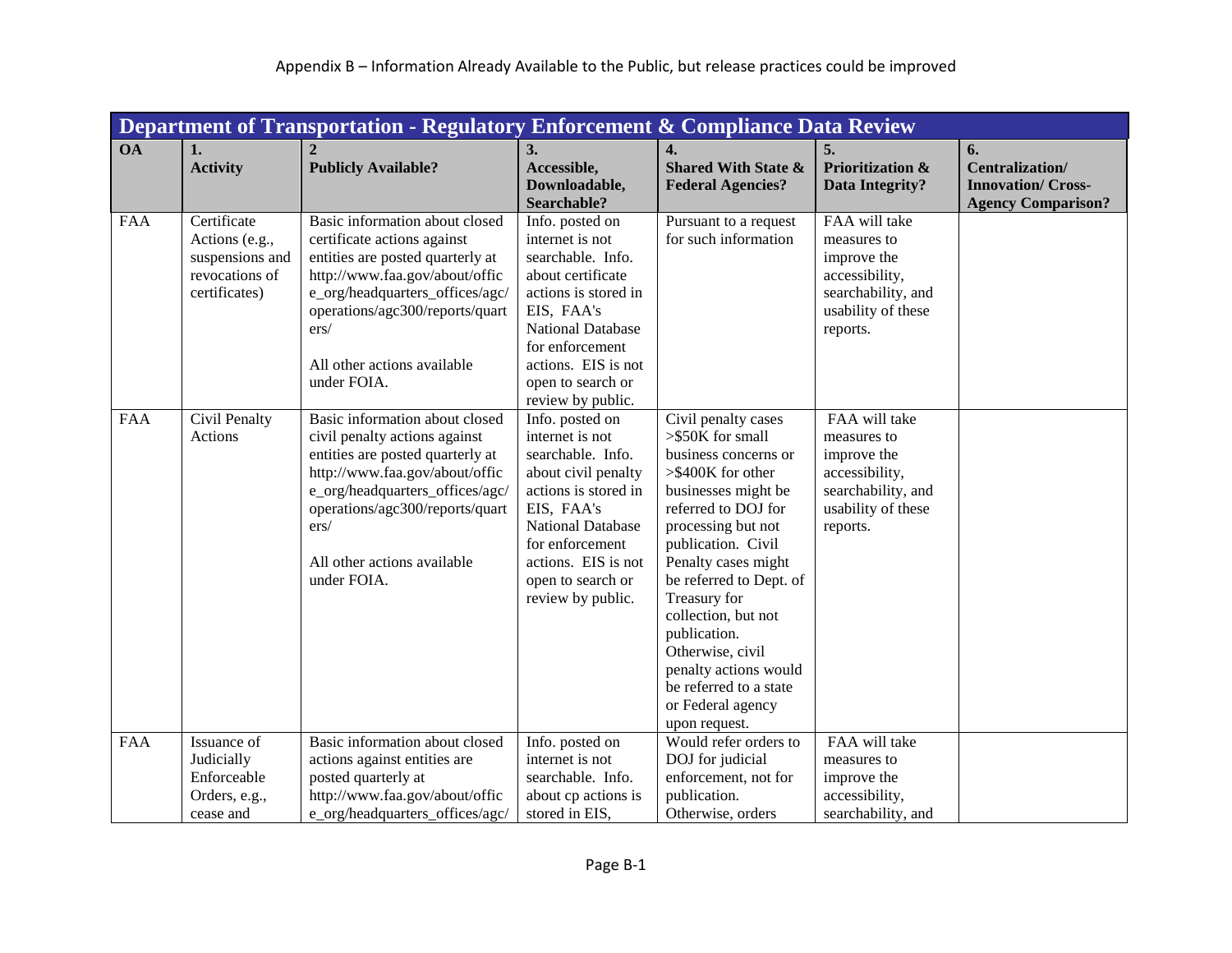|                |                                                                                                                                                                 | Department of Transportation - Regulatory Enforcement & Compliance Data Review                                      |                                                                                                                       |                                                                  |                                                             |                                                                                       |
|----------------|-----------------------------------------------------------------------------------------------------------------------------------------------------------------|---------------------------------------------------------------------------------------------------------------------|-----------------------------------------------------------------------------------------------------------------------|------------------------------------------------------------------|-------------------------------------------------------------|---------------------------------------------------------------------------------------|
| <b>OA</b>      | 1.<br><b>Activity</b>                                                                                                                                           | <b>Publicly Available?</b>                                                                                          | 3.<br>Accessible,<br>Downloadable,<br>Searchable?                                                                     | 4.<br><b>Shared With State &amp;</b><br><b>Federal Agencies?</b> | 5.<br><b>Prioritization &amp;</b><br><b>Data Integrity?</b> | 6.<br><b>Centralization/</b><br><b>Innovation/Cross-</b><br><b>Agency Comparison?</b> |
|                | desist,<br>compliance                                                                                                                                           | operations/agc300/reports/quart<br>ers/<br>All other actions available<br>under FOIA.                               | <b>FAA's National</b><br>Database for<br>enforcement<br>actions. EIS is not<br>open to search or<br>review by public. | would be shared upon<br>request.                                 | usability of these<br>reports.                              |                                                                                       |
| OST (C-<br>70) | Enforcement<br>Orders/<br>Settlement<br>Agreements                                                                                                              | Yes<br>Available at http://<br>airconsumer.dot.gov and<br>www.regulations.gov                                       | Yes                                                                                                                   | Yes                                                              |                                                             |                                                                                       |
| OST (C-<br>70) | Industry<br>Notices/<br>Guidance<br>Regarding<br><b>Aviation Rules</b><br>and Statutes                                                                          | Yes<br>Available at<br>http://airconsumer.dot.gov                                                                   | Yes                                                                                                                   | Yes                                                              |                                                             |                                                                                       |
| OST (C-<br>70) | <b>Annual Report</b><br>on Disability-<br><b>Related Air</b><br>Travel<br>Complaints                                                                            | Yes<br>Available at<br>http://airconsumer.dot.gov                                                                   | Yes                                                                                                                   | Yes                                                              |                                                             |                                                                                       |
| OST (C-<br>70) | <b>Airline Service</b><br>Cessation<br><b>Bulletins</b>                                                                                                         | Yes<br>Available at<br>http://airconsumer.dot.gov                                                                   | Yes                                                                                                                   | Yes                                                              |                                                             |                                                                                       |
| <b>FTA</b>     | <b>EEO</b><br>Compliance<br>Reviews - FTA<br>contracts for<br>reviews to<br>determine if the<br>grantee's<br>required efforts<br>under Title VI<br>of the Civil | ADA compliance<br>determinations are posted at<br>http://www.fta.dot.gov/civilrigh<br>ts/ada/civil_rights_3903.html | Yes                                                                                                                   | ADA compliance<br>reviews are publicly<br>posted.                |                                                             |                                                                                       |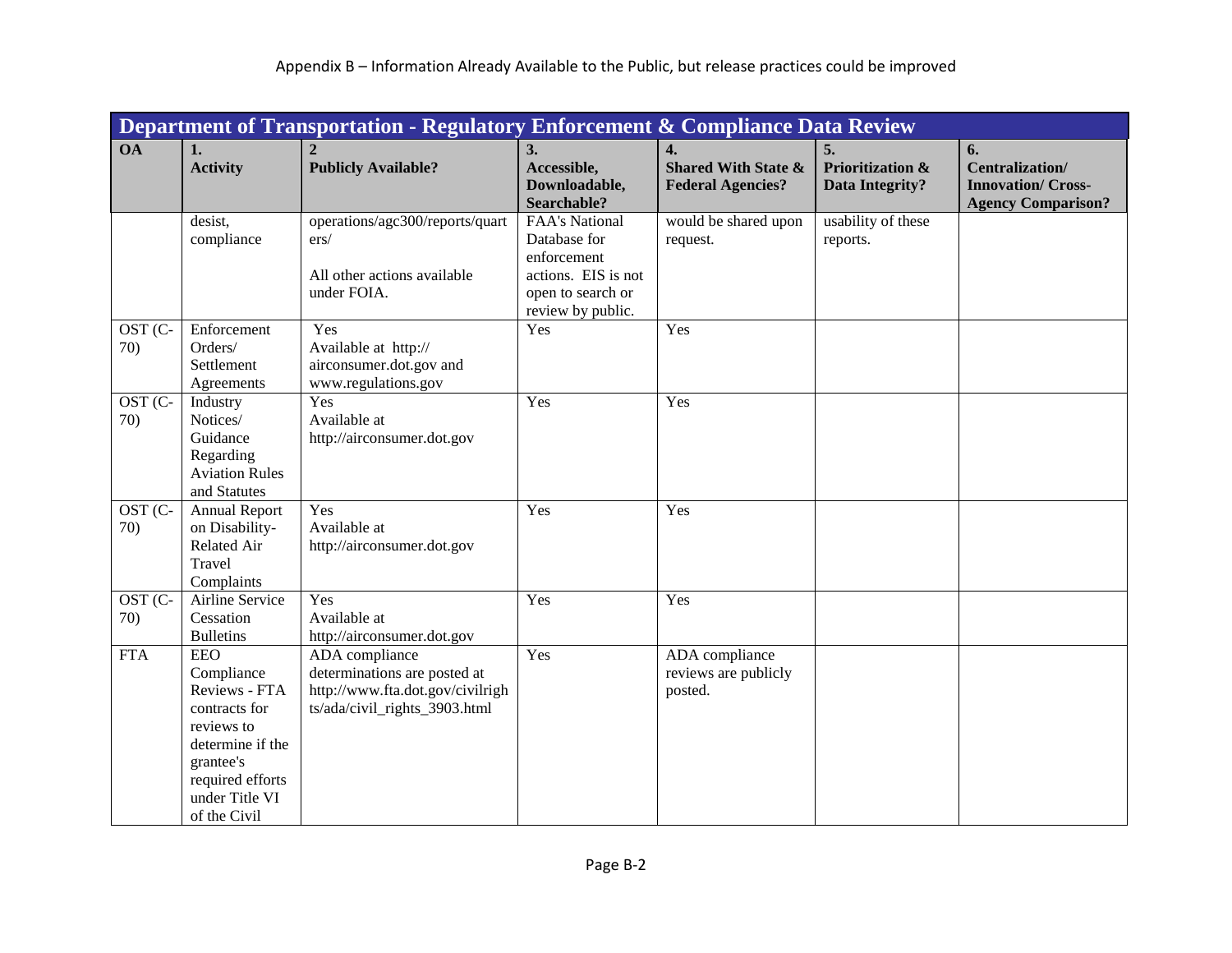|              | Department of Transportation - Regulatory Enforcement & Compliance Data Review                                                                                                                               |                                                                                                                                                            |                                                                                                                                                                                                                                    |                                                                                                                                                                                                                        |                                                                                                                                                                                                                                                             |                                                                                                                                                 |  |  |
|--------------|--------------------------------------------------------------------------------------------------------------------------------------------------------------------------------------------------------------|------------------------------------------------------------------------------------------------------------------------------------------------------------|------------------------------------------------------------------------------------------------------------------------------------------------------------------------------------------------------------------------------------|------------------------------------------------------------------------------------------------------------------------------------------------------------------------------------------------------------------------|-------------------------------------------------------------------------------------------------------------------------------------------------------------------------------------------------------------------------------------------------------------|-------------------------------------------------------------------------------------------------------------------------------------------------|--|--|
| <b>OA</b>    | 1.<br><b>Activity</b>                                                                                                                                                                                        | <b>Publicly Available?</b>                                                                                                                                 | 3.<br>Accessible,<br>Downloadable,<br>Searchable?                                                                                                                                                                                  | 4.<br><b>Shared With State &amp;</b><br><b>Federal Agencies?</b>                                                                                                                                                       | 5.<br><b>Prioritization &amp;</b><br>Data Integrity?                                                                                                                                                                                                        | 6.<br><b>Centralization/</b><br><b>Innovation/Cross-</b><br><b>Agency Comparison?</b>                                                           |  |  |
|              | Rights Act of<br>1964,<br>Disadvantaged<br><b>Business</b><br>Enterprise<br>programs and<br>the Americans<br>with<br><b>Disabilities</b><br>Acts<br>requirement are<br>in compliance<br>with Federal<br>law. |                                                                                                                                                            |                                                                                                                                                                                                                                    |                                                                                                                                                                                                                        |                                                                                                                                                                                                                                                             |                                                                                                                                                 |  |  |
| <b>FMCSA</b> | Household<br>Goods Carrier<br><b>Statistics</b>                                                                                                                                                              | Yes.<br>Information about household<br>goods carriers is available at<br>https://www.protectyourmove.g<br>OV.                                              | Yes.<br>Members of the<br>public can search<br>for moving<br>companies and<br>view complaint<br>histories. Members<br>of the public may<br>also submit<br>complaints through<br>the National<br>Consumer<br>Complaint<br>Database. | Yes.<br>This information is<br>geared towards public<br>consumption of<br>information. We have<br>an internal system<br>called GOTHAM that<br>provides HHG carrier<br>data analysis to<br>FMCSA and State<br>Partners. | The information in<br>this section is<br>coordinated closely<br>with the SMS and<br><b>Safety Programs</b><br>sections of the A&I<br>website.<br>Information<br>underlying the<br>search tool could be<br>made more<br>accessible in bulk<br>or via an API. | The information on this<br>site already combines<br>multiple FMCSA data<br>sources to provide a<br>"one-stop shopping"<br>experience for users. |  |  |
| <b>FMCSA</b> | Adjudications                                                                                                                                                                                                | Yes.<br>Orders in cases adjudicated by<br>the Assistant Administrator are<br>available at<br>http://www.regulatons.gov or<br>http://www.fmcsa.dot.gov/abou | Yes.<br>Orders are<br>searchable by<br>docket number at<br>regulations.gov,<br>but cases from                                                                                                                                      | Yes.<br>The adjudications<br>orders are publically<br>available and the<br>website was shared<br>with the other modes.                                                                                                 | FMCSA plans to<br>update the orders on<br>its internal site as<br>they are issued and<br>is working towards<br>having pre-2009                                                                                                                              | The Office of Chief<br>Counsel developed its<br>own searchable<br>database of<br>adjudications. An FAQ<br>regarding Civil Penalty               |  |  |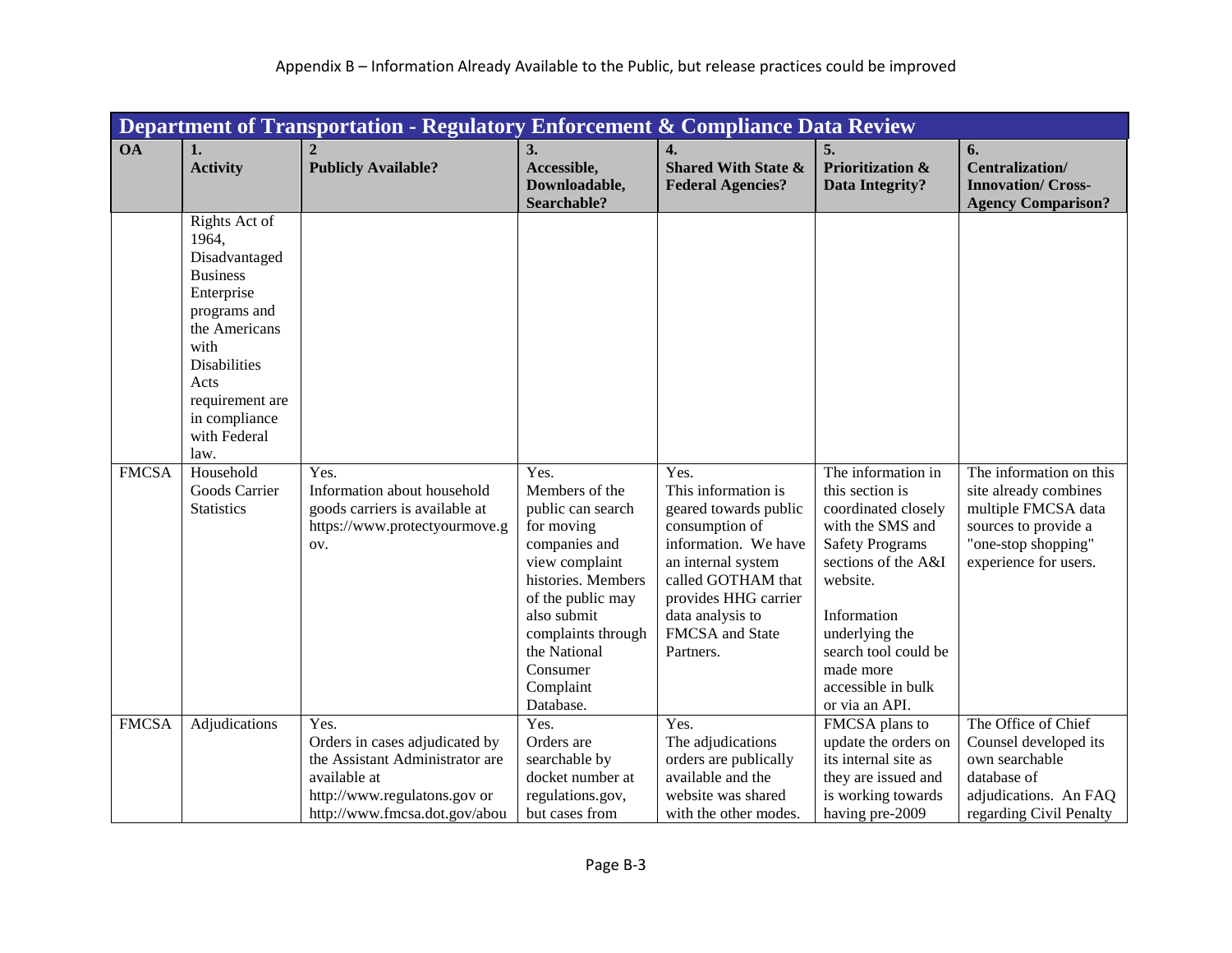|              | Department of Transportation - Regulatory Enforcement & Compliance Data Review |                                                                                                                                                                                           |                                                                                                                                                                                                      |                                                                                                                                         |                                                                                                                                                                                                                             |                                                                                                                                                                                             |  |  |
|--------------|--------------------------------------------------------------------------------|-------------------------------------------------------------------------------------------------------------------------------------------------------------------------------------------|------------------------------------------------------------------------------------------------------------------------------------------------------------------------------------------------------|-----------------------------------------------------------------------------------------------------------------------------------------|-----------------------------------------------------------------------------------------------------------------------------------------------------------------------------------------------------------------------------|---------------------------------------------------------------------------------------------------------------------------------------------------------------------------------------------|--|--|
| <b>OA</b>    | 1.<br><b>Activity</b>                                                          | <b>Publicly Available?</b>                                                                                                                                                                | 3.<br>Accessible,<br>Downloadable,<br><b>Searchable?</b>                                                                                                                                             | $\overline{4}$ .<br><b>Shared With State &amp;</b><br><b>Federal Agencies?</b>                                                          | 5.<br><b>Prioritization &amp;</b><br><b>Data Integrity?</b>                                                                                                                                                                 | 6.<br><b>Centralization/</b><br><b>Innovation/Cross-</b><br><b>Agency Comparison?</b>                                                                                                       |  |  |
|              |                                                                                | t/offices/cc/chiefcounsel.aspx.                                                                                                                                                           | 2009-present are<br>searchable on the<br>Office of Chief<br>Counsel website.                                                                                                                         |                                                                                                                                         | cases posted. The<br>search capability<br>will also be further<br>refined.                                                                                                                                                  | Proceedings is also<br>available for carriers.                                                                                                                                              |  |  |
| <b>FMCSA</b> | Exemptions                                                                     | Yes.<br>Some information about<br>medical exemptions are<br>published in the Federal<br>Register.                                                                                         | No.<br>Although the<br>information is<br>maintained in a<br>searchable form,<br>the records, which<br>include sensitive<br>medical<br>information and<br>PII, are not<br>available to the<br>public. | Yes.<br>FMCSA notifies the<br>State licensing and<br>motor carrier<br>enforcement agencies<br>of the exemptions<br>granted and revoked. | The Vision and<br>Diabetes Exemption<br>Programs are<br>priorities for the<br>Office of Policy<br>because of the<br>Congressional<br>interest in helping<br>constituents begin<br>or continue their<br>careers in trucking. | FMCSA is developing a<br>"Med-Ex" web site to<br>support online<br>applications for medical<br>exemptions. The<br>system will also<br>provide for improved<br>management of the<br>records. |  |  |
| <b>SLSDC</b> | <b>Ballast Water</b><br>Exchange<br>Inspections,<br>part of the ESI.           | Yes. The annual Bi-national<br><b>Ballast water Inspection</b><br>Summary Report is made<br>publically available at<br>http://www.greatlakes-<br>seaway.com/en/pdf/2010_BW_<br>Rpt_EN.pdf | Yes. It is not<br>searchable.                                                                                                                                                                        | Yes                                                                                                                                     |                                                                                                                                                                                                                             |                                                                                                                                                                                             |  |  |
| <b>FRA</b>   | GIS Mapping of<br><b>National Rail</b><br>System and<br>Crossings              | Yes<br>the data can be found at:<br>www.fra.dot.gov by looking<br>under freight data                                                                                                      | Yes                                                                                                                                                                                                  | Yes                                                                                                                                     | Data can be<br>searched and<br>prioritized in a<br>variety of ways                                                                                                                                                          |                                                                                                                                                                                             |  |  |
| <b>FRA</b>   | Annual<br>Enforcement<br>Report                                                | Yes<br>the data can be found at:<br>www.fra.dot.gov                                                                                                                                       | Yes<br>limited - PDF<br>document that can<br>be searched<br>through word<br>search.                                                                                                                  | Yes                                                                                                                                     | The document<br>provides a variety<br>of information<br>regarding FRA's<br>enforcement<br>activities - most in<br>summary format.                                                                                           | Railroads Identified by<br>Railroad Code                                                                                                                                                    |  |  |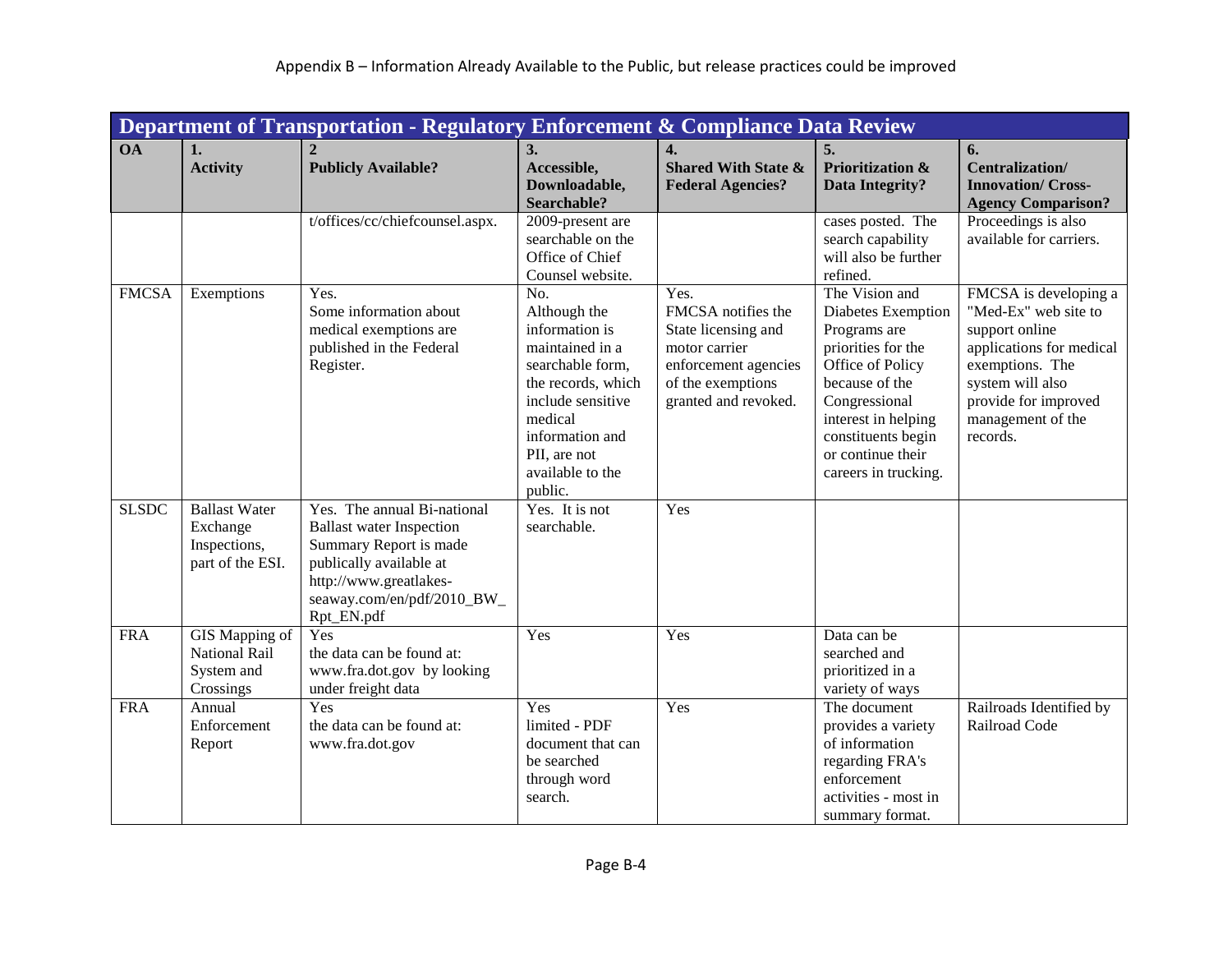|              |                                              | Department of Transportation - Regulatory Enforcement & Compliance Data Review                                                                                           |                                                                                                                                                                                                                                                                        |                                                                                       |                                                                                                                                                                                           |                                                                                       |
|--------------|----------------------------------------------|--------------------------------------------------------------------------------------------------------------------------------------------------------------------------|------------------------------------------------------------------------------------------------------------------------------------------------------------------------------------------------------------------------------------------------------------------------|---------------------------------------------------------------------------------------|-------------------------------------------------------------------------------------------------------------------------------------------------------------------------------------------|---------------------------------------------------------------------------------------|
| <b>OA</b>    | 1.<br><b>Activity</b>                        | <b>Publicly Available?</b>                                                                                                                                               | 3.<br>Accessible,<br>Downloadable,<br>Searchable?                                                                                                                                                                                                                      | 4.<br><b>Shared With State &amp;</b><br><b>Federal Agencies?</b>                      | 5.<br><b>Prioritization &amp;</b><br><b>Data Integrity?</b>                                                                                                                               | 6.<br><b>Centralization/</b><br><b>Innovation/Cross-</b><br><b>Agency Comparison?</b> |
|              |                                              |                                                                                                                                                                          |                                                                                                                                                                                                                                                                        |                                                                                       | FRA could make<br>data underlying the<br>report more<br>accessible and<br>searchable.                                                                                                     |                                                                                       |
| <b>FRA</b>   | <b>Annual Civil</b><br><b>Penalty Report</b> | Yes<br>the data can be found at:<br>www.fra.dot.gov                                                                                                                      | Yes<br>limited - PDF<br>document that can<br>be searched<br>through word<br>search.                                                                                                                                                                                    | Yes                                                                                   | The document<br>provides<br>information<br>regarding annual<br>civil penalty<br>assessments and<br>settlements.<br>FRA could make<br>data underlying the<br>report more<br>accessible and | Railroads Identified by<br>Railroad Code                                              |
| <b>NHTSA</b> | Corporate<br>Average Fuel<br>Economy         | Yes. Available at<br>http://www.nhtsa.gov/fuel-<br>economy<br>Latest version:<br>http://www.nhtsa.gov/staticfiles<br>/rulemaking/pdf/cafe/Fines_Col<br>lected_112010.pdf | Accessible and<br>downloadable but<br>not searchable.<br>Data is maintained<br>in a spreadsheet.<br>Report generated at<br>least twice per year<br>(after civil<br>penalties are paid)<br>of penalties<br>collected since<br>1978 and made<br>available as a<br>"PDF". | DOE and<br>Congressional<br><b>Research Services</b><br>periodically request<br>data. | searchable.                                                                                                                                                                               |                                                                                       |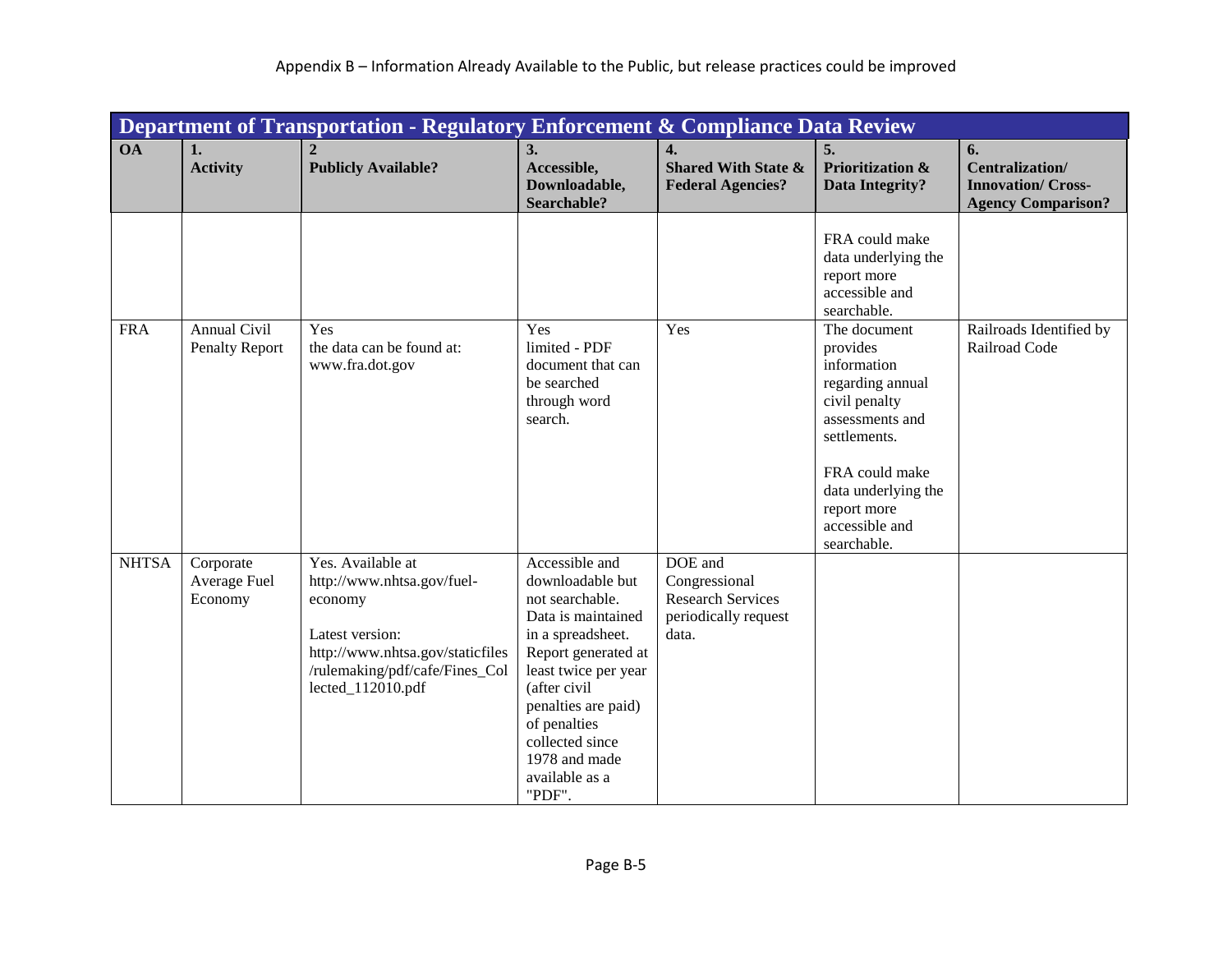|                |                                                                                   | Department of Transportation - Regulatory Enforcement & Compliance Data Review                                                                |                                                                                                                                                        |                                                                                                                                                    |                                                             |                                                                                       |
|----------------|-----------------------------------------------------------------------------------|-----------------------------------------------------------------------------------------------------------------------------------------------|--------------------------------------------------------------------------------------------------------------------------------------------------------|----------------------------------------------------------------------------------------------------------------------------------------------------|-------------------------------------------------------------|---------------------------------------------------------------------------------------|
| <b>OA</b>      | 1.<br><b>Activity</b>                                                             | <b>Publicly Available?</b>                                                                                                                    | 3.<br>Accessible,<br>Downloadable,<br>Searchable?                                                                                                      | $\overline{4}$ .<br><b>Shared With State &amp;</b><br><b>Federal Agencies?</b>                                                                     | 5.<br><b>Prioritization &amp;</b><br><b>Data Integrity?</b> | 6.<br><b>Centralization/</b><br><b>Innovation/Cross-</b><br><b>Agency Comparison?</b> |
| FAA            | Inspections,<br>Investigations                                                    | No, except under FOIA.<br>Results of<br>investigation/inspection<br>protected under 7(A) until<br>enforcement action taken or<br>case closed. | No, this<br>information is<br>voluminous and is<br>stored in program<br>office specific<br>databases (not open<br>to searches or<br>review by public). | Yes, case-by-case<br>basis when possible<br>criminal activity is<br>discovered or<br>noncompliance within<br>jurisdiction of other<br>Fed. Agency. |                                                             |                                                                                       |
| <b>FAA</b>     | Reexamination                                                                     | No, except under FOIA.                                                                                                                        | No, this<br>information is<br>stored in program<br>office specific<br>databases (not open<br>to search or review<br>by public).                        | Pursuant to a request<br>for such information                                                                                                      |                                                             |                                                                                       |
| <b>FAA</b>     | Informal<br>Actions                                                               | No, except under FOIA.                                                                                                                        | No, this<br>information is<br>stored in program<br>office specific<br>databases (not open<br>to search or review<br>by public).                        | Pursuant to a request<br>for such information                                                                                                      |                                                             |                                                                                       |
| <b>FAA</b>     | Administrative<br>Actions<br>(Warning<br>Notices and<br>Letters of<br>Correction) | No, except under FOIA.                                                                                                                        | No, this<br>information is<br>stored in program<br>office specific<br>databases.                                                                       | Pursuant to a request<br>for such information                                                                                                      |                                                             |                                                                                       |
| OST (C-<br>70) | <b>Warning Letters</b><br>to Regulated<br>Entities                                | N <sub>o</sub><br>These documents are not<br>publicly available or typically<br>shared with State and Federal<br>Agencies. The disclosure of  | N <sub>o</sub>                                                                                                                                         | Yes (Federal)<br>No(State)                                                                                                                         |                                                             |                                                                                       |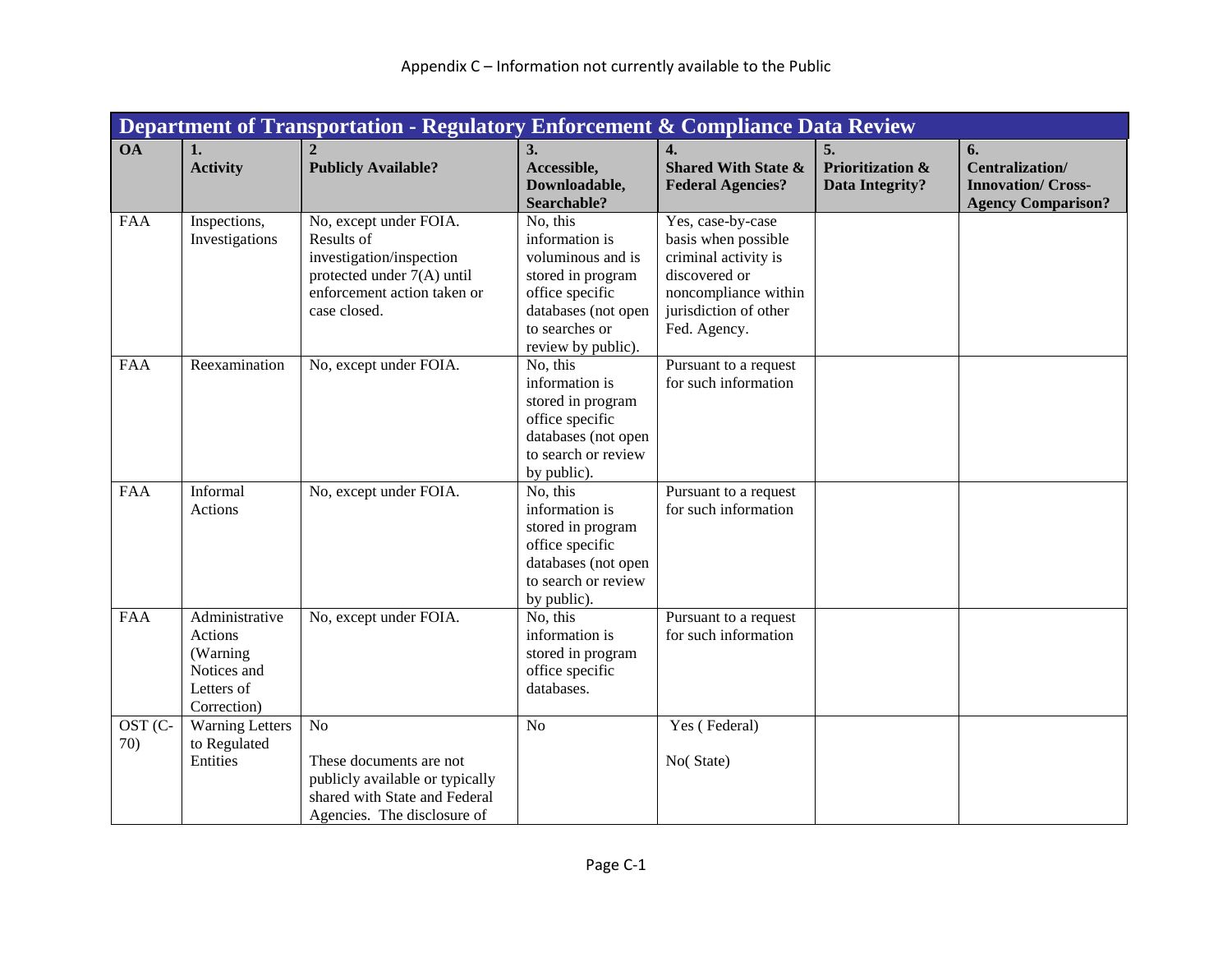|           | Department of Transportation - Regulatory Enforcement & Compliance Data Review |                                                                                                                                                                                                                                                                                                                                                                                                                                                                                                                                                                                                                         |                                                   |                                                                                |                                                      |                                                                                |  |  |
|-----------|--------------------------------------------------------------------------------|-------------------------------------------------------------------------------------------------------------------------------------------------------------------------------------------------------------------------------------------------------------------------------------------------------------------------------------------------------------------------------------------------------------------------------------------------------------------------------------------------------------------------------------------------------------------------------------------------------------------------|---------------------------------------------------|--------------------------------------------------------------------------------|------------------------------------------------------|--------------------------------------------------------------------------------|--|--|
| <b>OA</b> | 1.<br><b>Activity</b>                                                          | <b>Publicly Available?</b>                                                                                                                                                                                                                                                                                                                                                                                                                                                                                                                                                                                              | 3.<br>Accessible,<br>Downloadable,<br>Searchable? | $\overline{4}$ .<br><b>Shared With State &amp;</b><br><b>Federal Agencies?</b> | 5.<br><b>Prioritization &amp;</b><br>Data Integrity? | 6.<br>Centralization/<br><b>Innovation/Cross-</b><br><b>Agency Comparison?</b> |  |  |
| OST (C-   | Airline                                                                        | this type of data could cause<br>public confusion as to the<br>culpability of the regulated<br>entity where the findings in the<br>documents have not been<br>adjudicated and the entity has<br>not agreed to them. A<br>requirement to disclose warning<br>letters could cause harm to our<br>enforcement program and result<br>in the office abandoning a<br>useful enforcement tool.<br>N <sub>o</sub>                                                                                                                                                                                                               | N <sub>o</sub>                                    | N <sub>o</sub>                                                                 |                                                      |                                                                                |  |  |
| 70)       | Compliance<br>Inspection<br>Schedule                                           | Each year the Aviation<br>Enforcement Office plans to<br>conduct five to seven on-site<br>investigations at the<br>headquarters of certain airlines.<br>We conduct these<br>investigations by sending a<br>team of staff, including<br>attorneys and transportation<br>industry analysts, to the<br>airline's headquarters and<br>conducting a thorough review<br>of the airline's records in<br>connection with its compliance<br>with Department regulatory<br>matters, such as training<br>records, airline passenger<br>complaints, and refund and<br>baggage claims. The airline<br>receives information about our |                                                   |                                                                                |                                                      |                                                                                |  |  |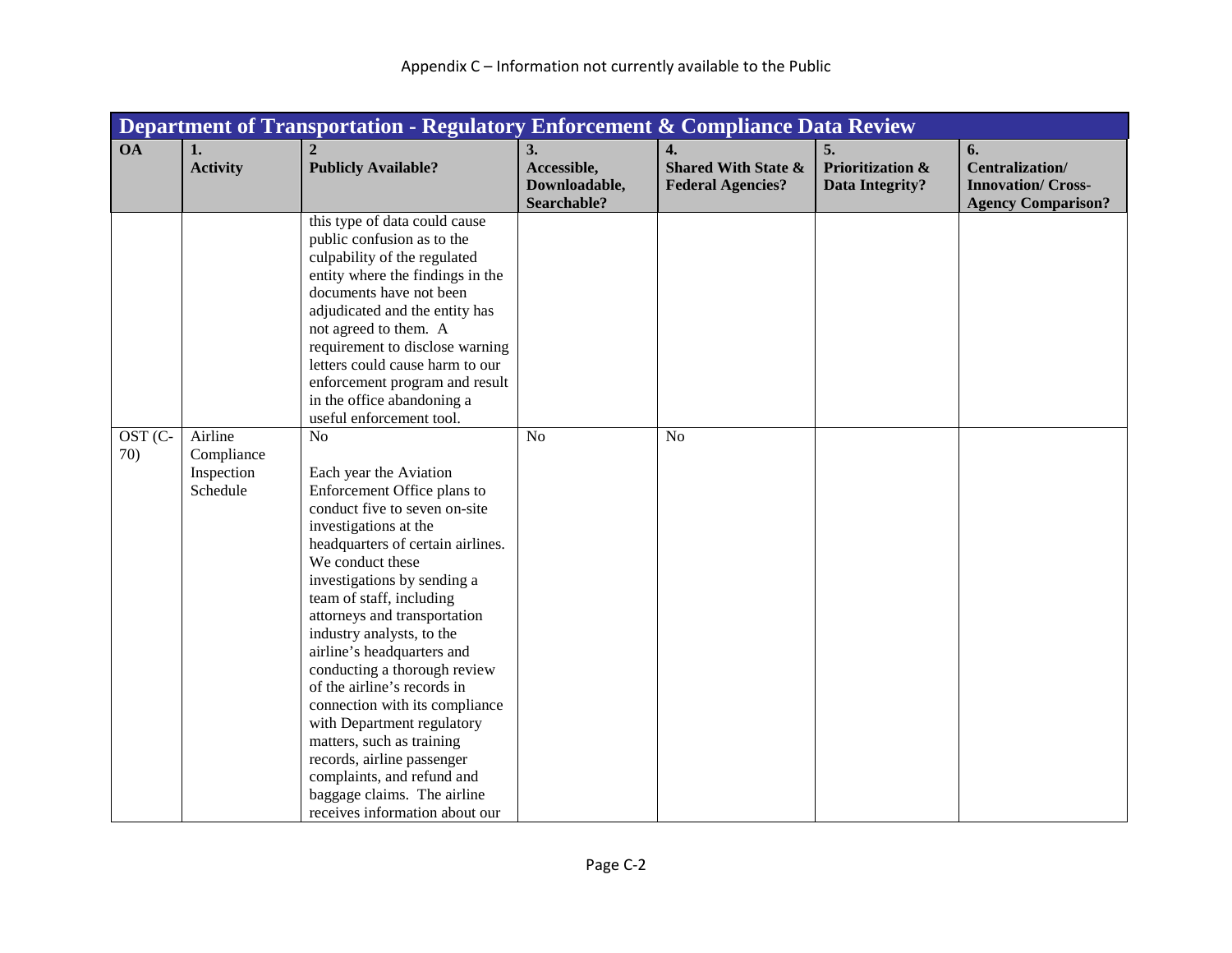|            | Department of Transportation - Regulatory Enforcement & Compliance Data Review                                                            |                                                                                                                                                                                                                                                                                                                                                                                                                                                                                                                                                                                                                                                                                                                           |                                                   |                                                                                |                                                      |                                                                                       |  |  |
|------------|-------------------------------------------------------------------------------------------------------------------------------------------|---------------------------------------------------------------------------------------------------------------------------------------------------------------------------------------------------------------------------------------------------------------------------------------------------------------------------------------------------------------------------------------------------------------------------------------------------------------------------------------------------------------------------------------------------------------------------------------------------------------------------------------------------------------------------------------------------------------------------|---------------------------------------------------|--------------------------------------------------------------------------------|------------------------------------------------------|---------------------------------------------------------------------------------------|--|--|
| <b>OA</b>  | 1.<br><b>Activity</b>                                                                                                                     | $\overline{2}$<br><b>Publicly Available?</b>                                                                                                                                                                                                                                                                                                                                                                                                                                                                                                                                                                                                                                                                              | 3.<br>Accessible,<br>Downloadable,<br>Searchable? | $\overline{4}$ .<br><b>Shared With State &amp;</b><br><b>Federal Agencies?</b> | 5.<br><b>Prioritization &amp;</b><br>Data Integrity? | 6.<br><b>Centralization/</b><br><b>Innovation/Cross-</b><br><b>Agency Comparison?</b> |  |  |
|            |                                                                                                                                           | visit no more than three weeks<br>before the actual visit. The is a<br>very important investigative<br>tool and to release specific<br>information about our visits<br>such as dates or airline names<br>could be detrimental to our<br>review of material and to any<br>enforcement case that is<br>initiated as a result of the visit.<br>The information could also be<br>damaging to the reputation of<br>the airline in question since<br>these visits do not necessarily<br>reflect any compliance issues or<br>result in an enforcement action.<br>In addition, scheduled visits are<br>often canceled or rearranged<br>because of unanticipated budget<br>constraints or exigent<br>circumstances at the airline. |                                                   |                                                                                |                                                      |                                                                                       |  |  |
| <b>FTA</b> | <b>State Safety</b><br>Oversight<br>Reviews - FTA<br>audits each of<br>the State Safety<br>Oversight<br>agencies on a<br>three-year basis | No.                                                                                                                                                                                                                                                                                                                                                                                                                                                                                                                                                                                                                                                                                                                       | N <sub>o</sub>                                    | Results are shared<br>with the audited<br>entities.                            |                                                      |                                                                                       |  |  |
| <b>FTA</b> | Drug & Alcohol<br>program<br>inspections -<br><b>FTA</b><br>implements                                                                    | No.                                                                                                                                                                                                                                                                                                                                                                                                                                                                                                                                                                                                                                                                                                                       | N <sub>o</sub>                                    | Results are shared<br>with the audited<br>entities.                            |                                                      |                                                                                       |  |  |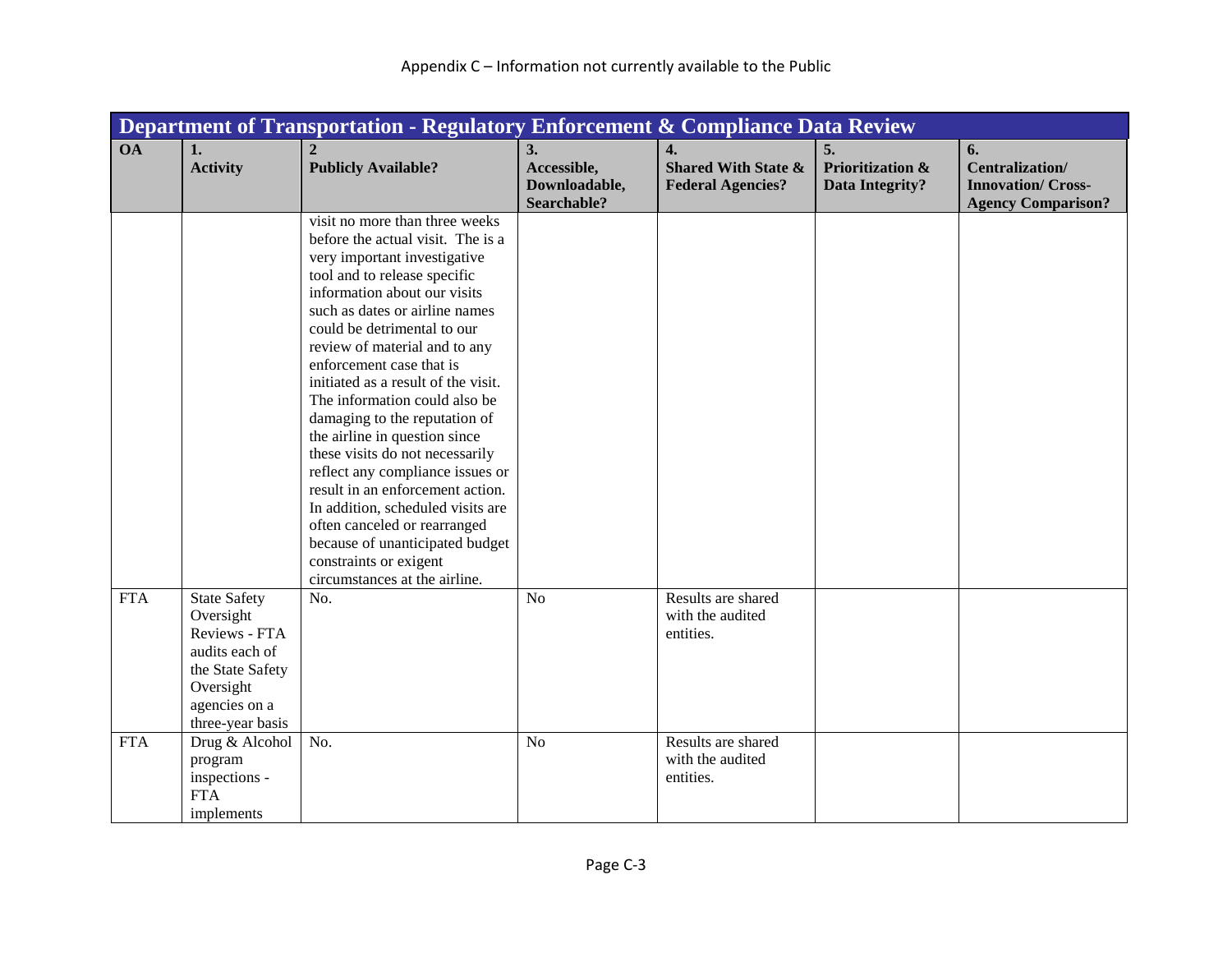|            | Department of Transportation - Regulatory Enforcement & Compliance Data Review                                                                                                                          |                                              |                                                   |                                                                                |                                                      |                                                                                       |  |  |
|------------|---------------------------------------------------------------------------------------------------------------------------------------------------------------------------------------------------------|----------------------------------------------|---------------------------------------------------|--------------------------------------------------------------------------------|------------------------------------------------------|---------------------------------------------------------------------------------------|--|--|
| <b>OA</b>  | 1.<br><b>Activity</b>                                                                                                                                                                                   | $\overline{2}$<br><b>Publicly Available?</b> | 3.<br>Accessible,<br>Downloadable,<br>Searchable? | $\overline{4}$ .<br><b>Shared With State &amp;</b><br><b>Federal Agencies?</b> | 5.<br><b>Prioritization &amp;</b><br>Data Integrity? | 6.<br><b>Centralization/</b><br><b>Innovation/Cross-</b><br><b>Agency Comparison?</b> |  |  |
|            | regulations<br>governing<br>substance abuse<br>management<br>programs, under<br>its drug and<br>alcohol testing<br>regulations for<br>transit<br>employees,<br>published in<br>February 1994.           |                                              |                                                   |                                                                                |                                                      |                                                                                       |  |  |
| <b>FTA</b> | Program<br>Management<br>Oversight<br>Reviews - FTA<br>contracts with<br>consultants to<br>asset FTA to<br>ensure<br>compliance<br>with statutory,<br>administrative<br>and regulatory<br>requirements. | No.                                          | N <sub>o</sub>                                    | Contract deliverable<br>may be shared with<br>the subject of the<br>review.    |                                                      |                                                                                       |  |  |
| <b>FTA</b> | Procurement<br>System<br>Reviews - FTA<br>contracts with<br>consultants to<br>review grantee<br>procurement<br>systems in an<br>effort to ensure                                                        | $\overline{No.}$                             | $\overline{No}$                                   | Results are shared<br>with the subject of the<br>review.                       |                                                      |                                                                                       |  |  |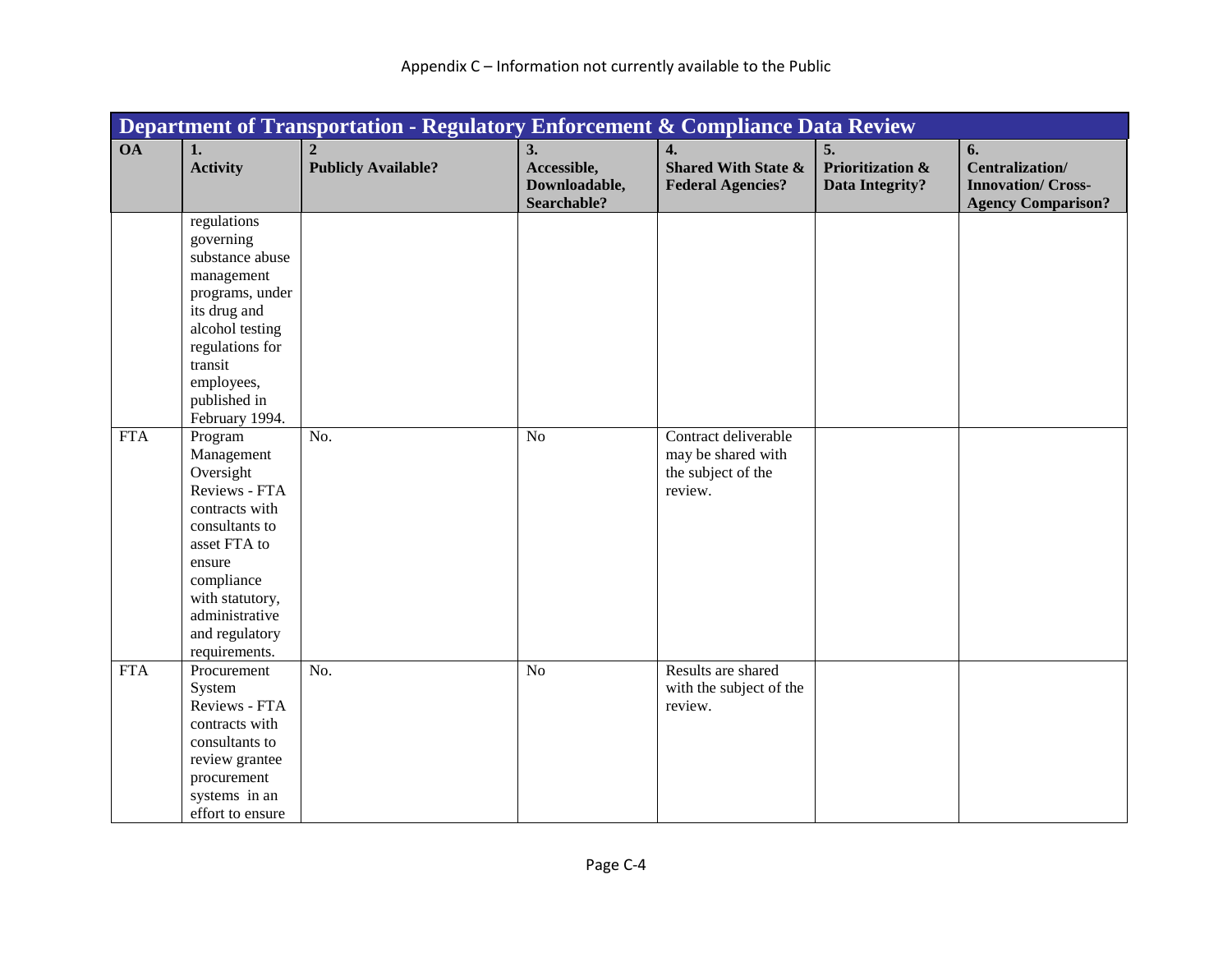|            | Department of Transportation - Regulatory Enforcement & Compliance Data Review                                                                                   |                                              |                                                   |                                                                                |                                                             |                                                                                       |  |  |
|------------|------------------------------------------------------------------------------------------------------------------------------------------------------------------|----------------------------------------------|---------------------------------------------------|--------------------------------------------------------------------------------|-------------------------------------------------------------|---------------------------------------------------------------------------------------|--|--|
| <b>OA</b>  | 1.<br><b>Activity</b>                                                                                                                                            | $\overline{2}$<br><b>Publicly Available?</b> | 3.<br>Accessible,<br>Downloadable,<br>Searchable? | $\overline{4}$ .<br><b>Shared With State &amp;</b><br><b>Federal Agencies?</b> | 5.<br><b>Prioritization &amp;</b><br><b>Data Integrity?</b> | 6.<br><b>Centralization/</b><br><b>Innovation/Cross-</b><br><b>Agency Comparison?</b> |  |  |
|            | grantees expend<br>FTA assistance<br>in accordance<br>with Federal<br>requirements                                                                               |                                              |                                                   |                                                                                |                                                             |                                                                                       |  |  |
| <b>FTA</b> | <b>State</b><br>Management<br>Reviews - FTA<br>contracts for<br>reviews of the<br>States'<br>implementation<br>and<br>management of<br>their transit<br>programs | $\overline{No.}$                             | N <sub>o</sub>                                    | Results are shared<br>with the subject of the<br>review.                       |                                                             |                                                                                       |  |  |
| <b>FTA</b> | Triennial<br>Reviews - FTA<br>contracts for<br>reviews of<br>grantee<br>performance<br>and adherence it<br>current FTA<br>requirements<br>and policies.          | No.                                          | N <sub>o</sub>                                    | Results are shared<br>with the subject of the<br>review.                       |                                                             |                                                                                       |  |  |
| <b>FTA</b> | Financial<br>Management<br>Oversight<br>Reviews - FTA<br>contracts for<br>reviews to<br>determine if a<br>grantee's                                              | $\overline{No.}$                             | N <sub>o</sub>                                    | Results are shared<br>with the subject of the<br>review.                       |                                                             |                                                                                       |  |  |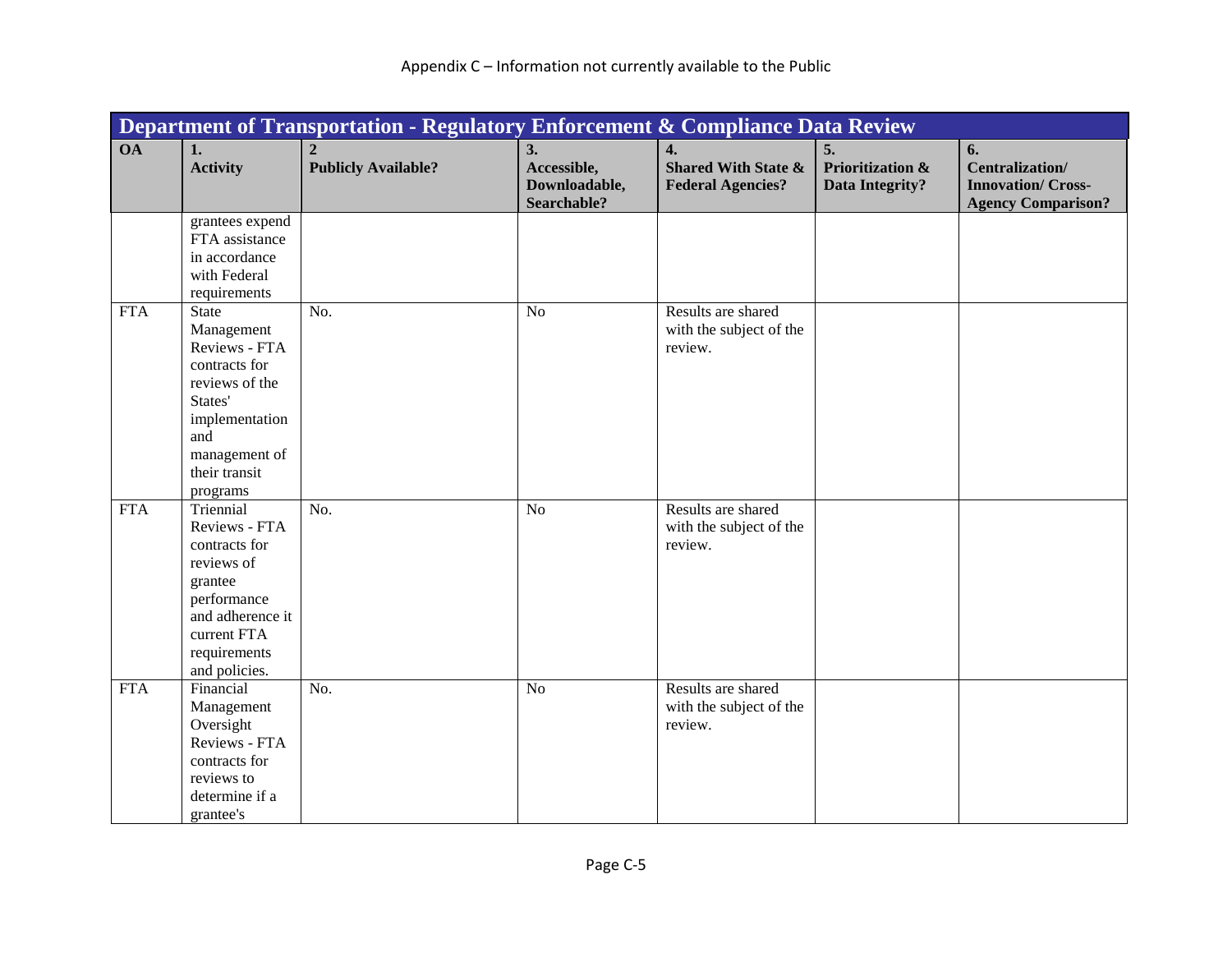|              | Department of Transportation - Regulatory Enforcement & Compliance Data Review                                                                           |                                                                                                                                                                                                                                                                                                               |                                                   |                                                                                                                                                            |                                                                                                                                                                           |                                                                                       |  |  |
|--------------|----------------------------------------------------------------------------------------------------------------------------------------------------------|---------------------------------------------------------------------------------------------------------------------------------------------------------------------------------------------------------------------------------------------------------------------------------------------------------------|---------------------------------------------------|------------------------------------------------------------------------------------------------------------------------------------------------------------|---------------------------------------------------------------------------------------------------------------------------------------------------------------------------|---------------------------------------------------------------------------------------|--|--|
| <b>OA</b>    | 1.<br><b>Activity</b>                                                                                                                                    | $\mathbf{2}$<br><b>Publicly Available?</b>                                                                                                                                                                                                                                                                    | 3.<br>Accessible,<br>Downloadable,<br>Searchable? | 4.<br><b>Shared With State &amp;</b><br><b>Federal Agencies?</b>                                                                                           | 5.<br><b>Prioritization &amp;</b><br><b>Data Integrity?</b>                                                                                                               | 6.<br><b>Centralization/</b><br><b>Innovation/Cross-</b><br><b>Agency Comparison?</b> |  |  |
|              | financial<br>management<br>system meets<br>the<br>requirements of<br>the Common<br>Grant Rule (49<br>C.F.R. Part 18)                                     |                                                                                                                                                                                                                                                                                                               |                                                   |                                                                                                                                                            |                                                                                                                                                                           |                                                                                       |  |  |
| <b>FMCSA</b> | <b>Driver Safety</b><br>Information<br>(Driver Safety<br>Management<br>System<br>(DSMS), Driver<br>Information<br>Resource,<br><b>GOTHAM</b><br>Reports) | No.<br>FMCSA does not post the<br>personally identifiable<br>information (PII) of<br>commercial drivers involved in<br>a roadside inspection or crash.<br>FMCSA does provide this<br>information to the motor carrier<br>listed on these reports as well<br>as to Federal and State<br>enforcement personnel. | No.                                               | Yes.<br>Driver safety<br>information is shared<br>with State & Federal<br>Agencies through a<br>password protected<br>page from<br>http://ai.fmcsa.dot.gov | This information is<br>not publically<br>available, although<br>FMCSA strives to<br>improve data<br>quality at every<br>opportunity to<br>increase the data<br>integrity. | Lack of a Federal<br>database of commercial<br>drivers makes this very<br>difficult.  |  |  |
| <b>SLSDC</b> | Violations of<br>joint Seaway<br>regulations,<br>primarily<br>speeding; 33<br>CFR Part 401                                                               | No. The tickets are issued by<br>country with jurisdiction over<br>where the violation occurred.<br>Release of only U.S. activity<br>would not usefully inform the<br>public of enforcement in the<br>Seaway.                                                                                                 | No.                                               | Shared with Canada<br>and the US Coast<br>Guard                                                                                                            |                                                                                                                                                                           |                                                                                       |  |  |
| <b>FRA</b>   | Automated<br>Track<br>Inspection<br>Program                                                                                                              | $\overline{No}$<br>Used as a work resource and<br>evaluation tool                                                                                                                                                                                                                                             | Yes<br>internal to FRA                            | Yes<br>Limited - Sanitized<br>and Upon request                                                                                                             | Data can be<br>searched and<br>prioritized in a<br>variety of ways                                                                                                        |                                                                                       |  |  |
| <b>FRA</b>   | Accident<br>Investigation<br>Data                                                                                                                        | N <sub>o</sub><br>involves on-going<br>investigations. PII involved                                                                                                                                                                                                                                           | Yes<br>internal to FRA                            | Yes<br>Limited - Sanitized<br>and Upon request                                                                                                             | Data can be<br>searched and<br>prioritized in a<br>variety of ways                                                                                                        | Data presented in<br>tables, charts and<br>graphs                                     |  |  |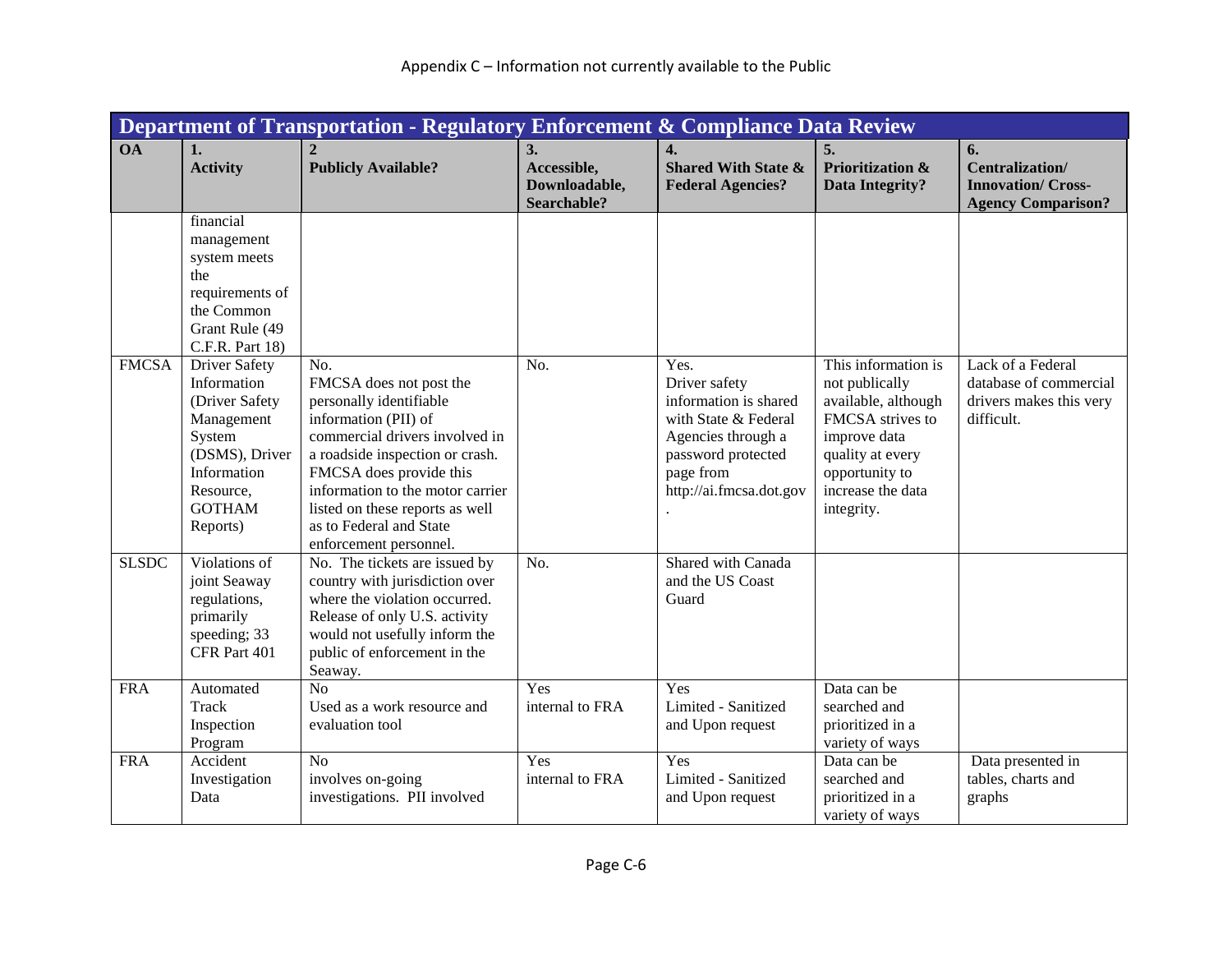|              | Department of Transportation - Regulatory Enforcement & Compliance Data Review                             |                                                                                                                                                                                                                  |                                                                                                                                  |                                                                  |                                                                    |                                                                                        |  |  |
|--------------|------------------------------------------------------------------------------------------------------------|------------------------------------------------------------------------------------------------------------------------------------------------------------------------------------------------------------------|----------------------------------------------------------------------------------------------------------------------------------|------------------------------------------------------------------|--------------------------------------------------------------------|----------------------------------------------------------------------------------------|--|--|
| <b>OA</b>    | 1.<br><b>Activity</b>                                                                                      | <b>Publicly Available?</b>                                                                                                                                                                                       | 3.<br>Accessible,<br>Downloadable,<br>Searchable?                                                                                | 4.<br><b>Shared With State &amp;</b><br><b>Federal Agencies?</b> | 5.<br><b>Prioritization &amp;</b><br><b>Data Integrity?</b>        | 6.<br>Centralization/<br><b>Innovation/Cross-</b><br><b>Agency Comparison?</b>         |  |  |
| <b>FRA</b>   | Railroad<br>Enforcement<br>System/VTMS<br>- contains<br>current<br>violation<br>reports and<br>information | No<br>contains ongoing violation<br>information                                                                                                                                                                  | Yes<br>internal to FRA                                                                                                           | Yes<br>Limited - Provide<br>summary information<br>on request    | Data can be<br>searched and<br>prioritized in a<br>variety of ways | Railroads Identified by<br>Railroad Code and data<br>presented in tables and<br>charts |  |  |
| <b>FRA</b>   | PTC Website                                                                                                | No - proprietary and protected<br>information. Limited public<br>access.                                                                                                                                         | N <sub>o</sub><br>Each railroad has<br>separate web drop<br>box for submitting<br>information                                    | N <sub>o</sub>                                                   |                                                                    |                                                                                        |  |  |
| <b>FRA</b>   | Operational<br><b>Test Data</b><br>Reports                                                                 | N <sub>o</sub><br>On FRA's secure site. Contains<br>PPI and other proprietary<br>railroad information                                                                                                            | Yes<br>internal to FRA                                                                                                           | Yes<br>Limited - Provide<br>summary information<br>on request    | Data can be<br>searched and<br>prioritized in a<br>variety of ways |                                                                                        |  |  |
| <b>FRA</b>   | National<br><b>Inspection Plan</b>                                                                         | No<br>management work planning<br>tool                                                                                                                                                                           | Yes<br>internal to FRA                                                                                                           | N <sub>o</sub>                                                   | Data can be<br>searched and<br>prioritized in a<br>variety of ways |                                                                                        |  |  |
| <b>FRA</b>   | CWR<br><b>Inspection Data</b>                                                                              | No<br>internal planning tool                                                                                                                                                                                     | Yes<br>internal to FRA                                                                                                           | Yes<br>Limited - Sanitized<br>and Upon request                   | Data can be<br>searched and<br>prioritized in a<br>variety of ways | Railroads Identified by<br>Railroad Code and data<br>presented in tables and<br>charts |  |  |
| <b>NHTSA</b> | Registered<br>Importers (RI):<br>Suspensions<br>and<br>Revocations                                         | No.<br>Note: in the future, NHTSA<br>will post and update an annual<br>list of RIs whose registrations<br>have been suspended or<br>revoked. Most of the<br>suspensions are for non-<br>payment of renewal fees. | No.<br>Note: NHTSA will<br>post an accessible<br>and downloadable<br>list at:<br>http://www.nhtsa.g<br>ov/cars/rules/impor<br>t/ | Data shared with<br>CPB, EPA, sometimes<br>FMCSA.                |                                                                    |                                                                                        |  |  |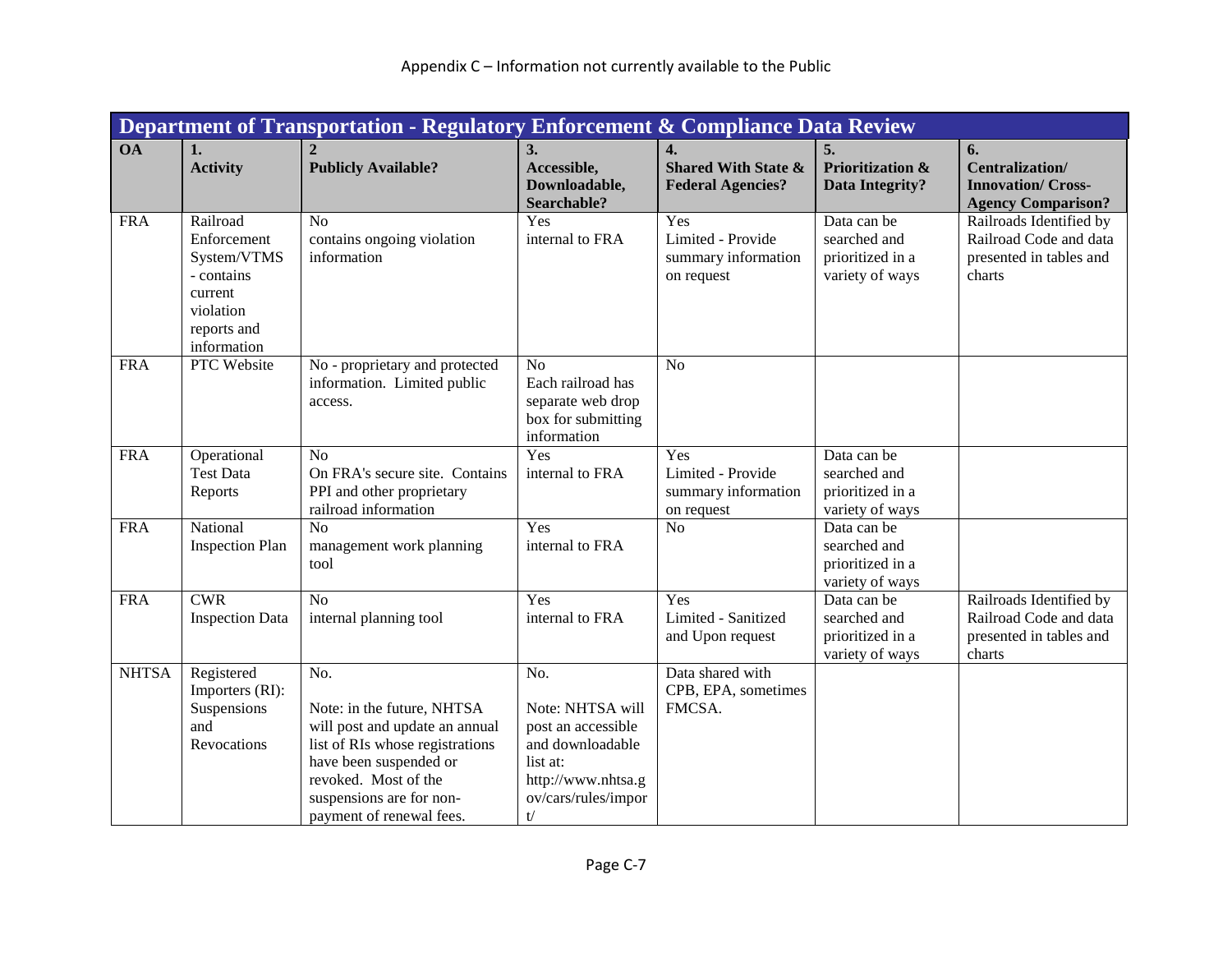|              | Department of Transportation - Regulatory Enforcement & Compliance Data Review |                                                                                                                                                                                                                                                      |                                                                                                                                                                                                            |                                                                                       |                                                      |                                                                                       |  |  |
|--------------|--------------------------------------------------------------------------------|------------------------------------------------------------------------------------------------------------------------------------------------------------------------------------------------------------------------------------------------------|------------------------------------------------------------------------------------------------------------------------------------------------------------------------------------------------------------|---------------------------------------------------------------------------------------|------------------------------------------------------|---------------------------------------------------------------------------------------|--|--|
| <b>OA</b>    | 1.<br><b>Activity</b>                                                          | <b>Publicly Available?</b>                                                                                                                                                                                                                           | 3.<br>Accessible,<br>Downloadable,<br>Searchable?                                                                                                                                                          | 4.<br><b>Shared With State &amp;</b><br><b>Federal Agencies?</b>                      | 5.<br><b>Prioritization &amp;</b><br>Data Integrity? | 6.<br><b>Centralization/</b><br><b>Innovation/Cross-</b><br><b>Agency Comparison?</b> |  |  |
|              |                                                                                | When the fees are paid, the RI<br>will be reinstated and added to<br>the list of active RIs. The list<br>will be updated quarterly, if<br>there is a change in any RI<br>status.                                                                     |                                                                                                                                                                                                            |                                                                                       |                                                      |                                                                                       |  |  |
| <b>NHTSA</b> | Forfeiture<br>Cases                                                            | No. Customs and Border<br>Protection (CBP) may request<br>NHTSA's guidance in these<br>cases and CBP is considered<br>the owner of this data.                                                                                                        | No. NHTSA is not<br>the lead agency<br>and does not have<br>the status on all<br>cases. The<br>information should<br>be obtained from<br>DOJ and CBP.                                                      |                                                                                       |                                                      |                                                                                       |  |  |
| <b>NHTSA</b> | Civil penalties<br>assessed for<br>Noncompliance<br>and Defect<br>Violations   | No.<br>Note: in the future, NHTSA<br>will post and update an annual<br>list of civil penalty cases.                                                                                                                                                  | No.<br>Note: NHTSA will<br>post an accessible<br>and downloadable<br>list at:<br>http://www.nhtsa.g<br>ov/Vehicle+Safety                                                                                   |                                                                                       |                                                      |                                                                                       |  |  |
| <b>NHTSA</b> | Ongoing<br>criminal<br>investigations<br>into odometer<br>fraud                | No. Data is often subject to<br>federal rules of criminal<br>procedure and will not be made<br>publically available. Post-<br>indictment information<br>generally available at US DOJ<br>website - unless determined<br>confidential by court order. | No. Data supports<br>criminal<br>investigative<br>activities<br>concerning<br>multiple state,<br>local, and federal<br>enforcement<br>agencies.<br>Releasing this<br>information would<br>seriously hamper | Yes. Very limited<br>Government agencies<br>and entities on a need-<br>to-know basis. |                                                      |                                                                                       |  |  |